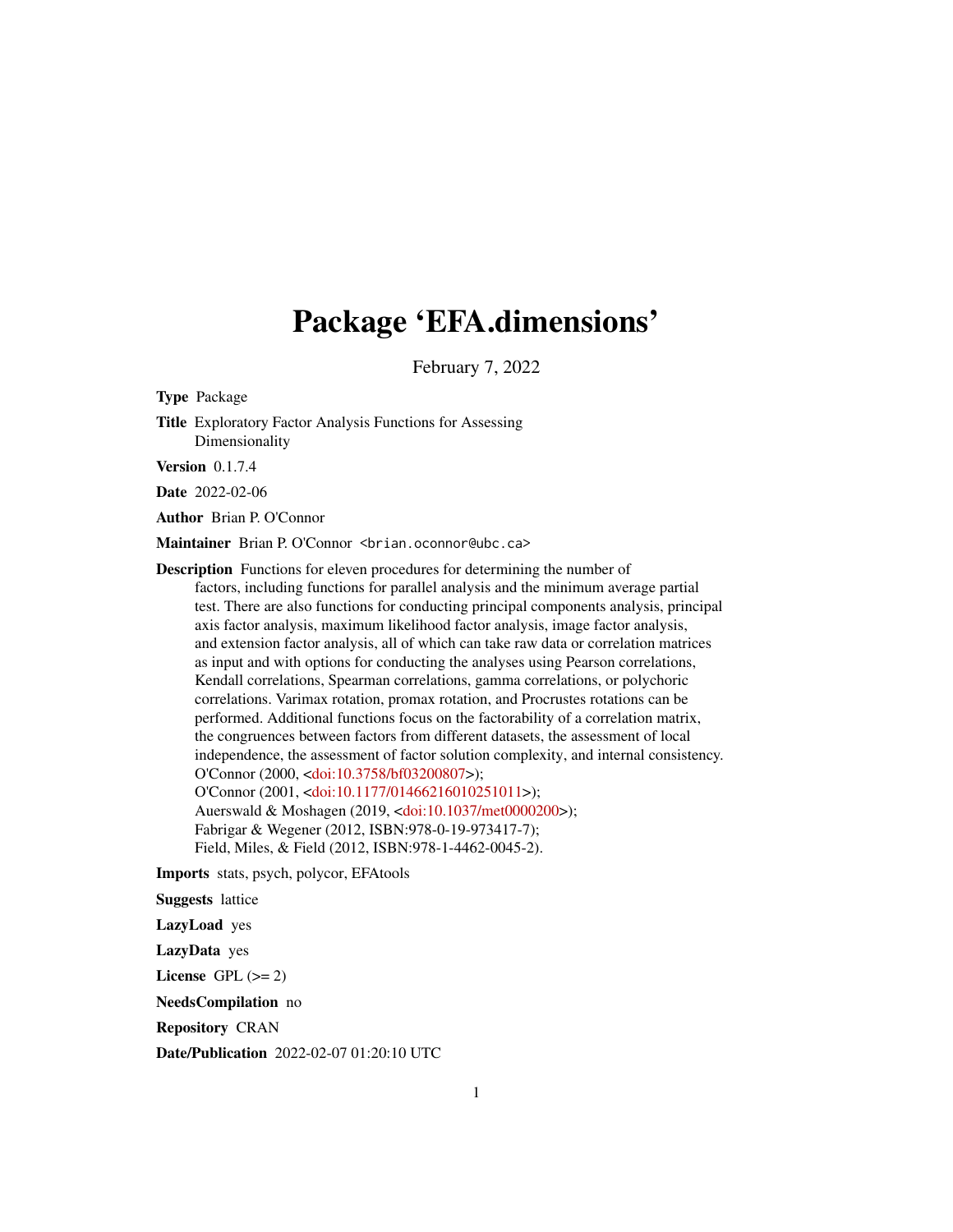## <span id="page-1-0"></span>R topics documented:

|       |                   | $\overline{2}$ |
|-------|-------------------|----------------|
|       |                   | 3              |
|       | <b>CONGRUENCE</b> | 5              |
|       |                   | 6              |
|       |                   | 7              |
|       |                   | 8              |
|       | data RSE          | 8              |
|       |                   | 9              |
|       |                   | 10             |
|       | <b>EMPKC</b>      | 12             |
|       |                   | 14             |
|       |                   | 18             |
|       |                   | 19             |
|       |                   | 21             |
|       |                   | 24             |
|       |                   | 25             |
|       |                   | 27             |
|       | NEVALSGT1         | 29             |
|       |                   | 31             |
|       |                   | 32             |
|       |                   | 34             |
|       |                   | 35             |
|       |                   | 37             |
|       |                   | 38             |
|       |                   | 39             |
|       |                   | 42             |
|       |                   | 46             |
|       |                   | 47             |
|       |                   | 48             |
|       |                   | 49             |
|       |                   | 51             |
| Index |                   | 53             |
|       |                   |                |

EFA.dimensions-package

*EFA.dimensions*

## Description

This package provides exploratory factor analysis-related functions for assessing dimensionality.

There are 11 functions for determining the number of factors (DIMTESTS, EMPKC, HULL, MAP, NEVALSGT1, PARALLEL, RAWPAR, ROOTFIT, SALIENT, SCREE\_PLOT, SESCREE, and SMT).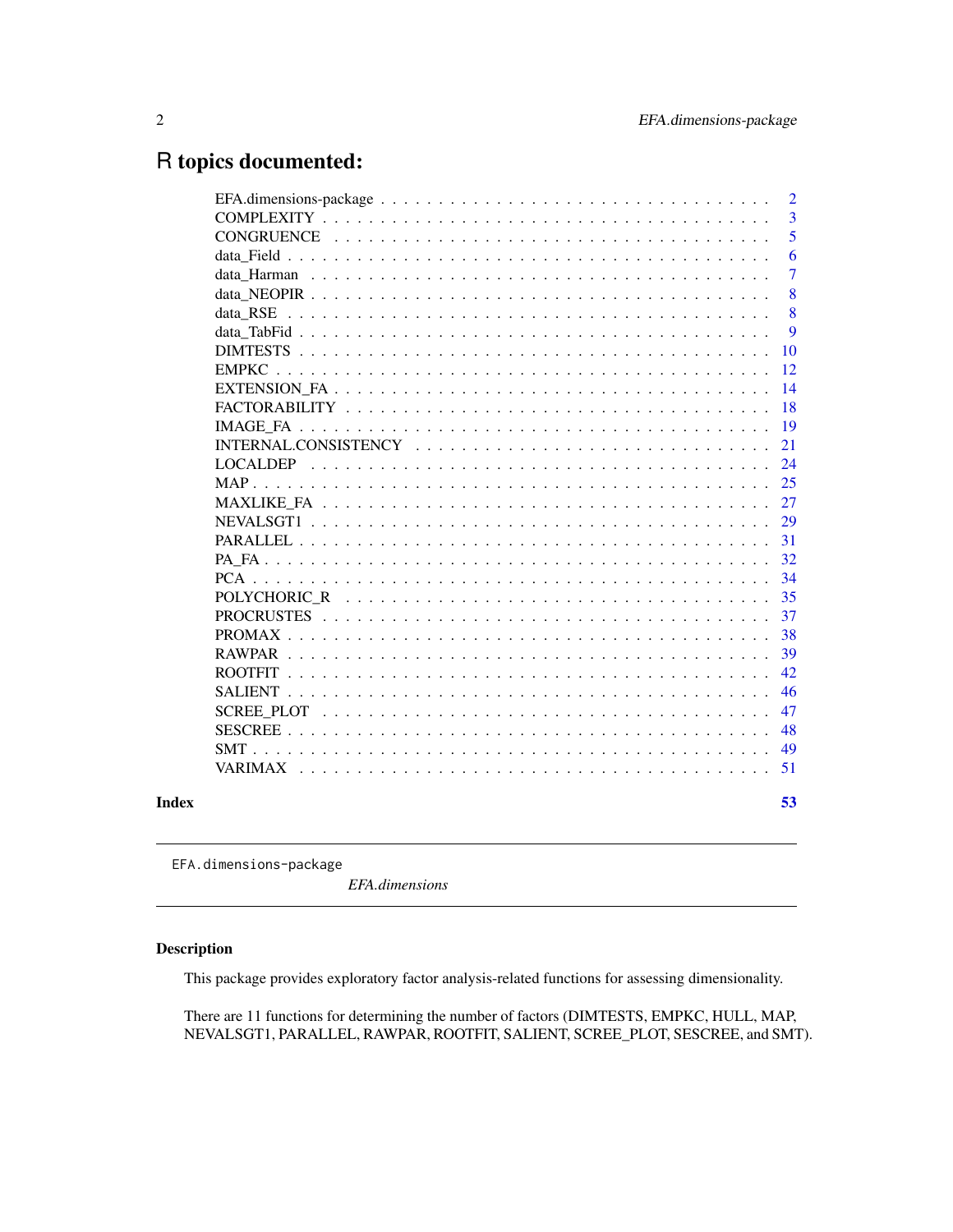## <span id="page-2-0"></span>COMPLEXITY 3

There are also functions for conducting principal components analysis (PCA), principal axis factor analysis (PA\_FA), maximum likelihood factor analysis (MAXLIKE\_FA), image factor analysis (IMAGE\_FA), and extension factor analysis (EXTENSION\_FA),

Varimax rotation (VARIMAX), promax rotation (PROMAX), and Procrustes rotations (PROCRUSTES) can be performed.

The analyses can be conducted using raw data or correlation matrices as input.

The analyses can be conducted using Pearson correlations, Kendall correlations, Spearman correlations, Goodman-Kruskal gamma correlations (Thompson, 2006), or polychoric correlations (using the psych and polychor packages).

Additional functions focus on the factorability of a correlation matrix (FACTORABILITY), the congruences between factors from different datasets (CONGRUENCE), the assessment of local independence (LOCALDEP), the assessment of factor solution complexity (COMPLEXITY), and internal consistency (INTERNAL.CONSISTENCY).

#### References

Auerswald, M., & Moshagen, M. (2019). How to determine the number of factors to retain in exploratory factor analysis: A comparison of extraction methods under realistic conditions. *Psychological Methods, 24(4),* 468-491.

Fabrigar, L. R., & Wegener, D. T. (2012). *Exploratory factor analysis.* New York, NY: Oxford UNiversity Press. ISBN:978-0-19-973417-7

Field, A., Miles, J., & Field, Z. (2012). *Discovering statistics using R.* Los Angeles, CA: Sage. ISBN:978-1-4462-0045-2

O'Connor, B. P. (2000). SPSS and SAS programs for determining the number of components using parallel analysis and Velicer's MAP test. *Behavior Research Methods, Instrumentation, and Computers, 32,* 396-402.

O'Connor, B. P. (2001). EXTENSION: SAS, SPSS, and MATLAB programs for extension analysis. *Applied Psychological Measurement, 25,* p. 88. doi:10.1177/01466216010251011.

Thompson, L. A. 2007. R (and S-PLUS) Manual to Accompany Agresti's Categorical Data Analysis (2002) 2nd edition.

COMPLEXITY *Factor solution complexity*

#### **Description**

Provides Hoffman's (1978) complexity coefficient for each item and (optionally) the percent complexity in the factor solution using the procedure and code provided by Pettersson and Turkheimer (2014).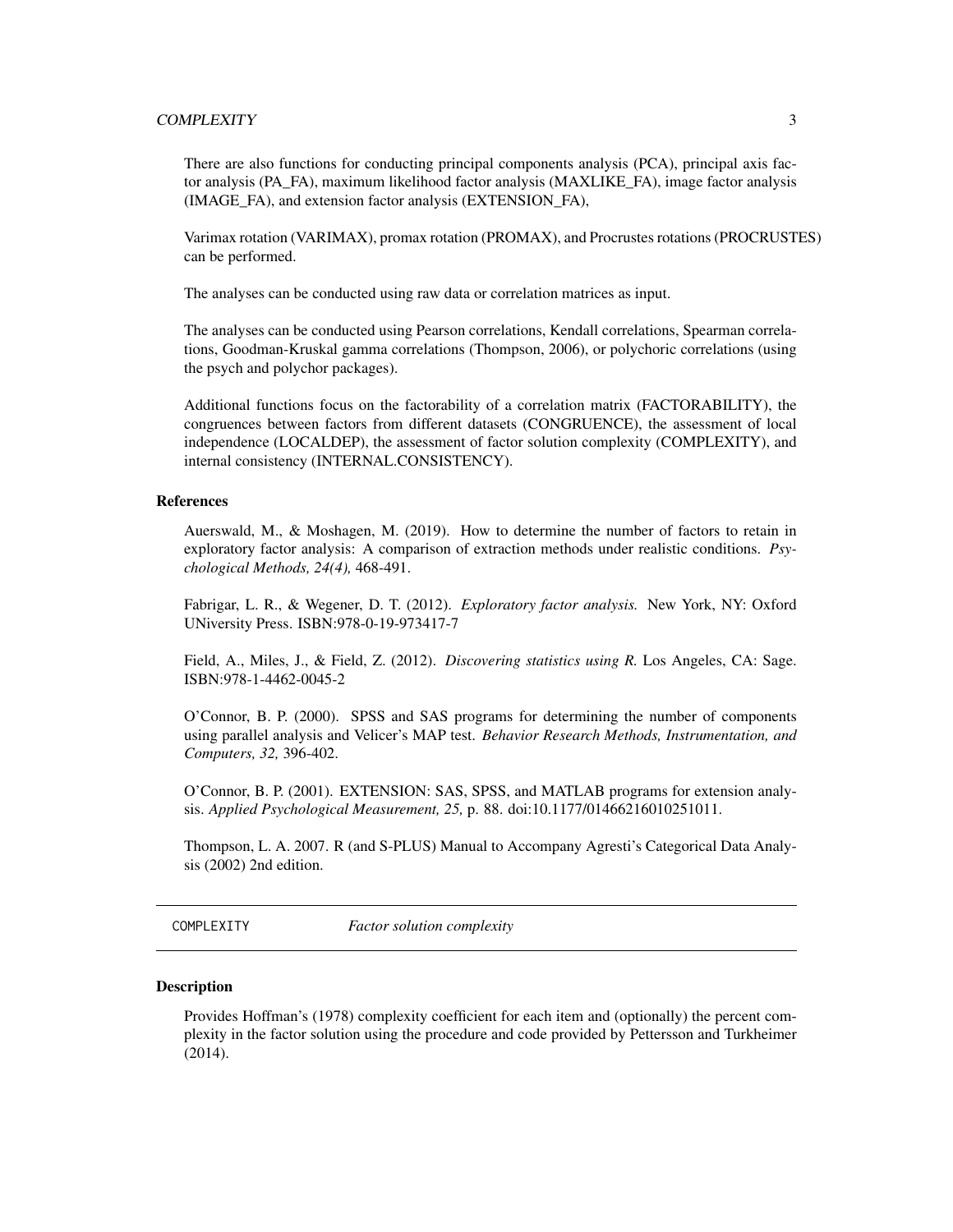#### Usage

COMPLEXITY(loadings, percent=TRUE, degree.change=100, averaging.value=100, verbose=TRUE)

## Arguments

| loadings        | The factor loading matrix.                                                                           |  |
|-----------------|------------------------------------------------------------------------------------------------------|--|
| percent         | (logical) Should the percent complexity be computed? The default = TRUE.                             |  |
| degree.change   | If percent=TRUE, the number of incremental changes toward simple structure.<br>The default $= 100$ . |  |
| averaging.value |                                                                                                      |  |
|                 | If percent=TRUE, the number of repeats per unit of degree change. The default<br>$= 100.$            |  |
| verbose         | (logical) Should detailed results be displayed in console? The default = TRUE.                       |  |

## Details

This function provides Hoffman's (1978) complexity coefficient for each item and (optionally) the percent complexity in the factor solution using the procedure and code provided by Pettersson and Turkheimer (2014). For the percent complexity coefficient, values closer to zero indicate greater consistency with simple structure.

#### Value

A list with the following elements:

| comp_rows | The complexity coefficient for each item      |
|-----------|-----------------------------------------------|
| percent   | The percent complexity in the factor solution |

## Author(s)

Brian P. O'Connor

#### References

Hofmann, R. J. (1978). Complexity and simplicity as objective indices descriptive of factor solutions. *Multivariate Behavioral Research, 13,* 247-250.

Pettersson E, Turkheimer E. (2010) Item selection, evaluation, and simple structure in personality data. *Journal of research in personality, 44(4),* 407-420.

Pettersson, E., & Turkheimer, E. (2014). Self-reported personality pathology has complex structure and imposing simple structure degrades test information. *Multivariate Behavioral Research, 49(4),* 372-389.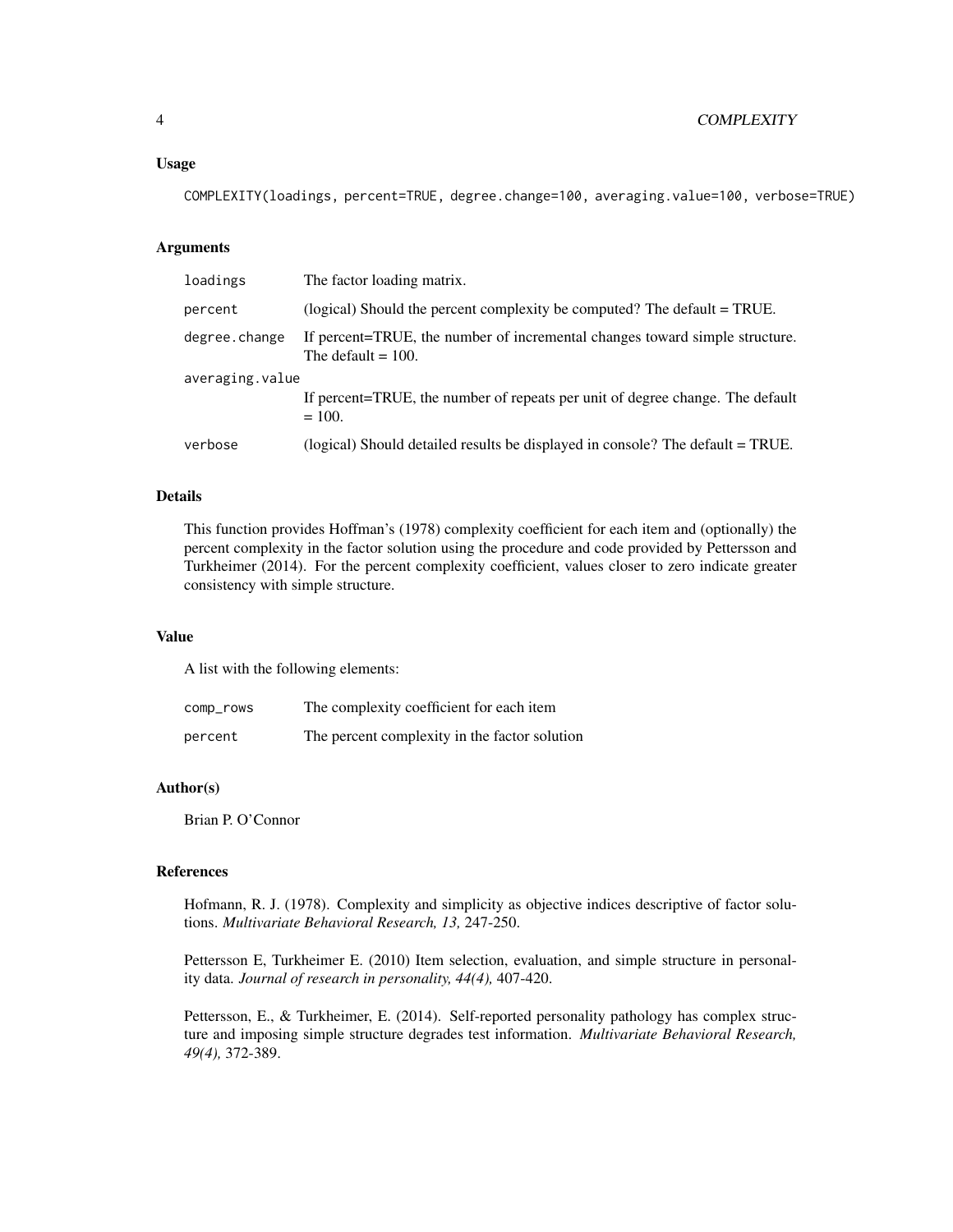## <span id="page-4-0"></span>CONGRUENCE 5

#### Examples

```
# the Harman (1967) correlation matrix
PCAoutput <- PCA(data_Harman, Nfactors = 2, Ncases = 305, rotate='PROMAX', verbose=FALSE)
COMPLEXITY(loadings=PCAoutput$structure, verbose=TRUE)
# Rosenberg Self-Esteem scale items
PCAoutput <- PCA(data_RSE, Nfactors = 2, rotate='PROMAX', verbose=FALSE)
COMPLEXITY(loadings=PCAoutput$structure, verbose=TRUE)
# NEO-PI-R scales
PCAoutput <- PCA(data_NEOPIR, Nfactors = 5, rotate='PROMAX', verbose=FALSE)
COMPLEXITY(loadings=PCAoutput$structure, verbose=TRUE)
```
CONGRUENCE *Factor solution congruence*

#### Description

Aligns two factor loading matrices and computes the factor solution congruence and the root mean square residual.

#### Usage

CONGRUENCE(target, loadings, verbose)

#### Arguments

| target   | The target loading matrix.                                               |
|----------|--------------------------------------------------------------------------|
| loadings | The loading matrix that will be aligned with the target.                 |
| verbose  | Should detailed results be displayed in console? TRUE (default) or FALSE |

## Details

The function first searches for the alignment of the factors from the two loading matrices that has the highest factor solution congruence. It then aligns the factors in "loadings" with the factors in "target" without changing the loadings. The alignment is based solely on the positions and directions of the factors. The function then produces the Tucker-Wrigley-Neuhaus factor solution congruence coefficient as an index of the degree of similarity between between the aligned loading matrices (see Guadagnoli & Velicer, 1991; and ten Berge, 1986, for reviews).

#### Value

A list with the following elements:

| rcBefore | The factor solution congruence before factor alignment |
|----------|--------------------------------------------------------|
| rcAfter  | The factor solution congruence after factor alignment  |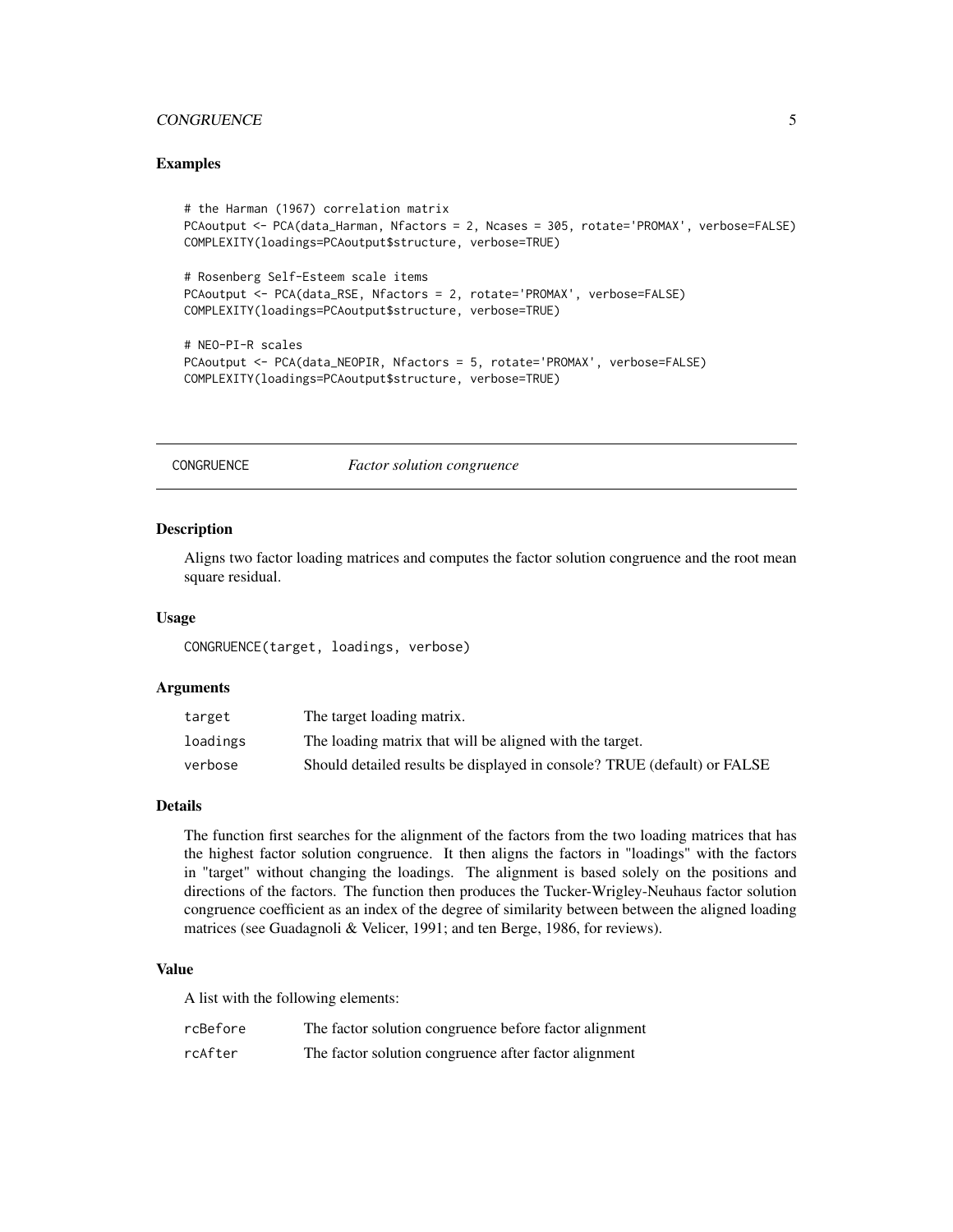<span id="page-5-0"></span>

| rcFactors   | The congruence for each factor |
|-------------|--------------------------------|
| rmsr        | The root mean square residual  |
| residmat    | The residual matrix            |
| loadingsNew | The aligned loading matrix     |

#### Author(s)

Brian P. O'Connor

## References

Guadagnoli, E., & Velicer, W. (1991). A comparison of pattern matching indices. *Multivariate Behavior Research, 26,* 323-343.

ten Berge, J. M. F. (1986). Some relationships between descriptive comparisons of components from different studies. *Multivariate Behavioral Research, 21,* 29-40.

#### Examples

```
# Rosenberg Self-Esteem scale items
loadings <- PCA(data_RSE[1:150,], corkind='pearson', Nfactors = 3,
               rotate='VARIMAX', verbose=FALSE)
target <- PCA(data_RSE[151:300,], corkind='pearson', Nfactors = 3,
               rotate='VARIMAX', verbose=FALSE)
CONGRUENCE(target = target$loadingsV, loadings = loadings$loadingsV, verbose=TRUE)
# NEO-PI-R scales
loadings <- PCA(data_NEOPIR[1:500,], corkind='pearson', Nfactors = 3,
               rotate='VARIMAX', verbose=FALSE)
target <- PCA(data_NEOPIR[501:1000,], corkind='pearson', Nfactors = 3,
              rotate='VARIMAX', verbose=FALSE)
CONGRUENCE(target$loadingsV, loadings$loadingsV, verbose=TRUE)
```
data\_Field *data\_Field*

#### **Description**

A data frame with scores on 23 variables for 2571 cases. This is a simulated dataset that has the exact same correlational structure as the "R Anxiety Questionnaire" data used by Field et al. (2012) in their chapter on Exploratory Factor Analysis.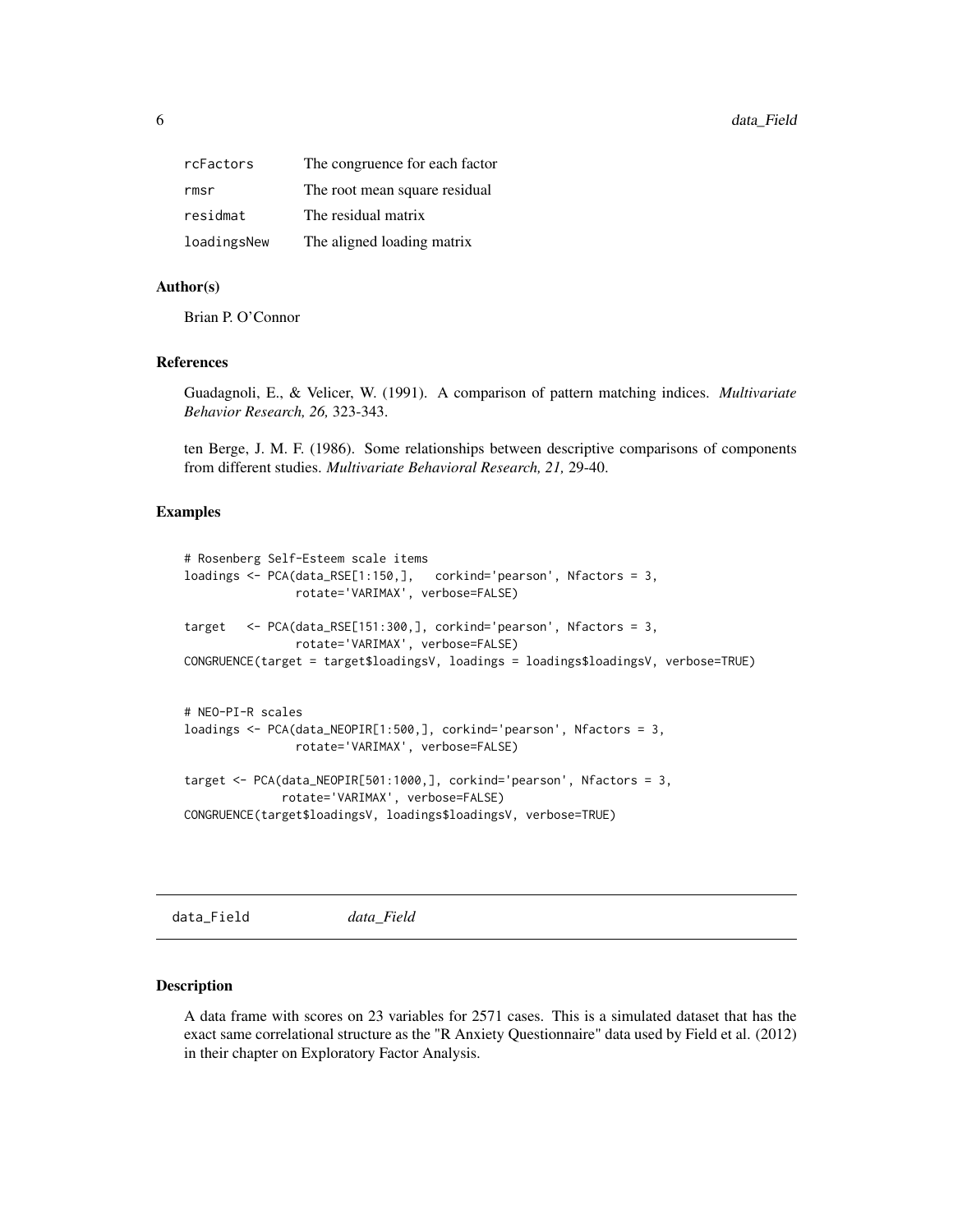## <span id="page-6-0"></span>data\_Harman 7

#### Usage

data(data\_Field)

## Source

Field, A., Miles, J., & Field, Z. (2012). *Discovering statistics using R.* Los Angeles, CA: Sage.

#### Examples

```
# MAP test
MAP(data_Field, corkind='pearson', verbose=TRUE)
# DIMTESTS
DIMTESTS(data_Field, corkind='pearson',
         tests = c('CD','EMPKC','HULL','RAWPAR','NEVALSGT1'), display=2)
# principal components analysis
PCA(data_Field, corkind='pearson', Nfactors=4, rotate='none', verbose=TRUE)
```
data\_Harman *Correlation matrix from Harman (1967, p. 80).*

## Description

The correlation matrix for eight physical variables for 305 cases from Harman (1967, p. 80).

#### Usage

data(data\_Harman)

## References

Harman, H. H. (1967). *Modern factor analysis (2nd. ed.).* Chicago: University of Chicago Press.

#### Examples

```
# MAP test on the Harman correlation matrix
MAP(data_Harman, verbose=TRUE)
# DIMTESTS on the Harman correlation matrix
DIMTESTS(data_Harman, tests = c('EMPKC','HULL','RAWPAR','NEVALSGT1'), Ncases=305, display=2)
# parallel analysis of the Harman correlation matrix
RAWPAR(data_Harman, factormodel='PCA', Ndatasets=100, percentile=95,
       Ncases=305, verbose=TRUE)
```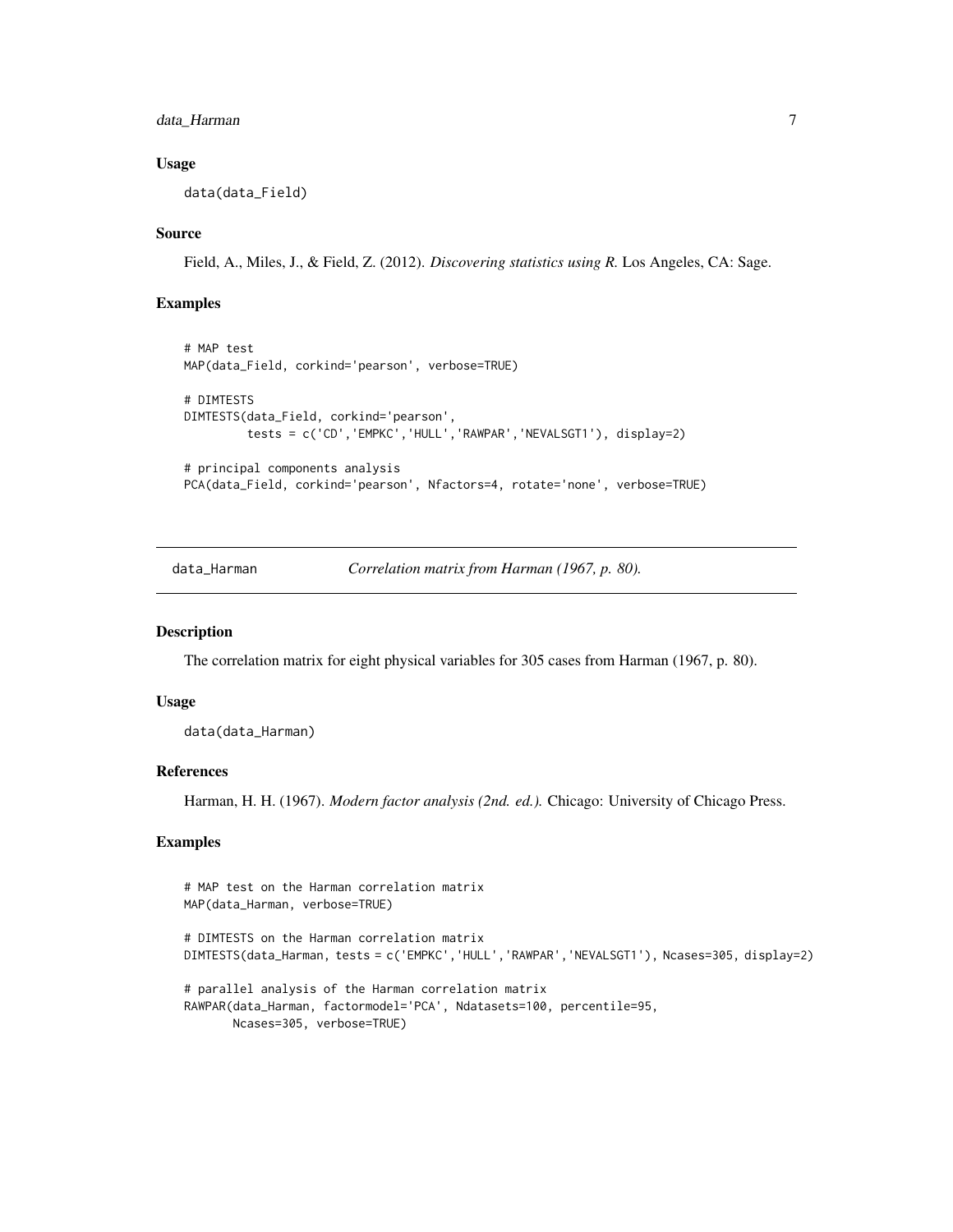<span id="page-7-0"></span>

#### Description

A data frame with scores for 1000 cases on 30 variables that have the same intercorrelations as those for the Big 5 facets on pp. 100-101 of the NEO-PI-R manual (Costa & McCrae, 1992).

#### Usage

data(data\_NEOPIR)

#### References

Costa, P. T., & McCrae, R. R. (1992). *Revised NEO personality inventory (NEO-PIR) and NEO five-factor inventory (NEO-FFI): Professional manual.* Odessa, FL: Psychological Assessment Resources.

## Examples

# MAP test on the data\_NEOPIR data MAP(data\_NEOPIR, corkind='pearson', verbose=TRUE) # DIMTESTS on the data\_NEOPIR data DIMTESTS(data\_NEOPIR, tests = c('EMPKC','HULL','RAWPAR','NEVALSGT1'), Ncases=1000, display=2) # parallel analysis of the data\_NEOPIR data RAWPAR(data\_NEOPIR, factormodel='PCA', Ndatasets=100, percentile=95, corkind='pearson', verbose=TRUE)

data\_RSE *Item-level dataset for the Rosenberg Self-Esteem scale*

## Description

A data frame with 300 observations on the 10 items from the Rosenberg Self-Esteem scale.

#### Usage

```
data(data_RSE)
```
#### References

Rosenberg, M. (1965). *Society and the adolescent self-image.* Princeton University Press.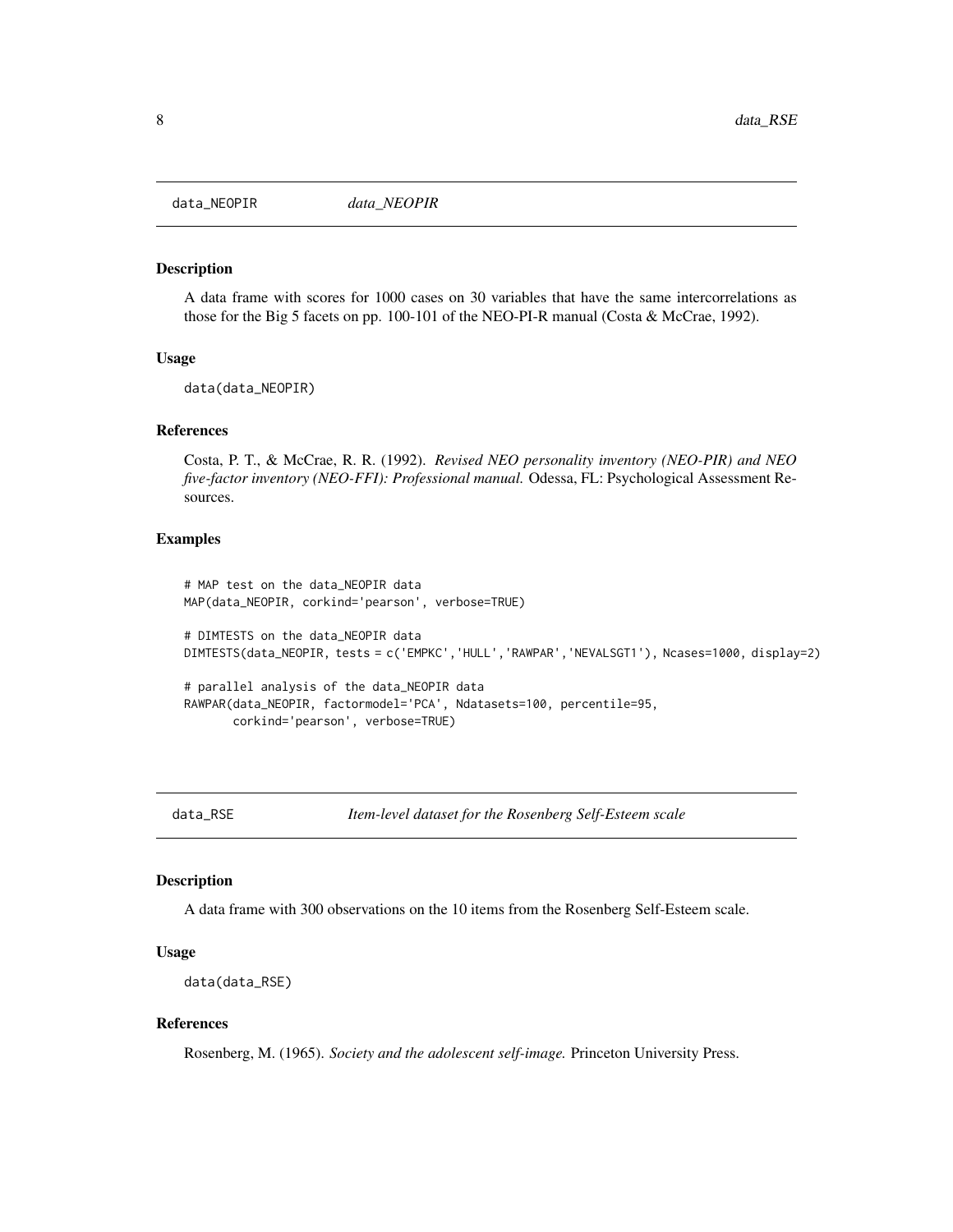## <span id="page-8-0"></span>data\_TabFid 9

#### Examples

```
# MAP test on the Rosenberg Self-Esteem Scale (RSE) item data
MAP(data_RSE, corkind='polychoric', verbose=TRUE)
# DIMTESTS on the Rosenberg Self-Esteem Scale (RSE) item data
DIMTESTS(data_RSE, tests = c('CD','EMPKC','HULL','RAWPAR','NEVALSGT1'), Ncases=1000, display=2)
# parallel analysis of the Rosenberg Self-Esteem Scale (RSE) item data
RAWPAR(data_RSE, factormodel='PCA', Ndatasets=100, percentile=95,
       corkind='pearson', verbose=TRUE)
```
data\_TabFid *data\_TabFid*

## Description

A data frame with scores for 340 cases on 44 Bem Sex Role Inventory items, used by Tabacknick & Fidell (2013, p. 656) in their chapter on exploratory factor analysis.

#### Usage

data(data\_TabFid)

#### References

Tabachnik, B. G., & Fidell, L. S. (2013). *Using multivariate statistics.* New York, NY: Pearson.

#### Examples

```
# MAP test on the data_TabFid data
MAP(data_TabFid, corkind='pearson', verbose=TRUE)
# parallel analysis of the data_TabFid data
RAWPAR(data_TabFid, factormodel='PCA', Ndatasets=100, percentile=95,
       corkind='pearson', verbose=TRUE)
# DIMTESTS on the data_TabFid data
DIMTESTS(data_TabFid, tests = c('EMPKC','HULL','RAWPAR'), corkind='pearson', display=1)
# principal axis factor analysis of the data_TabFid data
PA_FA(data_TabFid, corkind='pearson', Nfactors = 5, iterpaf = 50,
      rotate='PROMAX', ppower = 4, verbose=TRUE)
```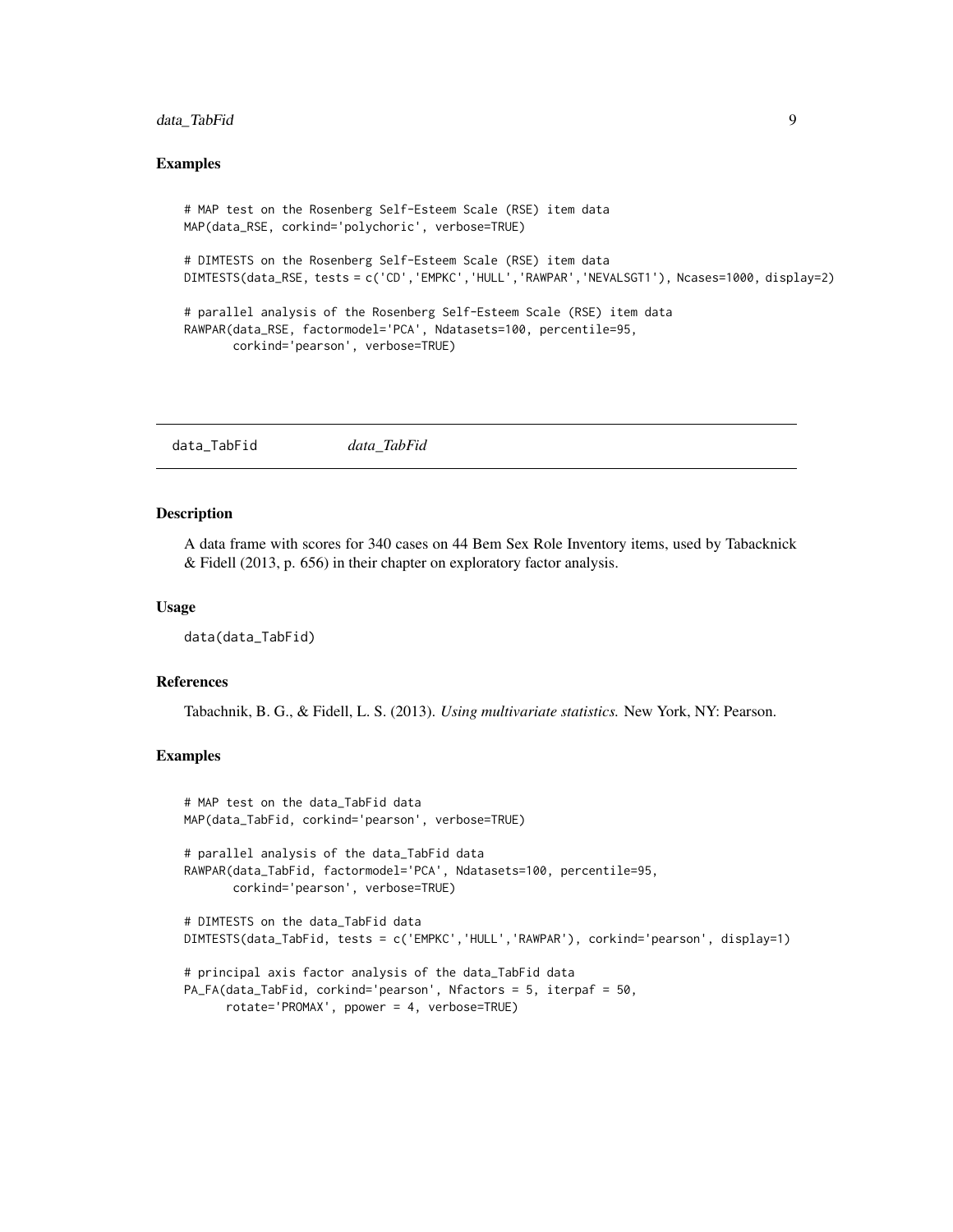<span id="page-9-0"></span>

## Description

Conducts multiple tests for the number of factors

## Usage

```
DIMTESTS(data, tests, corkind, Ncases, HULL_method, HULL_gof, HULL_cor_method,
          CD_cor_method, display)
```
## Arguments

| data            | An all-numeric data frame where the rows are cases $\&$ the columns are the vari-<br>ables, or a correlation matrix with ones on the diagonal. The function internally<br>determines whether the data are a correlation matrix.                                                        |  |
|-----------------|----------------------------------------------------------------------------------------------------------------------------------------------------------------------------------------------------------------------------------------------------------------------------------------|--|
| tests           | A vector of the names of the tests for the number of factors that should be<br>conducted. The possibilities are CD, EMPKC, HULL, MAP, NEVALSGT1,<br>RAWPAR, SALIENT, SESCREE, SMT. If tests is not specified, then tests =<br>c('EMPKC', 'HULL', 'RAWPAR') is used as the default.     |  |
| corkind         | The kind of correlation matrix to be used if data is not a correlation matrix.<br>The options are 'pearson', 'kendall', 'spearman', 'gamma', and 'polychoric'.<br>Required only if the entered data is not a correlation matrix.                                                       |  |
| <b>Ncases</b>   | The number of cases. Required only if data is a correlation matrix.                                                                                                                                                                                                                    |  |
| HULL_method     | From EFAtools: The estimation method to use. One of "PAF" (default), "ULS",<br>or "ML", for principal axis factoring, unweighted least squares, and maximum<br>likelihood                                                                                                              |  |
| HULL_gof        | From EFAtools: The goodness of fit index to use. Either "CAF" (default), "CFI",<br>or "RMSEA", or any combination of them. If method = "PAF" is used, only the<br>CAF can be used as goodness of fit index. For details on the CAF, see Lorenzo-<br>Seva, Timmerman, and Kiers (2011). |  |
| HULL_cor_method |                                                                                                                                                                                                                                                                                        |  |
|                 | From EFA tools: The kind of correlation matrix to be used for the Hull method<br>analyses. The options are 'pearson', 'kendall', and 'spearman'                                                                                                                                        |  |
| CD cor method   | From EFAtools: The kind of correlation matrix to be used for the CD method<br>analyses. The options are 'pearson', 'kendall', and 'spearman'                                                                                                                                           |  |
| display         | The results to be displayed in the console: $0 = \text{nothing}$ ; $1 = \text{only the } \# \text{ of factors}$<br>for each test; $2$ (default) = detailed output for each test                                                                                                        |  |

## Details

This is a convenience function for tests for the number of factors.

The HULL method option uses the HULL function (and its defaults) in the EFAtools package.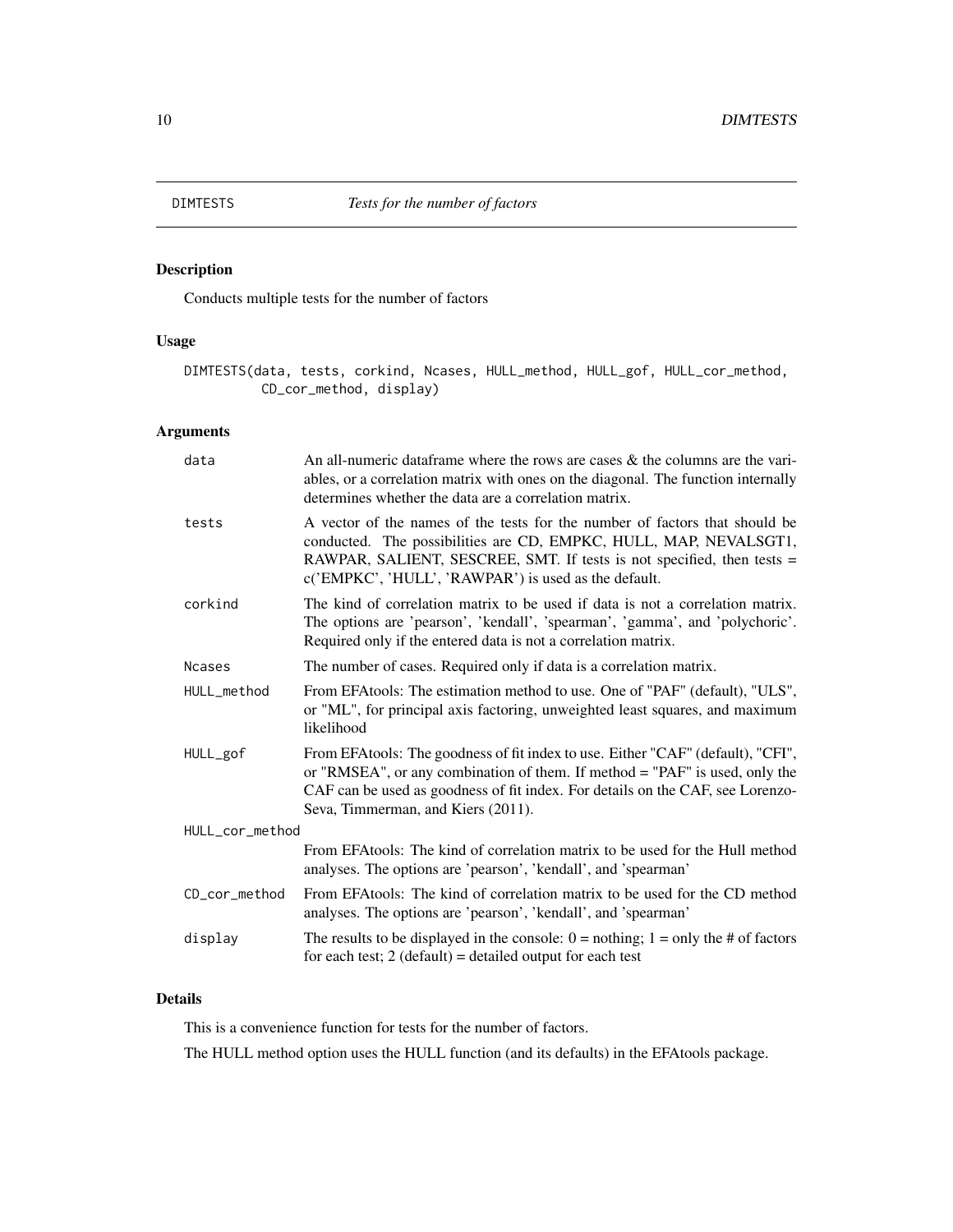#### DIMTESTS 11

From Auerswald & Moshagen (2019):

"The Hull method (Lorenzo-Seva et al., 2011) is an approach based on the Hull heuristic used in other areas of model selection (e.g., Ceulemans & Kiers, 2006). Similar to nongraphical variants of Cattell's scree plot, the Hull method attempts to find an elbow as justification for the number of common factors. However, instead of using the eigenvalues relative to the number of factors, the Hull method relies on goodness-of-fit indices relative to the model degrees of freedom of the proposed model."

The CD (comparison data) method option uses the CD function (and its defaults) in the EFAtools package. The CD method can only be conducted on raw data and not on correlation matrices.

From Auerswald & Moshagen (2019):

"Ruscio and Roche (2012) suggested an approach that finds the number of factors by determining the solution that reproduces the pattern of eigenvalues best (comparison data, CD). CD takes previous factors into account by generating comparison data of a known factorial structure in an iterative procedure. Initially, CD compares whether the simulated comparison data with one underlying factor  $(j = 1)$  reproduce the pattern of empirical eigenvalues significantly worse compared with a two-factor solution  $(j + 1)$ . If this is the case, CD increases j until further improvements are nonsignificant or a preset maximum of factors is reached."

"No single extraction criterion performed best for every factor model. In unidimensional and orthogonal models, traditional PA, EKC, and Hull consistently displayed high hit rates even in small samples. Models with correlated factors were more challenging, where CD and SMT outperformed other methods, especially for shorter scales. Whereas the presence of cross-loadings generally increased accuracy, non-normality had virtually no effect on most criteria. We suggest researchers use a combination of SMT and either Hull, the EKC, or traditional PA, because the number of factors was almost always correctly retrieved if those methods converged. When the results of this combination rule are inconclusive, traditional PA, CD, and the EKC performed comparatively well. However, disagreement also suggests that factors will be harder to detect, increasing sample size requirements to  $N \ge 500$ ."

The recommended tests for the number of factors are: EMPKC, HULL, and RAWPAR. The MAP test is also recommended for principal components analyses. Other possible methods (e.g., NEVALSGT1, SALIENT, SESCREE) are less well-validated and are included for research purposes.

#### Value

A list with the following elements:

dimtests A matrix with the DIMTESTS results NfactorsDIMTESTS

> The number of factors according to the first test method specified in the "tests" vector

#### Author(s)

Brian P. O'Connor

#### References

Auerswald, M., & Moshagen, M. (2019). How to determine the number of factors to retain in exploratory factor analysis: A comparison of extraction methods under realistic conditions. *Psy-*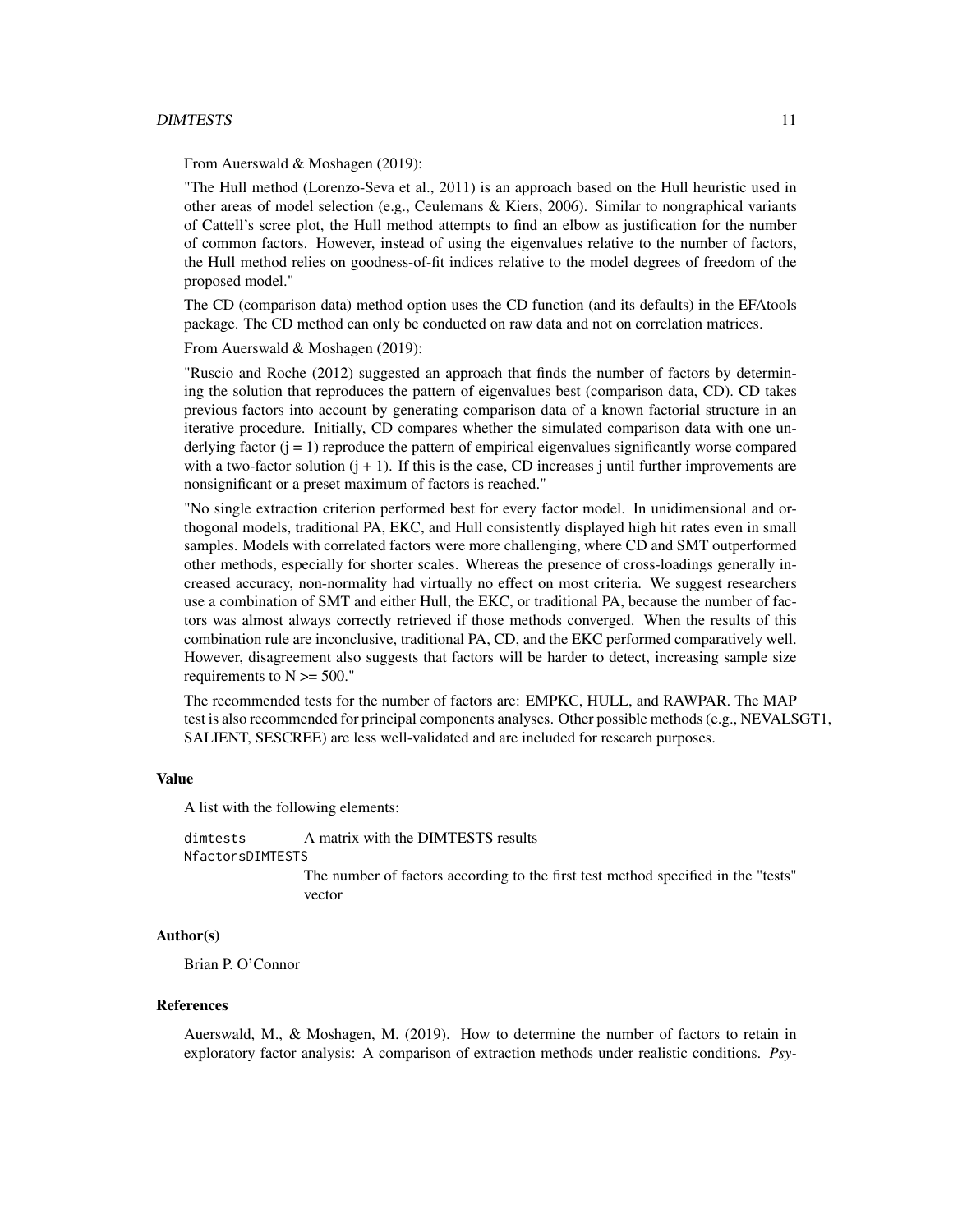*chological Methods, 24(4),* 468-491.

Lorenzo-Seva, U., Timmerman, M. E., & Kiers, H. A. (2011). The Hull method for selecting the number of common factors. *Multivariate Behavioral Research, 46(2),* 340-364.

O'Connor, B. P. (2000). SPSS and SAS programs for determining the number of components using parallel analysis and Velicer's MAP test. *Behavior Research Methods, Instrumentation, and Computers, 32,* 396-402.

Ruscio, J., & Roche, B. (2012). Determining the number of factors to retain in an exploratory factor analysis using comparison data of known factorial structure. *Psychological Assessment, 24,* 282292. doi: 10.1037/a0025697

Zwick, W. R., & Velicer, W. F. (1986). Comparison of five rules for determining the number of components to retain. *Psychological Bulletin, 99,* 432-442.

## Examples

```
# the Harman (1967) correlation matrix
DIMTESTS(data_Harman, tests = c('EMPKC','HULL','RAWPAR'), corkind='pearson',
                                Ncases = 305, display=2)
# Rosenberg Self-Esteem scale items, all possible DIMTESTS
DIMTESTS(data_RSE,
      tests = c('CD','EMPKC','HULL','MAP','NEVALSGT1','RAWPAR','SALIENT','SESCREE','SMT'),
      corkind='pearson', display=2)
# Rosenberg Self-Esteem scale items, using polychoric correlations
DIMTESTS(data_RSE, corkind='polychoric', display=2)
# NEO-PI-R scales
DIMTESTS(data_NEOPIR, tests = c('EMPKC','HULL','RAWPAR','NEVALSGT1'), display=2)
```
EMPKC *The empirical Kaiser criterion method*

## Description

A test for the number of common factors using the Empirical Kaiser Criterion method (Braeken & van Assen, 2017).

#### Usage

```
EMPKC(data, corkind='pearson', Ncases=NULL, verbose=TRUE)
```
<span id="page-11-0"></span>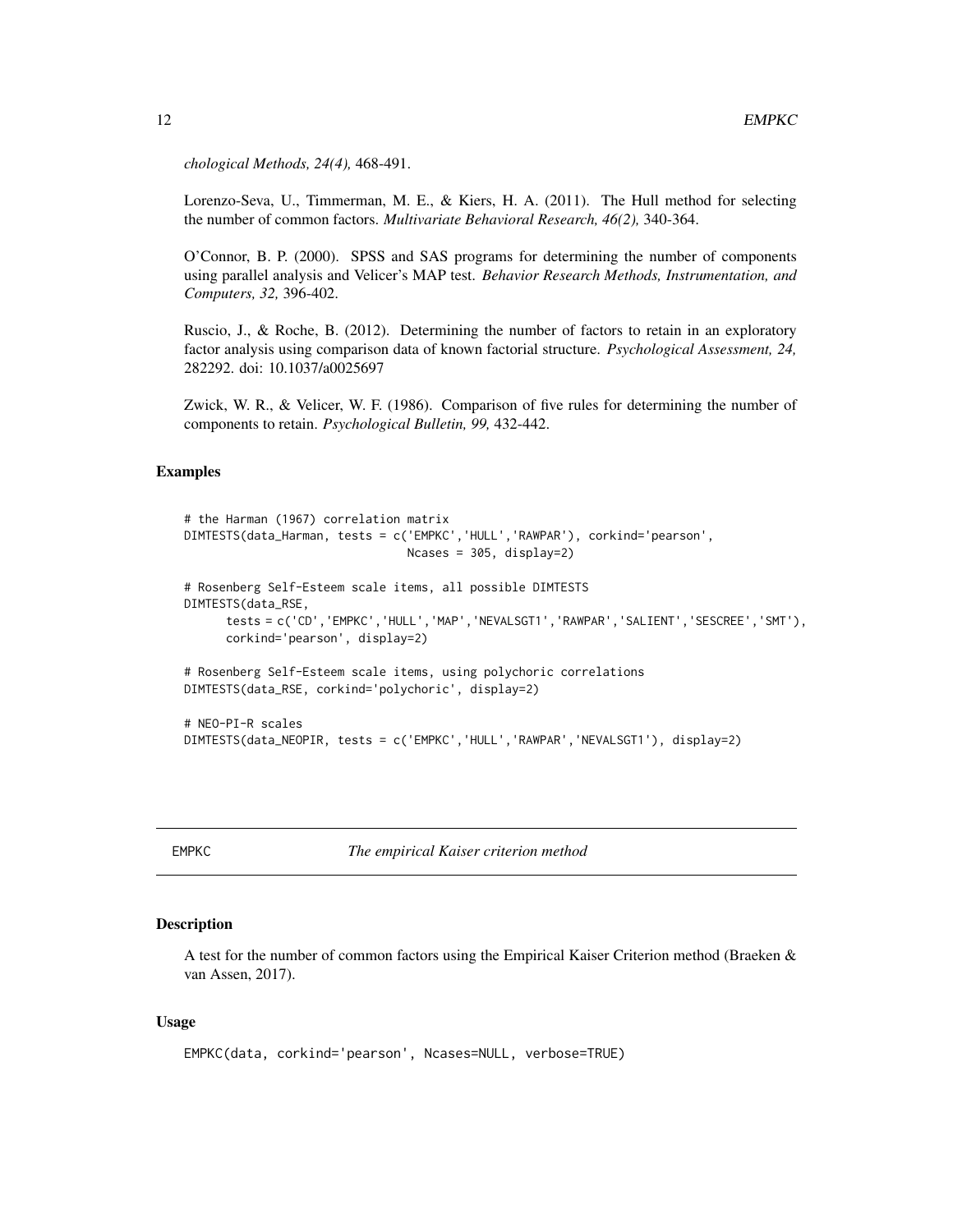#### $EMPKC$  13

#### **Arguments**

| data    | An all-numeric data frame where the rows are cases $\&$ the columns are the vari-<br>ables, or a correlation matrix with ones on the diagonal. The function internally<br>determines whether the data are a correlation matrix.  |
|---------|----------------------------------------------------------------------------------------------------------------------------------------------------------------------------------------------------------------------------------|
| corkind | The kind of correlation matrix to be used if data is not a correlation matrix.<br>The options are 'pearson', 'kendall', 'spearman', 'gamma', and 'polychoric'.<br>Required only if the entered data is not a correlation matrix. |
| Ncases  | The number of cases. Required only if data is a correlation matrix.                                                                                                                                                              |
| verbose | Should detailed results be displayed in console? TRUE (default) or FALSE                                                                                                                                                         |

#### Details

The code for this function was adapted from the code provided by Auerswald & Moshagen (2019).

From Braeken & van Assen (2017):

"We developed a new factor retention method, the Empirical Kaiser Criterion, which is directly linked to statistical theory on eigenvalues and to researchers' goals to obtain reliable scales. EKC is easily visualized, and easy to compute and apply (no specialized software or simulations are needed). EKC can be seen as a sample-variant of the original Kaiser criterion (which is only effective at the population level), yet with a built-in empirical correction factor that is a function of the variables-to-sample-size ratio and the prior observed eigenvalues in the series. The links with statistical theory and practically relevant scales allowed us to derive conditions under which EKC accurately retrieves the number of acceptable scales, that is, sufficiently reliable scales and strong enough items.

"Our simulations verified our derivations, and showed that (a) EKC performs about as well as parallel analysis for data arising from the null, 1-factor, or orthogonal factors model; and (b) clearly outperforms parallel analysis for the specific case of oblique factors, particularly whenever interfactor correlation is moderate to high and the number of variables per factor is small, which is characteristic of many applications these days. Moreover, additional simulations suggest that our method for predicting conditions of accurate factor retention also work for the more computer- intensive methods ... The ease-of-use and effectiveness of EKC make this method a prime candidate for replacing parallel analysis, and the original Kaiser criterion that, although it empirically does not perform too well, is still the number one method taught in introductory multivariate statistics courses and the default in many commercial software packages. Furthermore, the link to statistical theory opens up possibilities for generic power curves and sample size planning for exploratory factor analysis studies.

"Generally, the EKC accurately retrieved the number of factors in conditions whenever it was predicted to work well, and its performance was worse when it was not predicted to work well. More precisely, hit rate or power exceeded .8 in accordance with predictions under the null model, 1-factor model, the orthogonal factor model, and the oblique factor model with more than three variables per scale. Only in the case of minimal scales, that is, with three items per scale, did EKC sometimes not accurately retrieve the number of factors as predicted; dropping the restriction that eigenvalues should exceed 1 then mended EKC's performance. A general guideline for application that can be derived from our results (and would not need a study-specific power study), is that EKC will accurately retrieve the number of factors in samples of at least 100 persons, when there is no factor, one practically relevant scale, or up to five practically relevant uncorrelated scales with a reliability of at least .8." (pp. 463-464)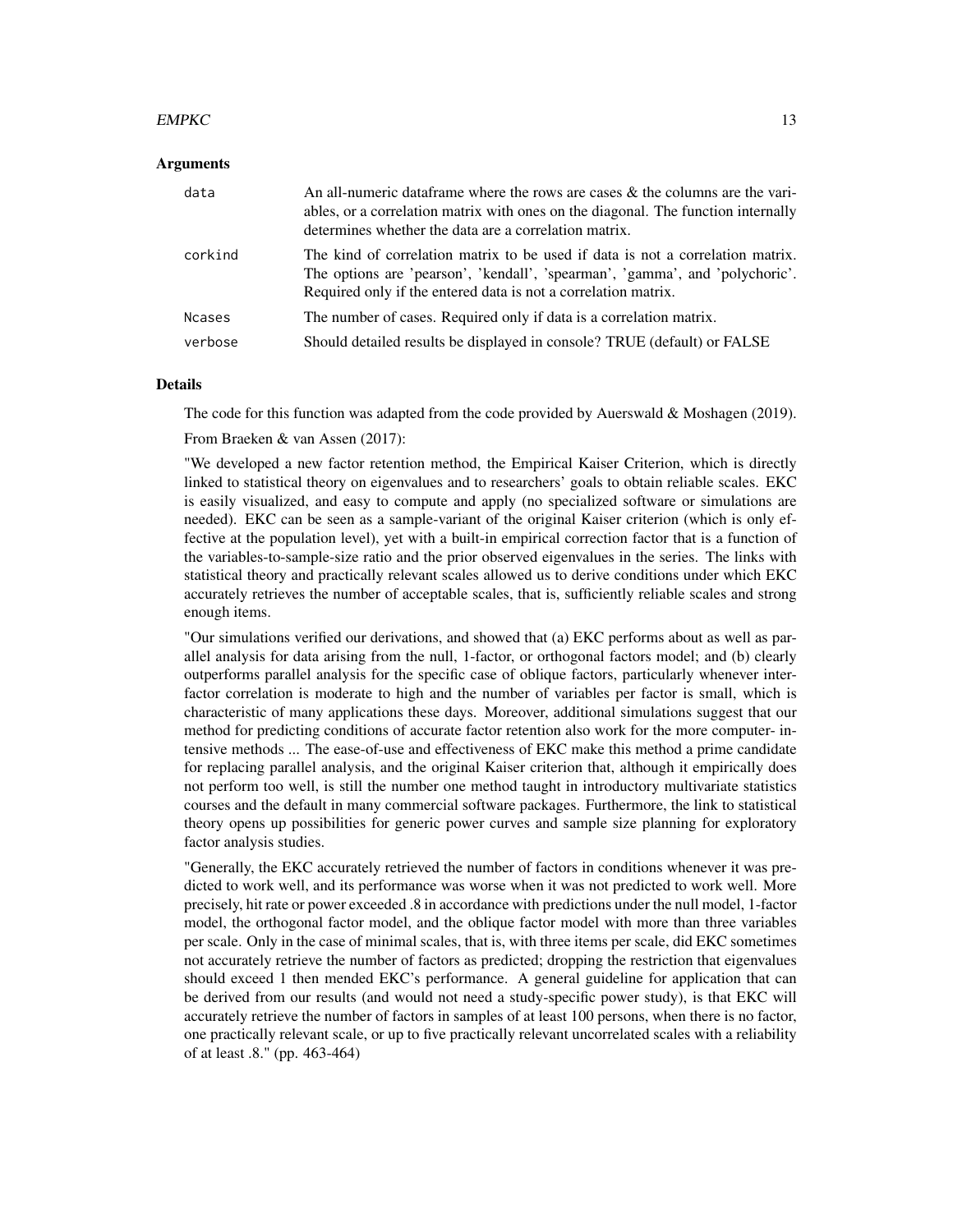From Auerswald & Moshagen (2019):

"The Empirical Kaiser Criterion (EKC; Braeken & van Assen, 2017) is an approach that incorporates random sample variations of the eigenvalues in Kaiser's criterion. On a population level, the criterion is equivalent to Kaiser's criterion and extracts all factors with associated eigenvalues of the correlation matrix greater than one. However, on a sample level, the criterion takes the distribution of eigenvalues for normally distributed data into account." (p. 474)

#### Value

The number of factors according to the EMPKC test.

#### Author(s)

Brian P. O'Connor

#### References

Auerswald, M., & Moshagen, M. (2019). How to determine the number of factors to retain in exploratory factor analysis: A comparison of extraction methods under realistic conditions. *Psychological Methods, 24(4),* 468-491.

Braeken, J., & van Assen, M. A. (2017). An empirical Kaiser criterion. *Psychological Methods, 22,* 450 - 466.

#### Examples

# the Harman (1967) correlation matrix EMPKC(data\_Harman, Ncases = 305)

# Rosenberg Self-Esteem scale items, using polychoric correlations EMPKC(data\_RSE, corkind='polychoric')

# NEO-PI-R scales EMPKC(data\_NEOPIR)

EXTENSION\_FA *Extension factor analysis*

#### Description

Extension factor analysis, which provides correlations between nonfactored items and the factors that exist in a set of core items. The extension item correlations are then used to decide which factor, if any, a prospective item belongs to.

<span id="page-13-0"></span>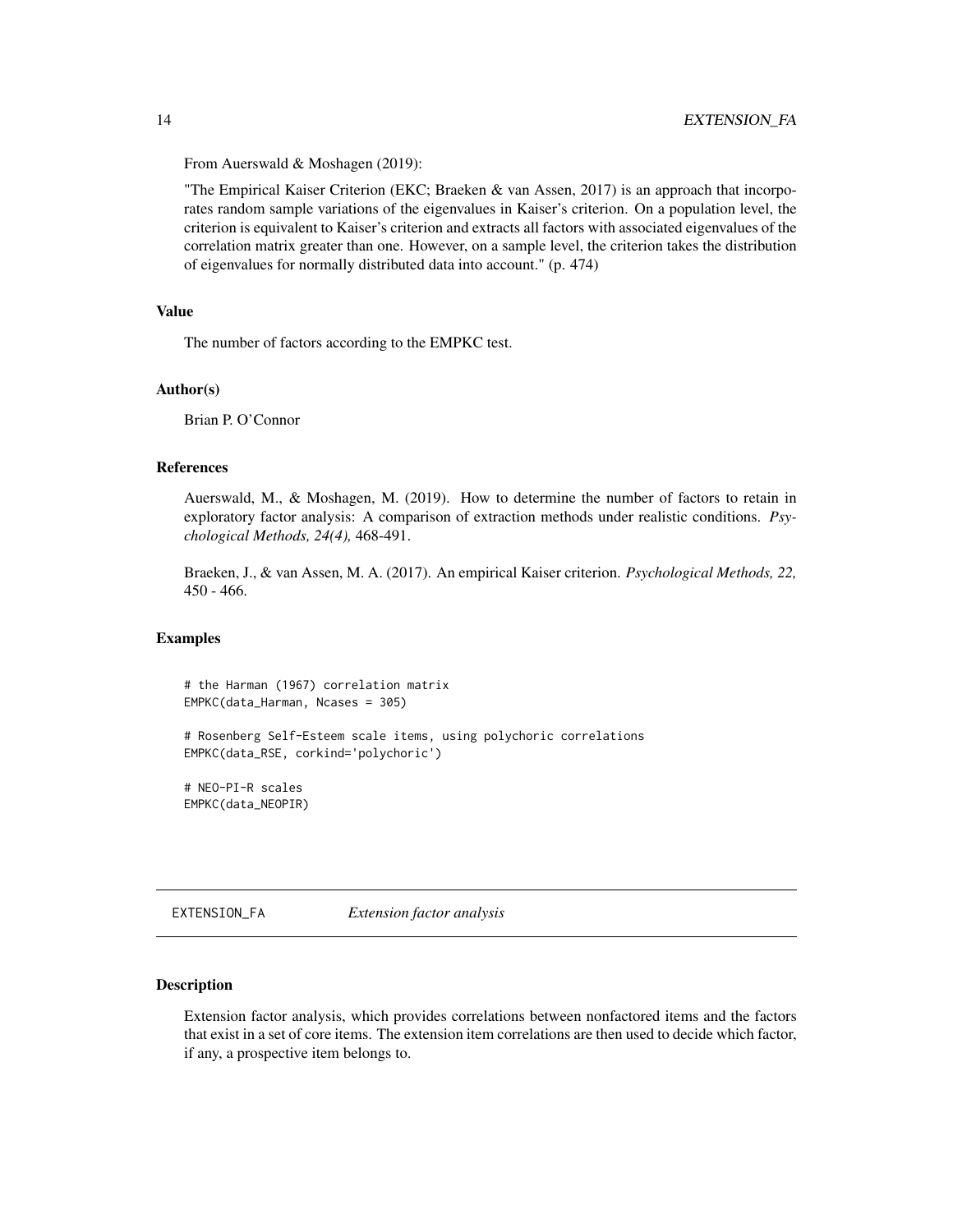## EXTENSION\_FA 15

## Usage

```
EXTENSION_FA(data, Ncore, Next, higherorder, roottest,
             corkind,
             factormodel, rotate,
             Nfactors, NfactorsHO,
             Ndatasets, percentile,
             salvalue, numsals,
             iterpaf, ppower,
             verbose)
```
## Arguments

| data        | An all-numeric data frame where the rows are cases $\&$ the columns are the vari-<br>ables.                                                                                                                                                                                                                                                                                                                                                                             |
|-------------|-------------------------------------------------------------------------------------------------------------------------------------------------------------------------------------------------------------------------------------------------------------------------------------------------------------------------------------------------------------------------------------------------------------------------------------------------------------------------|
| Ncore       | An integer indicating the number of core variables. The function will run the<br>factor analysis on the data that appear in column #1 to column #Ncore of the<br>data matrix.                                                                                                                                                                                                                                                                                           |
| Next        | An integer indicting the number of extension variables, if any. The function<br>will run extension factor analyses on the remaining columns in data, i.e., using<br>column #Ncore+1 to the last column in data. Enter zero if there are no extension<br>variables.                                                                                                                                                                                                      |
| higherorder | Should a higher-order factor analysis be conducted? The options are TRUE or<br>FALSE.                                                                                                                                                                                                                                                                                                                                                                                   |
| roottest    | The method for determining the number of factors. The options are: 'Nsalient'<br>for number of salient loadings (see salvalue & numsals below); 'parallel' for<br>parallel analysis (see Ndatasets & percentile below); 'MAP' for Velicer's mini-<br>mum average partial test; 'SEscree' for the standard error scree test; 'nevals>1'<br>for the number of eigenvalues $> 1$ ; and 'user' for a user-specified number of<br>factors (see Nfactors & NfactorsHO below). |
| corkind     | The kind of correlation matrix to be used. The options are 'pearson', 'kendall',<br>'spearman', 'gamma', and 'polychoric'.                                                                                                                                                                                                                                                                                                                                              |
| factormodel | The factor extraction method. The options are: 'PAF' for principal axis / com-<br>mon factor analysis; 'PCA' for principal components analysis; 'ML' for maxi-<br>mum likelihood.                                                                                                                                                                                                                                                                                       |
| rotate      | The factor rotation method. The options are: 'PROMAX', , and 'none'.                                                                                                                                                                                                                                                                                                                                                                                                    |
| Nfactors    | An integer indicating the user-determined number of factors (required only if<br>roottest = 'user').                                                                                                                                                                                                                                                                                                                                                                    |
| NfactorsH0  | An integer indicating the user-determined number of higher order factors (re-<br>quired only if roottest = 'user' and higherorder = TRUE).                                                                                                                                                                                                                                                                                                                              |
| Ndatasets   | An integer indicating the # of random data sets for parallel analyses (required<br>only if roottest = 'parallel').                                                                                                                                                                                                                                                                                                                                                      |
| percentile  | An integer indicating the percentile from the distribution of parallel analysis<br>random eigenvalues to be used in determining the # of factors (required only if<br>roottest = 'parallel'). Suggested value: 95                                                                                                                                                                                                                                                       |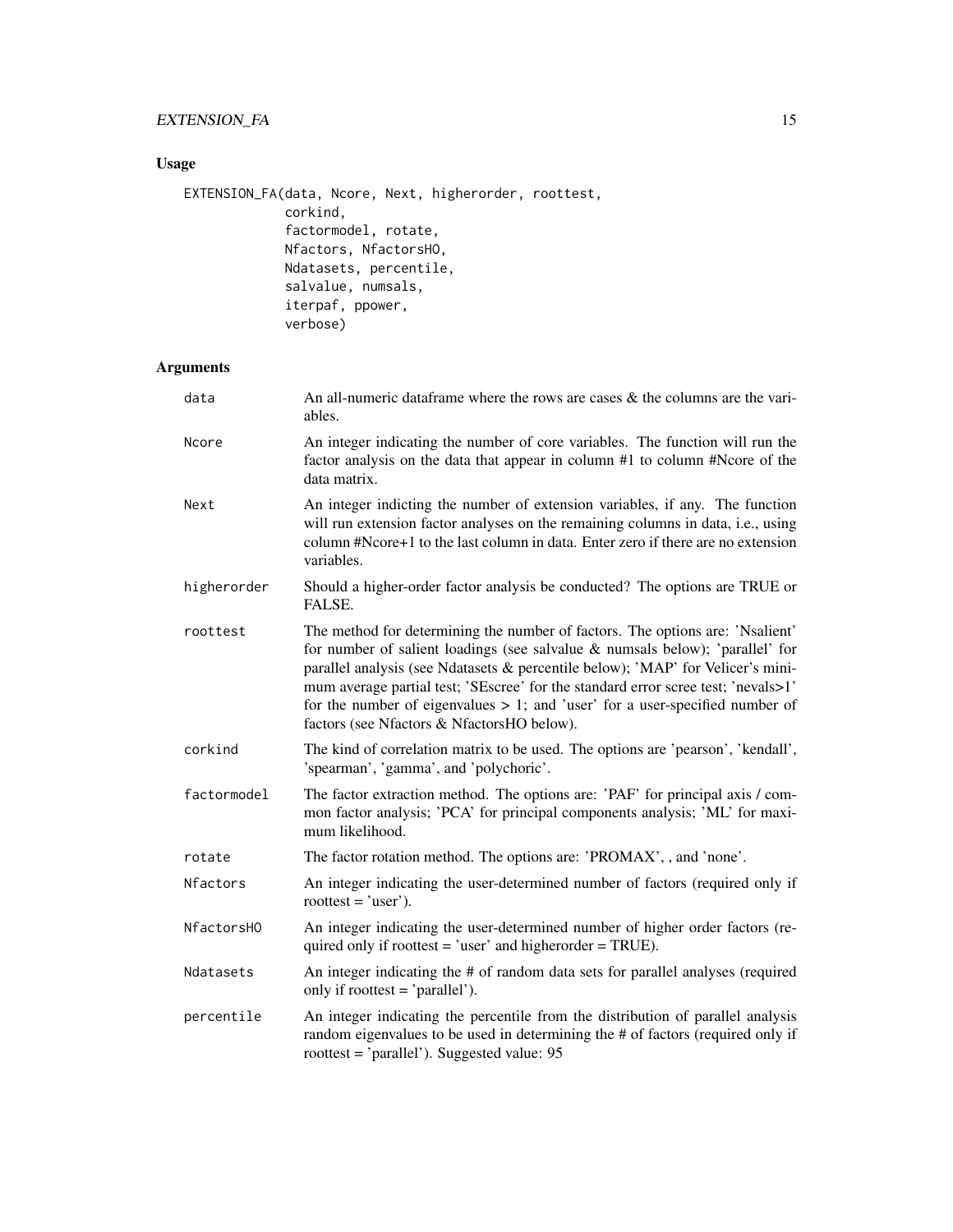| salvalue | The minimum value for a loading to be considered salient (required only if<br>roottest = 'Nsalient'). Suggested value: $.40$                                                                                                                                              |
|----------|---------------------------------------------------------------------------------------------------------------------------------------------------------------------------------------------------------------------------------------------------------------------------|
| numsals  | The number of salient loadings required for the existence of a factor <i>i.e.</i> , the<br>number of loadings $>$ or $=$ to salvalue (see above) for the function to identify a<br>factor. Required only if roottest = 'Nsalient'. Gorsuch (1995a, p. 545) suggests:<br>3 |
| iterpaf  | The maximum # of iterations for a principal axis / common factor analysis (re-<br>quired only if factormodel = $'PAF'$ ). Suggested value: 100                                                                                                                            |
| ppower   | The power value to be used in a promax rotation (required only if rotate $=$ $'PRO-$<br>MAX'). Suggested value: 3                                                                                                                                                         |
| verbose  | Should detailed results be displayed in console? TRUE (default) or FALSE                                                                                                                                                                                                  |
|          |                                                                                                                                                                                                                                                                           |

## Details

Traditional scale development statistics can produce results that are baffling or misunderstood by many users, which can lead to inappropriate substantive interpretations and item selection decisions. High internal consistencies do not indicate unidimensionality; item-total correlations are inflated because each item is correlated with its own error as well as the common variance among items; and the default number-of-eigenvalues-greater-than-one rule, followed by principal components analysis and varimax rotation, produces inflated loadings and the possible appearance of numerous uncorrelated factors for items that measure the same construct (Gorsuch, 1997a, 1997b). Concerned investigators may then neglect the higher order general factor in their data as they use misleading statistical output to trim items and fashion unidimensional scales.

These problems can be circumvented in exploratory factor analysis by using more appropriate factor analytic procedures and by using extension analysis as the basis for adding items to scales. Extension analysis provides correlations between nonfactored items and the factors that exist in a set of core items. The extension item correlations are then used to decide which factor, if any, a prospective item belongs to. The decisions are unbiased because factors are defined without being influenced by the extension items. One can also examine correlations between extension items and any higher order factor(s) in the core items. The end result is a comprehensive, undisturbed, and informative picture of the correlational structure that exists in a set of core items and of the potential contribution and location of additional items to the structure.

Extension analysis is rarely used, at least partly because of limited software availability. Furthermore, when it is used, both traditional extension analysis and its variants (e.g., correlations between estimated factor scores and extension items) are prone to the same problems as the procedures mentioned above (Gorsuch, 1997a, 1997b). However, Gorusch (1997b) described how diagonal component analysis can be used to bypass the problems and uncover the noninflated and unbiased extension variable correlations – all without computing factor scores.

#### Value

A list with the following elements:

| fits1     | eigenvalues $\&$ fit coefficients for the first set of core variables |
|-----------|-----------------------------------------------------------------------|
| rff       | factor intercorrelations                                              |
| corelding | core variable loadings on the factors                                 |
| extcorrel | extension variable correlations with the factors                      |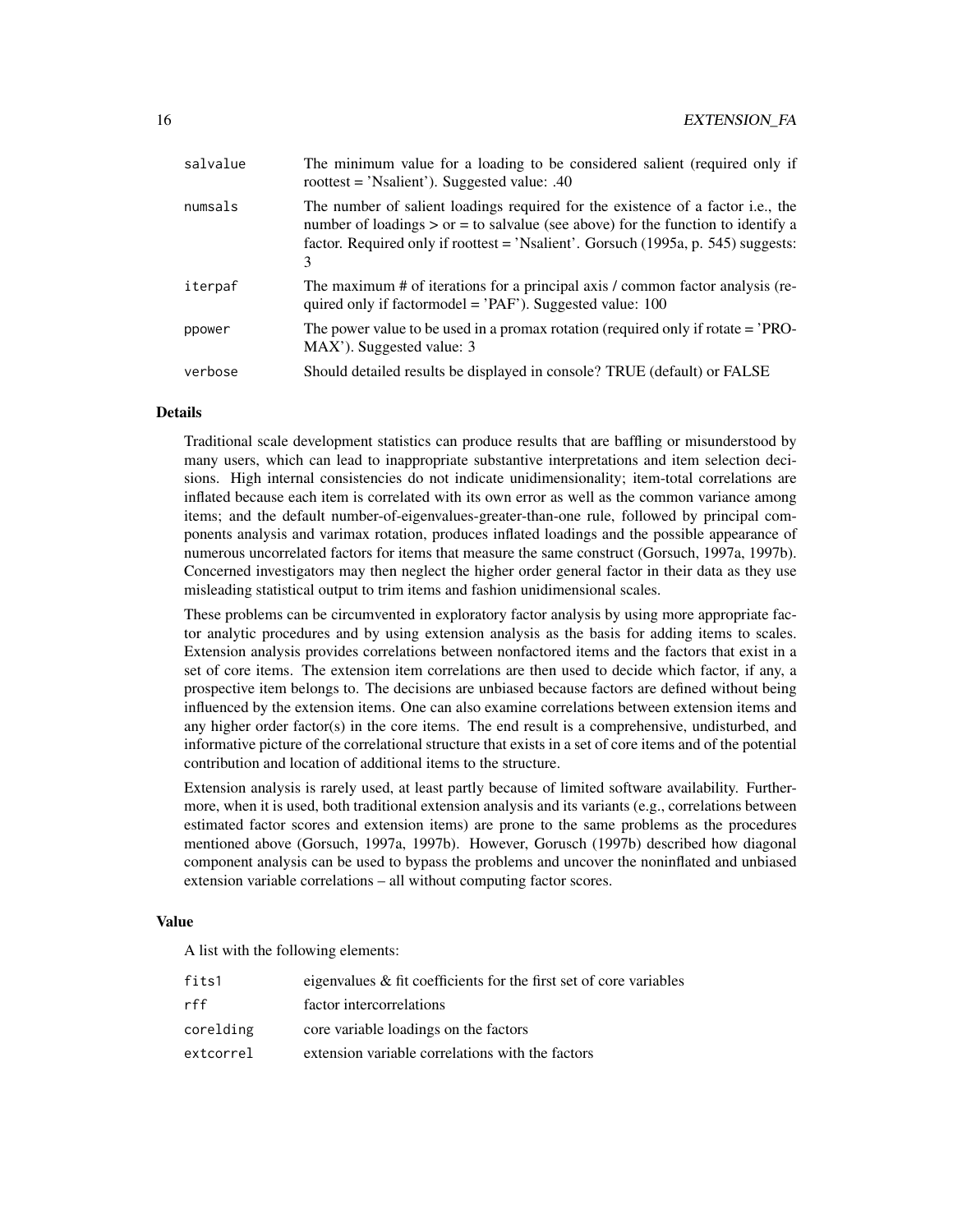## EXTENSION\_FA 17

| fits2    | eigenvalues $\&$ fit coefficients for the higher order factor analysis                                                     |
|----------|----------------------------------------------------------------------------------------------------------------------------|
| rfflding | factor intercorrelations from the first factor analysis and the loadings on the<br>higher order factor(s)                  |
| ldingsef | variable loadings on the lower order factors and their correlations with the higher<br>order factor(s)                     |
| extsef   | extension variable correlations with the lower order factor(s) and their correla-<br>tions with the higher order factor(s) |

#### Author(s)

Brian P. O'Connor

#### References

Dwyer, P. S. (1937) The determination of the factor loadings of a given test from the known factor loadings of other tests. *Psychometrika, 3,* 173-178.

Gorsuch, R. L. (1997a). Exploratory factor analysis: Its role in item analysis. *Journal of Personality Assessment, 68,* 532-560.

Gorsuch, R. L. (1997b). New procedure for extension analysis in exploratory factor analysis. *Educational and Psychological Measurement, 57,* 725-740.

Horn, J. L. (1973) On extension analysis and its relation to correlations between variables and factor scores. *Multivariate Behavioral Research, 8(4),* 477-489.

O'Connor, B. P. (2001). EXTENSION: SAS, SPSS, and MATLAB programs for extension analysis. *Applied Psychological Measurement, 25,* p. 88.

## Examples

```
EXTENSION_FA(data_RSE, Ncore=7, Next=3, higherorder=TRUE,
             roottest='MAP',
             corkind='pearson',
             factormodel='PCA', rotate='PROMAX',
             Nfactors=2, NfactorsHO=1,
             Ndatasets=100, percentile=95,
             salvalue=.40, numsals=3,
             iterpaf=200,
             ppower=4,
             verbose=TRUE)
EXTENSION_FA(data_NEOPIR, Ncore=12, Next=6, higherorder=TRUE,
             roottest='MAP',
             corkind='pearson',
             factormodel='PCA', rotate='PROMAX',
             Nfactors=4, NfactorsHO=1,
```
Ndatasets=100, percentile=95, salvalue=.40, numsals=3,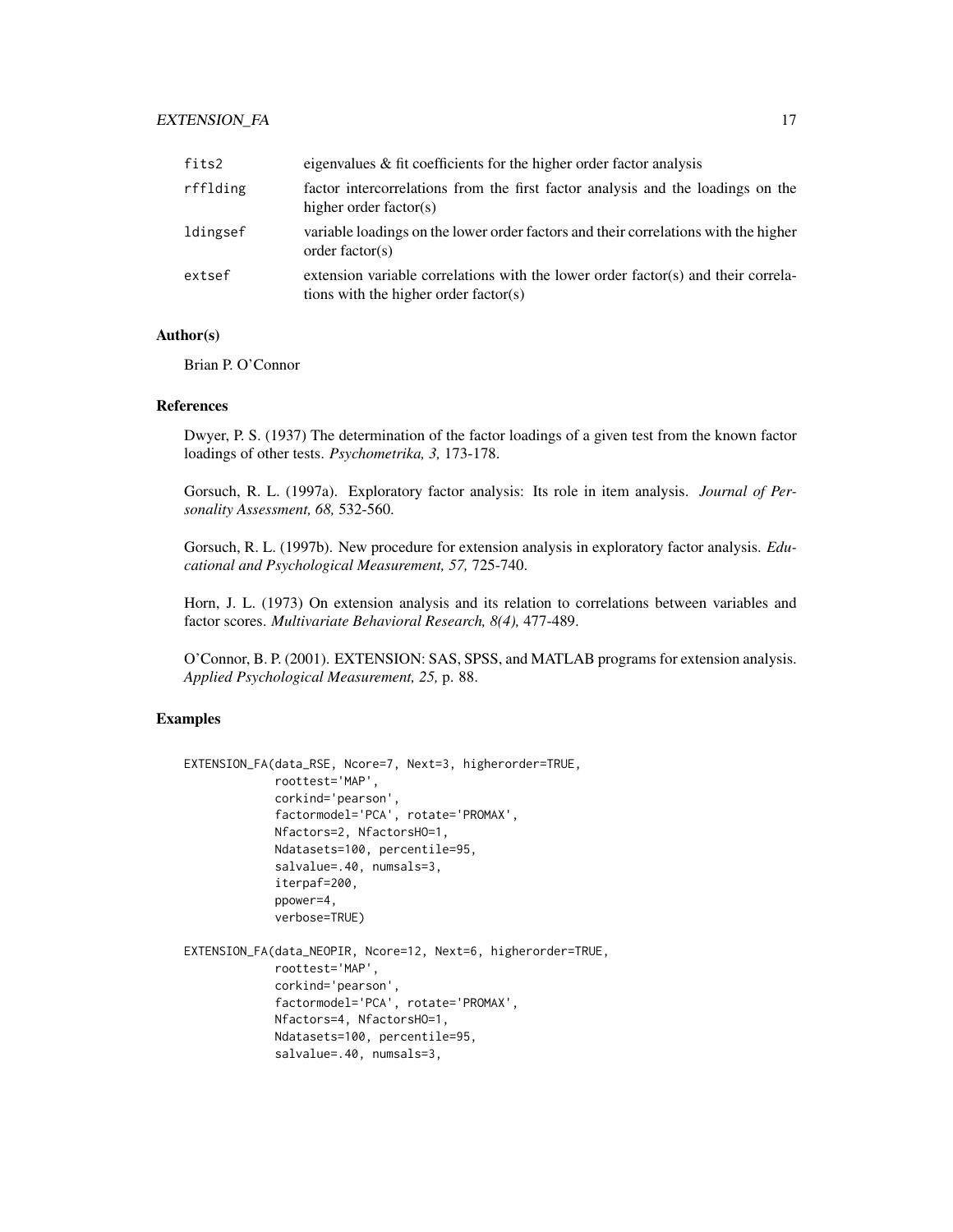<span id="page-17-0"></span>iterpaf=200, ppower=4, verbose=TRUE)

FACTORABILITY *Factorability of a correlation matrix*

## Description

Three methods for assessing the factorability of a correlation matrix

## Usage

```
FACTORABILITY(data, corkind='pearson', Ncases=NULL, verbose=TRUE)
```
## Arguments

| data          | An all-numeric data frame where the rows are cases $\&$ the columns are the vari-<br>ables, or a correlation matrix with ones on the diagonal. The function internally<br>determines whether the data are a correlation matrix.  |
|---------------|----------------------------------------------------------------------------------------------------------------------------------------------------------------------------------------------------------------------------------|
| corkind       | The kind of correlation matrix to be used if data is not a correlation matrix.<br>The options are 'pearson', 'kendall', 'spearman', 'gamma', and 'polychoric'.<br>Required only if the entered data is not a correlation matrix. |
| <b>Ncases</b> | The number of cases for a correlation matrix. Required only if the entered data<br>is a correlation matrix.                                                                                                                      |
| verbose       | Should detailed results be displayed in console? TRUE (default) or FALSE                                                                                                                                                         |

#### Details

This function provides results from three methods of assessing whether a dataset or correlation matrix is suitable for factor analysis:

- 1 whether the determinant of the correlation matrix is > 0.00001;
- 2 Bartlett's test of whether a correlation matrix is significantly different an identity matrix; and
- 3 the Kaiser-Meyer-Olkin measure of sampling adequacy.

## Value

A list with the following elements:

| chisq   | The chi-squared value for Bartlett, stest  |
|---------|--------------------------------------------|
| df      | The degrees of freedom for Bartlett, stest |
| pvalue  | The significance level for Bartlett, stest |
| Rimage  | The image correlation matrix               |
| KMO     | The overall KMO value                      |
| KMOvars | The KMO values for the variables           |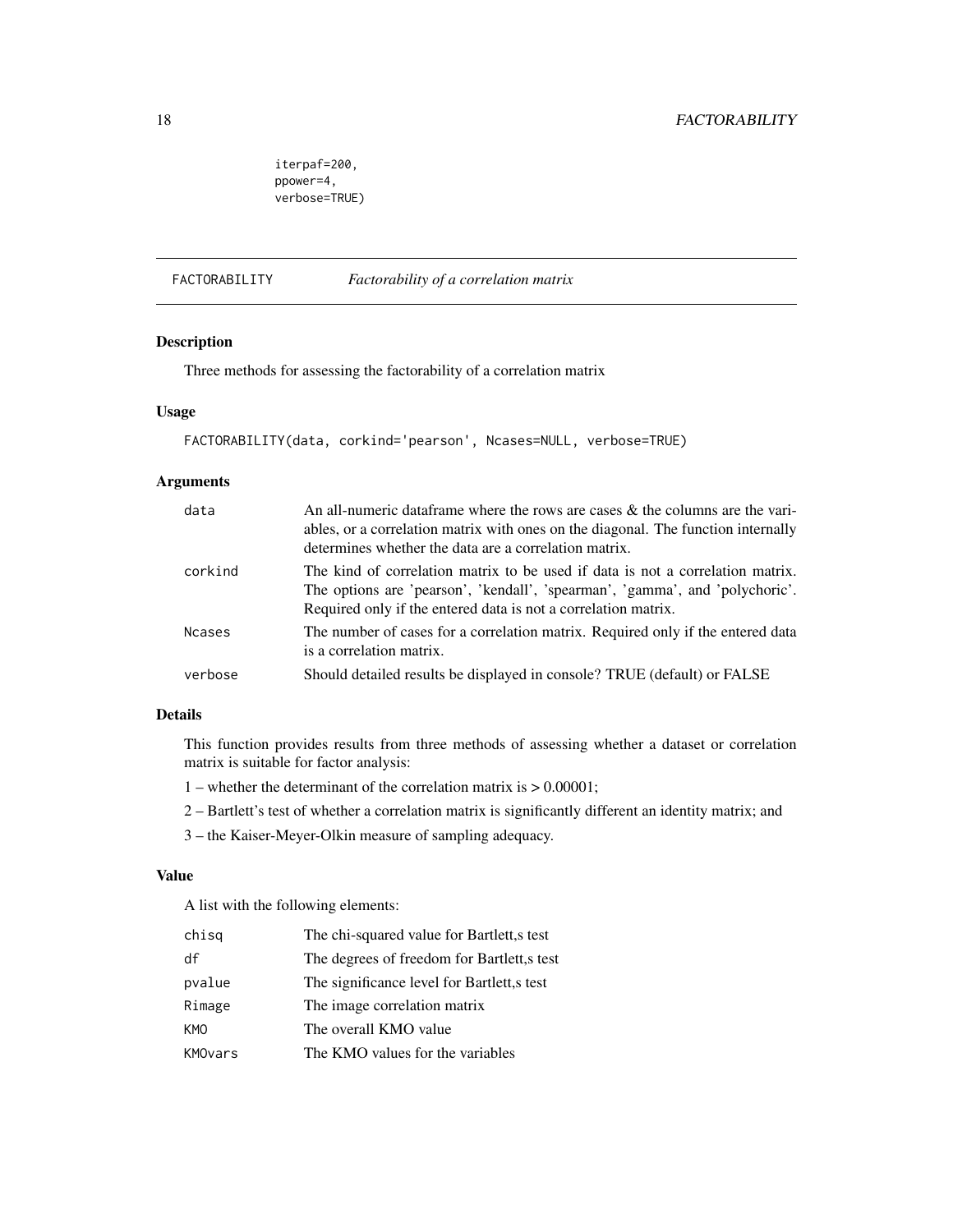## <span id="page-18-0"></span>IMAGE\_FA 19

## Author(s)

Brian P. O'Connor

## References

Bartlett, M. S. (1951). The effect of standardization on a chi square approximation in factor analysis, *Biometrika, 38,* 337-344.

Cerny, C. A., & Kaiser, H. F. (1977). A study of a measure of sampling adequacy for factoranalytic correlation matrices. *Multivariate Behavioral Research, 12(1),* 43-47.

Dziuban, C. D., & Shirkey, E. C. (1974). When is a correlation matrix appropriate for factor analysis? *Psychological Bulletin, 81,* 358-361.

Kaiser, H. F., & Rice, J. (1974). Little Jiffy, Mark IV. *Educational and Psychological Measurement, 34,* 111-117.

## Examples

```
FACTORABILITY(data_RSE, corkind='pearson')
```

```
FACTORABILITY(data_Field, corkind='pearson')
```
IMAGE\_FA *Image factor analysis*

## Description

Image factor analysis

#### Usage

```
IMAGE_FA(data, corkind, Nfactors=NULL, Ncases=NULL, rotate, ppower, verbose)
```
## Arguments

| data     | An all-numeric data frame where the rows are cases $\&$ the columns are the vari-<br>ables, or a correlation matrix with ones on the diagonal. The function internally<br>determines whether the data are a correlation matrix.  |
|----------|----------------------------------------------------------------------------------------------------------------------------------------------------------------------------------------------------------------------------------|
| corkind  | The kind of correlation matrix to be used if data is not a correlation matrix.<br>The options are 'pearson', 'kendall', 'spearman', 'gamma', and 'polychoric'.<br>Required only if the entered data is not a correlation matrix. |
| Nfactors | The number of factors to extract.                                                                                                                                                                                                |
| Ncases   | The number of cases. Required only if data is a correlation matrix.                                                                                                                                                              |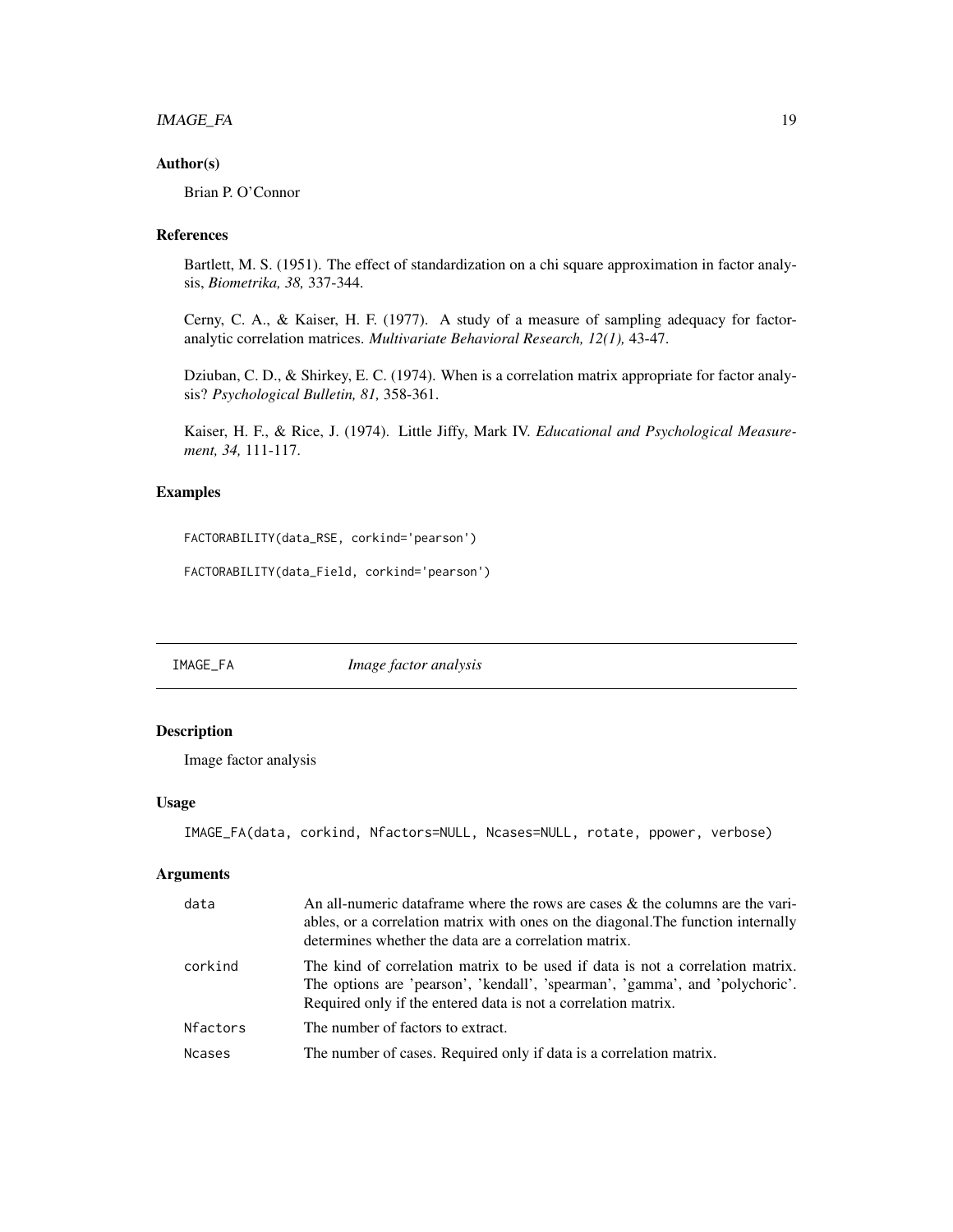| rotate  | The factor rotation method. The options are: 'PROMAX', , and 'none'.                                          |
|---------|---------------------------------------------------------------------------------------------------------------|
| ppower  | The power value to be used in a promax rotation (required only if rotate = 'PRO-<br>MAX'). Suggested value: 3 |
| verbose | Should detailed results be displayed in console? TRUE (default) or FALSE                                      |

#### Details

"Image analysis is a principal factor variant in its usual application. As in the case of the principal axes with estimated communalities procedure, it is a principal factor variant in the sense that, after appropriate alterations are made to the correlation matrix, that matrix can be submitted to a principal factor program to find the desired factors. The program will then minimize the residuals of the particular matrix submitted. The differences in image analysis and other principal factor variants lie primarily in the alterations of the correlation matrix before the factors are extracted. Image factors can also be extracted by maximum likelihood procedures (Joreskog, 1969b)." (Gorsuch, 1974, p. 103)

Image analysis is a common factor analysis of the predictable variance of a set of variables. Each variable, Xi, is regressed on all other variables to obtain the predicted Xi values. The covariance matrix of the predicted Xis is then factored to produce an image analysis. The image of a variable is the portion of a variable which is predicted from other variables.

The present function is an implementation of the Harris (1962) variant of this procedure (see also Velicer, 1974), which is a noniterative approximation to canonical component analysis. The results are identical to the image factor analysis results that are produced by SAS and SPSS.

## Value

A list with the following elements:

totvarexplNOROT

|                   | The eigenvalues and total variance explained                                                     |
|-------------------|--------------------------------------------------------------------------------------------------|
| totvarexplROT     | The rotation sums of squared loadings and total variance explained for the ro-<br>tated loadings |
| loadingsNOROT     | The unrotated factor loadings                                                                    |
| loadingsROT       | The rotated factor loadings (for varimax rotation)                                               |
| structure         | The structure matrix (for promax rotation)                                                       |
| pattern           | The pattern matrix (for promax rotation)                                                         |
| correls           | The correlations between the factors (for promax rotation)                                       |
| cormat_reproduced |                                                                                                  |
|                   | The reproduced correlation matrix, based on the rotated loadings                                 |

## Author(s)

Brian P. O'Connor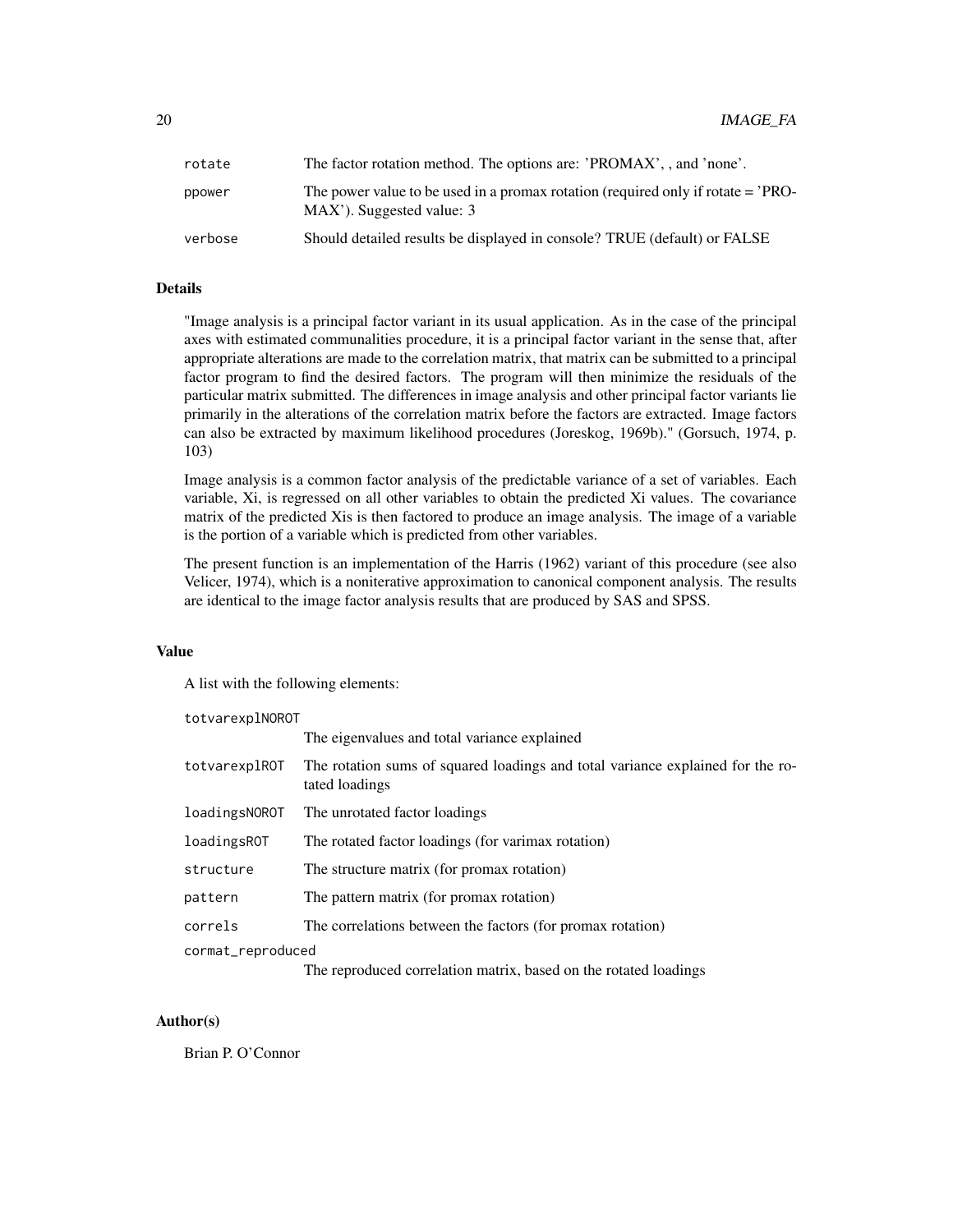#### <span id="page-20-0"></span>References

Gorsuch, R. L. (1983). *Factor analysis ( 2nd ed. ).* Hillsdale, N.J.: Erlbaum, 1983.

Guttman, L. (1953). Image theory for the structure of quantitative variates. *Psychometrika 18,* 277-296.

Harris, C. W. (1962). Some Rao-Guttman relationships. *Psychometrika, 27,* 247-63.

Velicer, W. F. (1974). A comparison of the stability of factor analysis, principal component analysis, and rescaled image analysis. *Educational and Psychological Measurement, 34(3),* 563-572.

#### Examples

```
# the Harman (1967) correlation matrix
IMAGE_FA(data_Harman, Nfactors=2, Ncases=305, rotate='PROMAX', ppower = 4, verbose=TRUE)
# Rosenberg Self-Esteem scale items
IMAGE_FA(data_RSE, corkind='gamma', Nfactors=2, rotate='PROMAX', ppower = 4, verbose=TRUE)
# NEO-PI-R scales
IMAGE_FA(data_NEOPIR, corkind='pearson', Nfactors=5, rotate='PROMAX', ppower = 4, verbose=TRUE)
```
INTERNAL.CONSISTENCY *Internal consistency reliability coefficients*

## Description

Internal consistency reliability coefficients

## Usage

```
INTERNAL.CONSISTENCY(data, factormodel = 'ML', verbose)
```
#### Arguments

| data        | An all-numeric data frame where the rows are cases $\&$ the columns are the vari-<br>ables.                                                                                                 |
|-------------|---------------------------------------------------------------------------------------------------------------------------------------------------------------------------------------------|
| factormodel | The factor extraction method to be used in the omega computations. The options<br>are: 'ML' for maximum likelihood (the default); and 'PAF' for principal axis /<br>common factor analysis. |
| verbose     | Should detailed results be displayed in console? TRUE (default) or FALSE                                                                                                                    |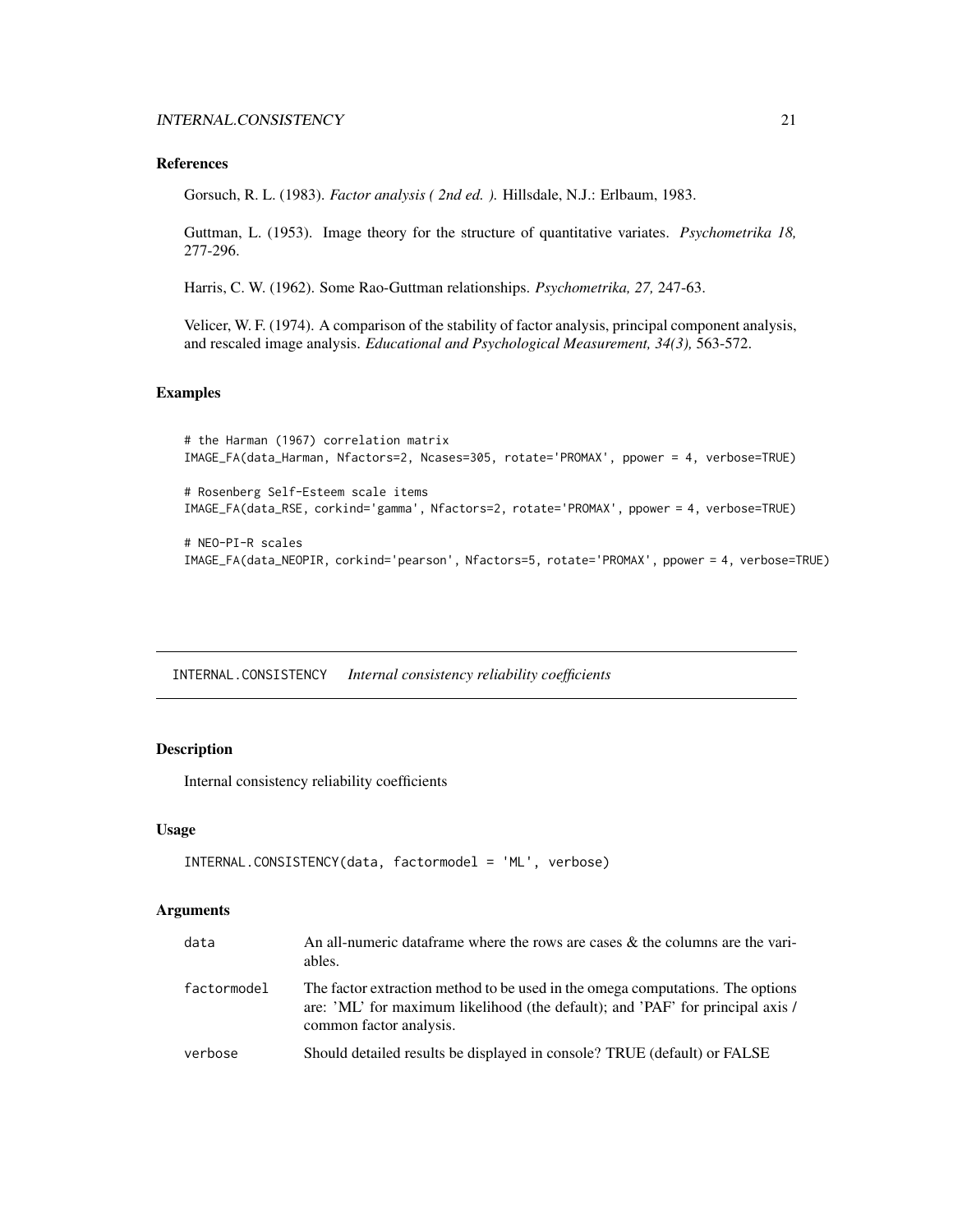## Details

The following helpful descriptions of Cronbach's alpha and of omega total are direct quotes from McNeish (2017, pp. 414-417):

## Cronbach's Alpha

"One can interpret the value of Cronbach's alpha in one of many different ways:

1. Cronbach's alpha is the correlation of the scale of interest with another scale of the same length that intends to measure the same construct, with different items, taken from the same hypothetical pool of items (Kline, 1986).

2. The square root of Cronbach's alpha is an estimate of the correlation between observed scores and true scores (Nunnally & Bernstein, 1994).

3. Cronbach's alpha is the proportion of the variance of the scale that can be attributed to a common source (DeVellis, 1991).

4. Cronbach's alpha is the average of all possible split-half reliabilities from the set of items (Pedhazur & Schmelkin, 1991). (It is important to note the correlation between the two parts is not the split half reliability, but is used to find the split half reliability found by the Spearman-Brown prophecy formula.)

Under certain assumptions, Cronbach's alpha is a consistent estimate of the population internal consistency; however, these assumptions are quite rigid and are precisely why methodologists have argued against the use of Cronbach's alpha.

The assumptions of Cronbach's alpha are:

1. The scale adheres to tau equivalence, i.e., that each item on a scale contributes equally to the total scale score. Tau equivalence tends to be unlikely for most scales that are used in empirical research some items strongly relate to the construct while some are more weakly related.

2. Scale items are on a continuous scale and normally distributed. Cronbach's alpha is largely based on the observed covariances (or correlations) between items. In most software implementations of Cronbach's alpha (such as in SAS and SPSS), these item covariances are calculated using a Pearson covariance matrix. A well-known assumption of Pearson covariance matrices is that all variables are continuous in nature. Otherwise, the elements of the matrix can be substantially biased downward. However, it is particularly common for psychological scales to contain items that are discrete (e.g., Likert or binary response scales), which violates this assumption. If discrete items are treated as continuous, the covariance estimates will be attenuated, which ultimately results in underestimation of Cronbach's alpha because the relations between items will appear smaller than they actually are. To accommodate items that are not on a continuous scale, the covariances between items can instead be estimated with a polychoric covariance (or correlation) matrix rather than with a Pearson covariance matrix. Polychoric covariance matrices assume that there is an underlying normal distribution to discrete responses.

3. The errors of the items do not covary. Correlated errors occur when sources other than the construct being measured cause item responses to be related to one another.

4. The scale is unidimensional. Though Cronbach's alpha is sometimes thought to be a measure of unidimensionality because its colloquial definition is that it measures how well items stick together, unidimensionality is an assumption that needs to be verified prior to calculating Cronbach's alpha rather than being the focus of what Cronbach's alpha measures. Internal consistency is necessary for unidimensionality but that internal consistency is not sufficient for demonstrating unidimensionality. That is, items that measure different things can still have a high degree of interrelatedness,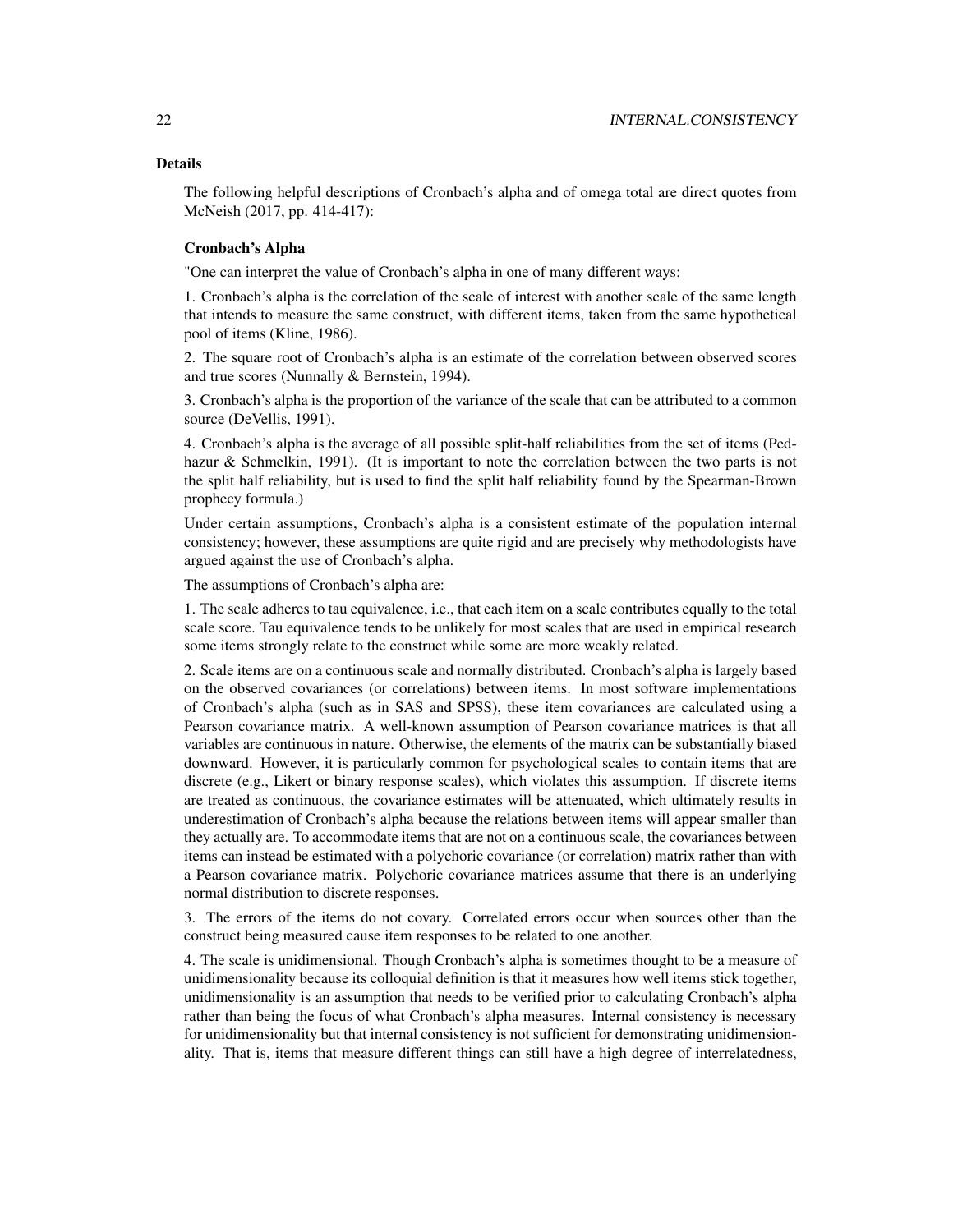#### INTERNAL.CONSISTENCY 23

so a large Cronbach's alpha value does not necessarily guarantee that the scale measures a single construct. As a result, violations of unidimensionality do not necessarily bias estimates of Cronbach's alpha. In the presence of a multidimensional scale, Cronbach's alpha may still estimate the interrelatedness of the items accurately and the interrelatedness of multidimensional items can in fact be quite high."

### Omega total

"Omega total is an internal consistency coefficient that assumes that the scale is unidimensional. Omega estimates the reliability for the composite of items on the scale (which is conceptually similar to Cronbach's alpha). Under the assumption that the construct variance is constrained to 1 and that there are no error covariances, omega total is calculated from factor analysis output (loadings and error/uniqueness values). Tau equivalence is no longer assumed and the potentially differential contribution of each item to the scale must be assessed. Omega total is a more general version of Cronbach's alpha and actually subsumes Cronbach's alpha as a special case. More simply, if tau equivalence is met, omega total will yield the same result as Cronbach's alpha but omega total has the flexibility to accommodate congeneric scales, unlike Cronbach's alpha."

#### Root Mean Square Residual (rmsr)

rmsr is an index of the overall badness-of-fit. It is the square root of the mean of the squared residuals (the residuals being the simple differences between original correlations and the correlations implied by the N-factor model). rmsr is 0 when there is perfect model fit. A value less than .08 is generally considered a good fit. The rmsr coefficient is included in the internal consistency output as an index of the degree of fit of a one-factor model to the item data.

#### Standardized Cronbach's Alpha

Standardized alpha should be used when items have different scale ranges, e.g., some items are 1-to-7, and other items are 1-to-4, or 1-to-100. Regular alpha is based on covariances, whereas standardized alpha is based on correlations, wherein the items have identical standard deviations. Items in different metrics should be standardized before computing scale scores.

#### Value

A list with the following elements:

int.consist\_scale

A vector with the scale omega, Cronbach's alpha, standardized Cronbach's alpha, the mean of the off-diagonal correlations, the median of the off-diagonal correlations, and the rmsr fit coefficient for a 1-factor model

int.consist\_dropped

A matrix of the int.consist scale values for when each item, in turn, is int.consist dropped from the analyses

item\_stats The item means, standard deviations, and item-total correlations

resp\_opt\_freqs The response option frequencies

resp\_opt\_props The response option proportions

## Author(s)

Brian P. O'Connor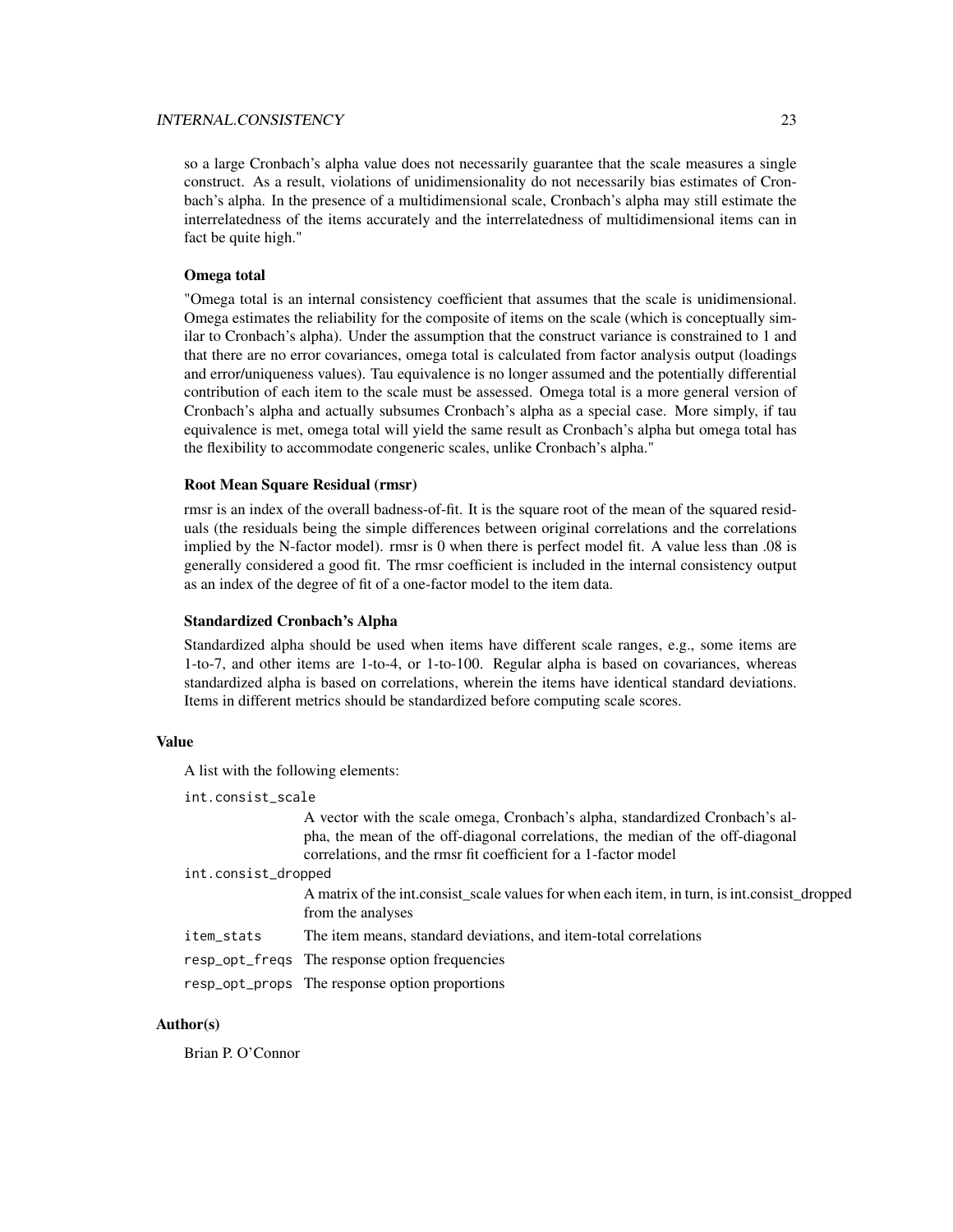#### References

Flora, D. B. (2020). Your coefficient alpha is probably wrong, but which coefficient omega is right? A tutorial on using R to obtain better reliability estimates. *Advances in Methods and Practices in Psychological Science, 3(4),* 484501.

McNeish, D. (2018). Thanks coefficient alpha, we'll take it from here. *Psychological Methods, 23(3),* 412433.

Revelle, W., & Condon, D. M. (2019). Reliability from to : A tutorial. *Psychological Assessment, 31(12),* 13951411.

## Examples

```
# Rosenberg Self-Esteem scale items
INTERNAL.CONSISTENCY(data_RSE, factormodel = 'PAF', verbose=TRUE)
```
LOCALDEP *Local dependence*

#### Description

Provides the residual correlations after partialling the first component out of a correlation matrix as a method of assessing local dependence (independence) between variables.

#### Usage

LOCALDEP(data, corkind, Ncases, verbose)

#### Arguments

| data          | An all-numeric data frame where the rows are cases $\&$ the columns are the vari-<br>ables, or a correlation matrix with ones on the diagonal. The function internally<br>determines whether the data are a correlation matrix.  |
|---------------|----------------------------------------------------------------------------------------------------------------------------------------------------------------------------------------------------------------------------------|
| corkind       | The kind of correlation matrix to be used if data is not a correlation matrix.<br>The options are 'pearson', 'kendall', 'spearman', 'gamma', and 'polychoric'.<br>Required only if the entered data is not a correlation matrix. |
| <b>Ncases</b> | The number of cases. Required only if data is a correlation matrix.                                                                                                                                                              |
| verbose       | Should detailed results be displayed in console? TRUE (default) or FALSE                                                                                                                                                         |

## Details

Item response theory models are based on the assumption that the items display local independence. The latent trait is presumed to be responsible for the associations between the items. Once the latent trait is partialled out, the residual correlations between pairs of items should be negligible. Local dependence exists when there is additional systematic covariance among the items. It can occur when pairs of items have highly similar content or between sequentially presented items in a test.

<span id="page-23-0"></span>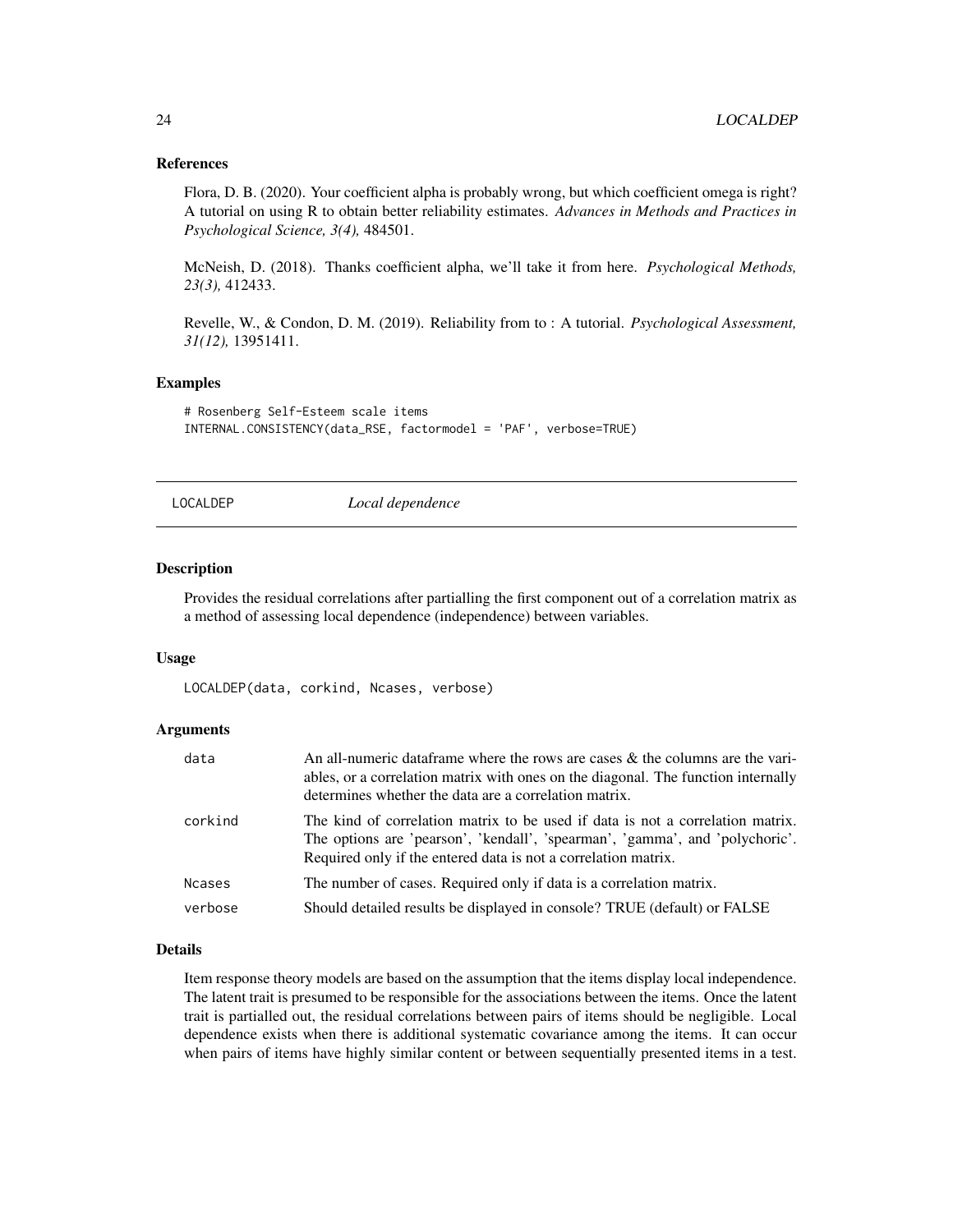#### <span id="page-24-0"></span> $MAP$  25

Local dependence distorts IRT parameter estimates, it can artificially increase scale information, and it distorts the latent trait, which becomes too heavily defined by the locally dependent items. The LOCALDEP function partials out the first component (not the IRT latent trait) from a correlation matrix. Examining the residual correlations is a preliminary, exploratory method of determining whether local dependence exists. The function also displays the number of residual correlations that are >= a range of values.

## Value

A list with the following elements:

| correlations | The correlation matrix              |
|--------------|-------------------------------------|
| residcor     | The residualized correlation matrix |

## Author(s)

Brian P. O'Connor

#### Examples

```
# the Harman (1967) correlation matrix
LOCALDEP(data_Harman, Ncases = 305, verbose=TRUE)
# Rosenberg Self-Esteem scale items
LOCALDEP(data_RSE, corkind = 'polychoric', verbose=TRUE)
# NEO-PI-R scales
LOCALDEP(data_NEOPIR, verbose=TRUE)
```
MAP *Velicer's minimum average partial (MAP) test*

#### Description

Velicer's minimum average partial (MAP) test for determining the number of components, which focuses on the common variance in a correlation matrix.

#### Usage

MAP(data, corkind, Ncases, verbose)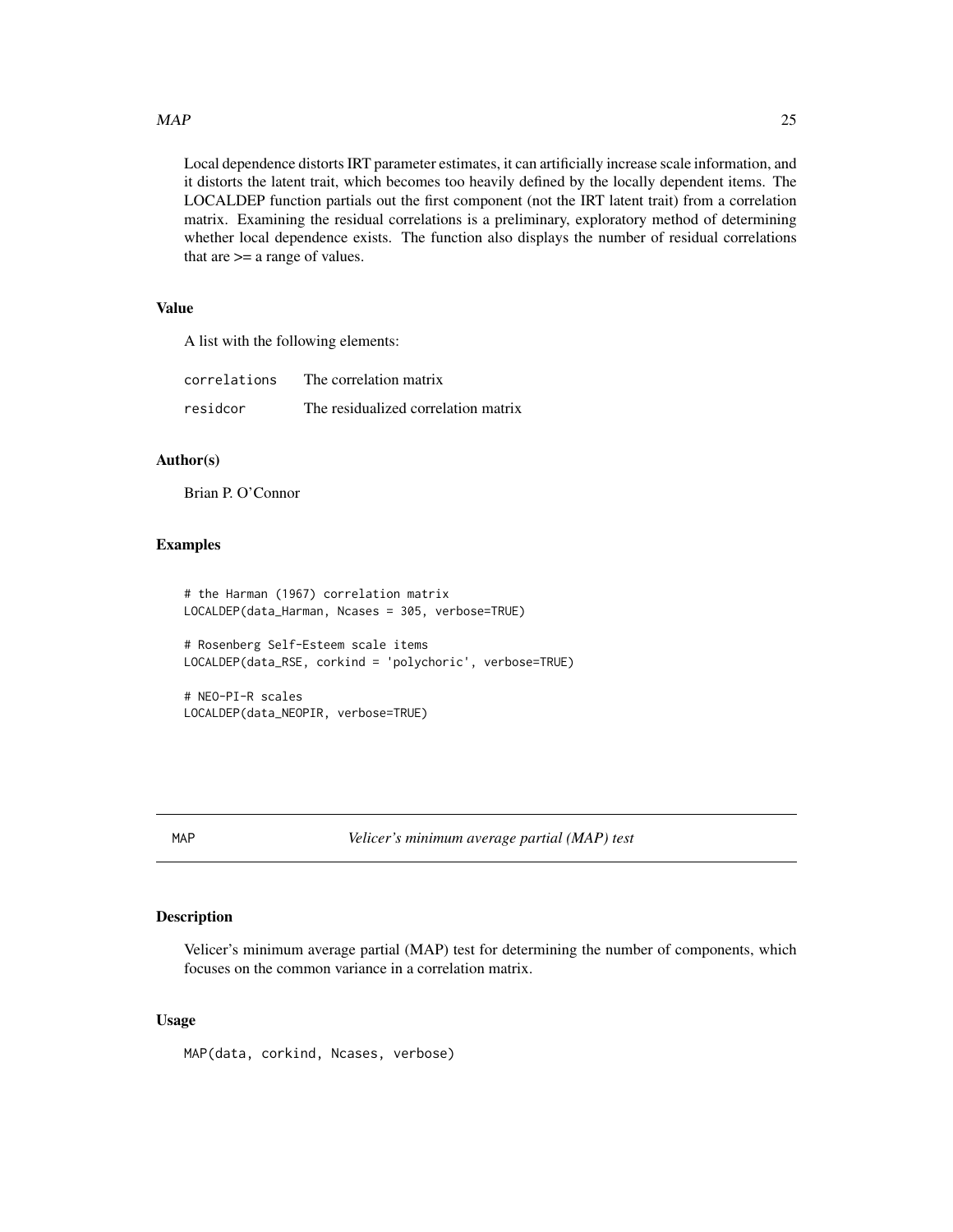#### Arguments

| data          | An all-numeric data frame where the rows are cases $\&$ the columns are the vari-<br>ables, or a correlation matrix with ones on the diagonal. The function internally<br>determines whether the data are a correlation matrix.  |
|---------------|----------------------------------------------------------------------------------------------------------------------------------------------------------------------------------------------------------------------------------|
| corkind       | The kind of correlation matrix to be used if data is not a correlation matrix.<br>The options are 'pearson', 'kendall', 'spearman', 'gamma', and 'polychoric'.<br>Required only if the entered data is not a correlation matrix. |
| <b>Ncases</b> | The number of cases. Required only if data is a correlation matrix.                                                                                                                                                              |
| verbose       | Should detailed results be displayed in console? TRUE (default) or FALSE                                                                                                                                                         |

#### Details

This method for determining the number of components focuses on the common variance in a correlation matrix. It involves a complete principal components analysis followed by the examination of a series of matrices of partial correlations. Specifically, on the first step, the first principal component is partialled out of the correlations between the variables of interest, and the average squared coefficient in the off-diagonals of the resulting partial correlation matrix is computed. On the second step, the first two principal components are partialled out of the original correlation matrix and the average squared partial correlation is again computed. These computations are conducted for k (the number of variables) minus one steps. The average squared partial correlations from these steps are then lined up, and the number of components is determined by the step number in the analyses that resulted in the lowest average squared partial correlation. The average squared coefficient in the original correlation matrix is also computed, and if this coefficient happens to be lower than the lowest average squared partial correlation, then no components should be extracted from the correlation matrix. Statistically, components are retained as long as the variance in the correlation matrix represents systematic variance. Components are no longer retained when there is proportionately more unsystematic variance than systematic variance (see O'Connor, 2000, p. 397).

#### Value

A list with the following elements:

totvarexplNOROT

|              | The eigenvalues and total variance explained                       |
|--------------|--------------------------------------------------------------------|
| avgsgrs      | Velicers average squared correlations                              |
| NfactorsMAP  | The number of components according to the original (1976) MAP test |
| NfactorsMAP4 | The number of components according to the revised (2000) MAP test  |

#### Author(s)

Brian P. O'Connor

## References

O'Connor, B. P. (2000). SPSS and SAS programs for determining the number of components using parallel analysis and Velicer's MAP test. *Behavior Research Methods, Instrumentation, and Computers, 32,* 396-402.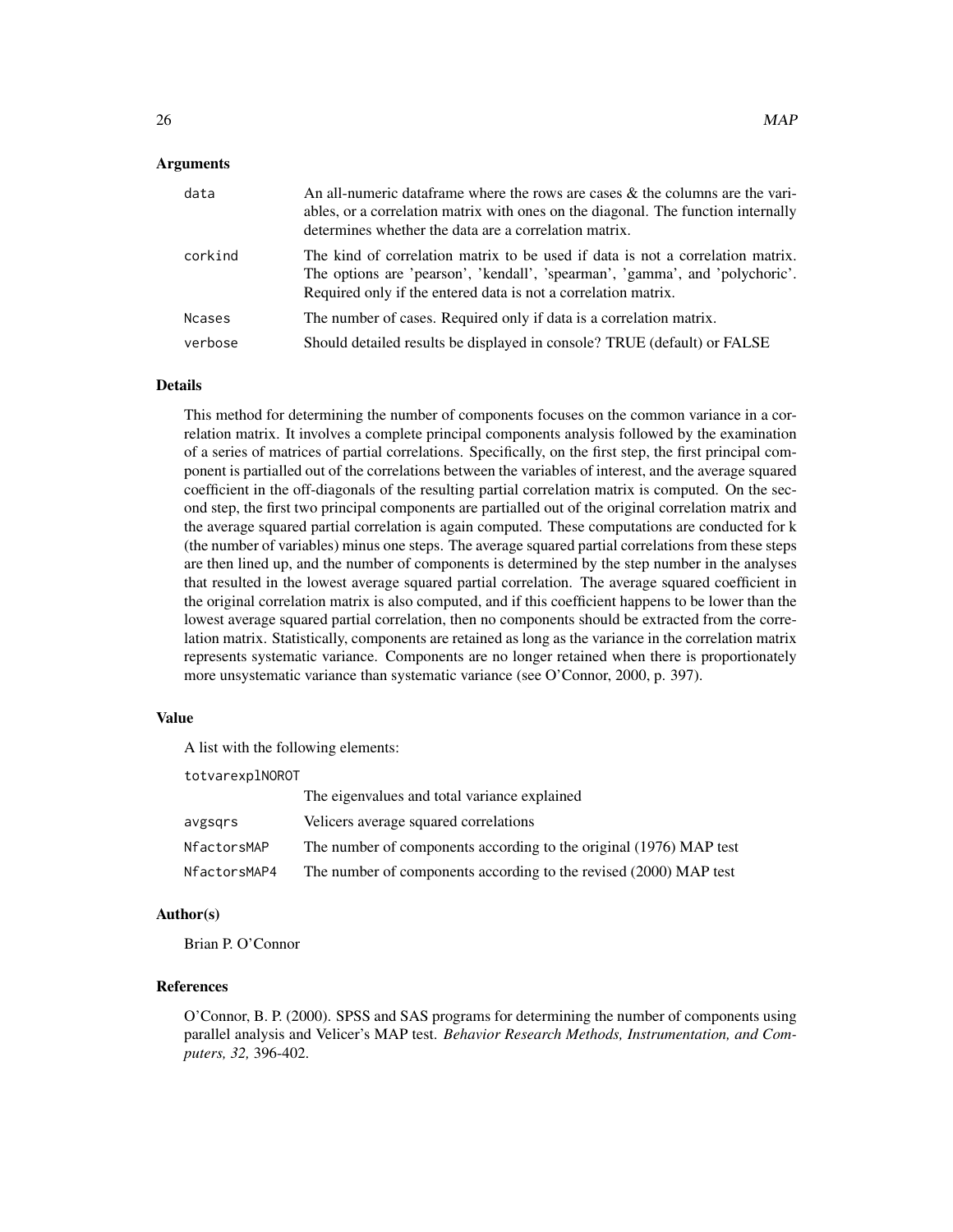<span id="page-26-0"></span>Velicer, W. F. (1976). Determining the number of components from the matrix of partial correlations. *Psychometrika, 41,* 321-327.

Velicer, W. F., Eaton, C. A., and Fava, J. L. (2000). Construct explication through factor or component analysis: A review and evaluation of alternative procedures for determining the number of factors or components. In R. D. Goffin & E. Helmes, eds., *Problems and solutions in human assessment (p.p. 41-71).* Boston: Kluwer.

## Examples

```
# the Harman (1967) correlation matrix
MAP(data_Harman, corkind='pearson', Ncases = 305, verbose=TRUE)
# Rosenberg Self-Esteem scale items, using Pearson correlations
MAP(data_RSE, corkind='pearson', verbose=TRUE)
# Rosenberg Self-Esteem scale items, using polychoric correlations
MAP(data_RSE, corkind='polychoric', verbose=TRUE)
# NEO-PI-R scales
MAP(data_NEOPIR, verbose=TRUE)
```
MAXLIKE\_FA *Maximum likelihood factor analysis*

#### Description

Maximum likelihood factor analysis

#### Usage

MAXLIKE\_FA(data, corkind, Nfactors=NULL, Ncases=NULL, rotate, ppower, verbose)

#### Arguments

| data            | An all-numeric data frame where the rows are cases $\&$ the columns are the vari-<br>ables, or a correlation matrix with ones on the diagonal. The function internally<br>determines whether the data are a correlation matrix.  |
|-----------------|----------------------------------------------------------------------------------------------------------------------------------------------------------------------------------------------------------------------------------|
| corkind         | The kind of correlation matrix to be used if data is not a correlation matrix.<br>The options are 'pearson', 'kendall', 'spearman', 'gamma', and 'polychoric'.<br>Required only if the entered data is not a correlation matrix. |
| <b>Nfactors</b> | The number of factors to extract.                                                                                                                                                                                                |
| <b>Ncases</b>   | The number of cases. Required only if data is a correlation matrix.                                                                                                                                                              |
| rotate          | The factor rotation method. The options are: 'PROMAX', 'VARIMAX', and<br>'none'.                                                                                                                                                 |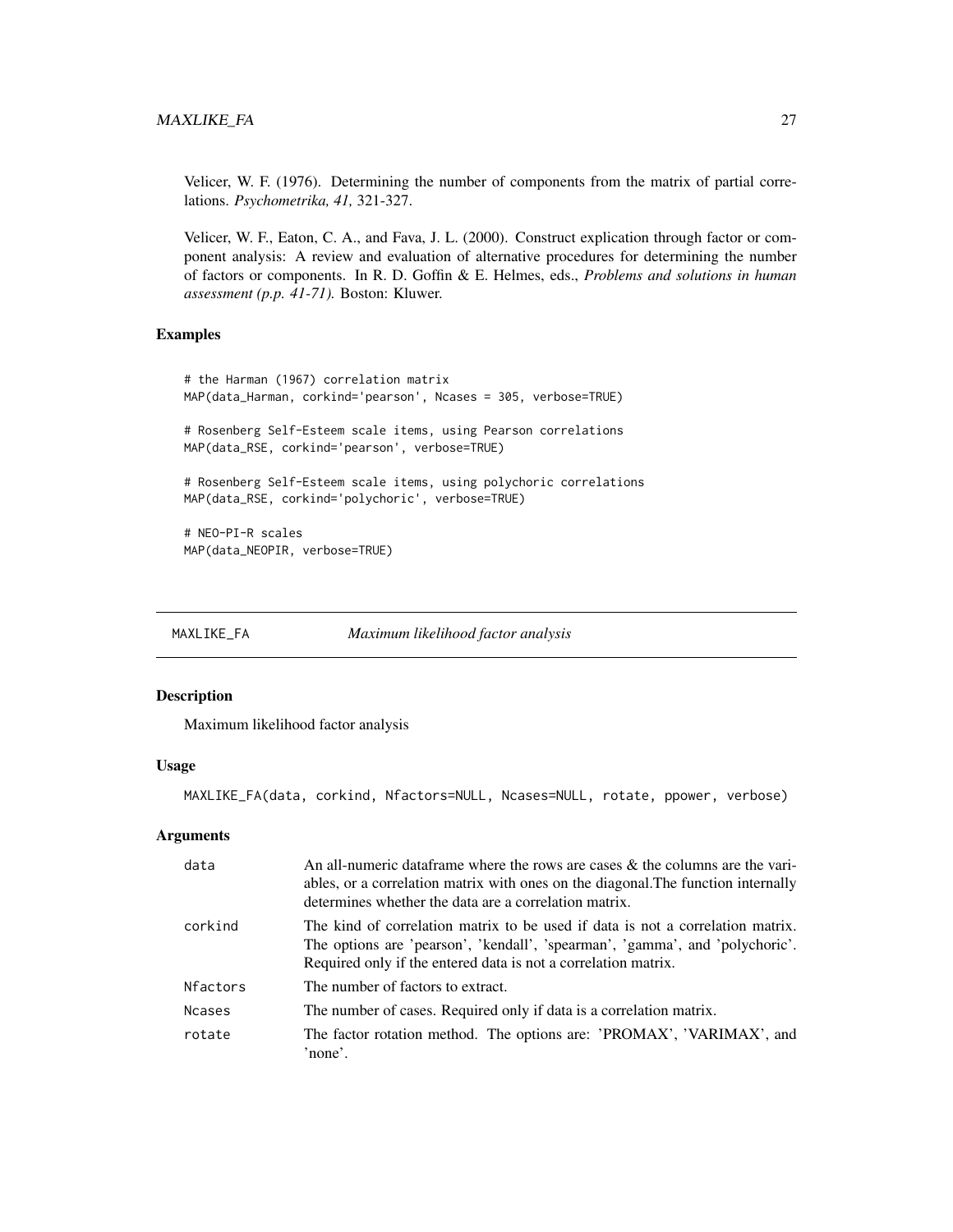| ppower  | The power value to be used in a promax rotation (required only if rotate $=$ $\degree$ PRO- |
|---------|---------------------------------------------------------------------------------------------|
|         | MAX'). Suggested value: 3                                                                   |
| verbose | Should detailed results be displayed in console? TRUE (default) or FALSE                    |

## Details

This function relies heavily on the R factanal function, and it uses the fa from the psych package when factanal produces an error.

## Value

A list with the following elements:

| totvarexplNOROT   |                                                                                                  |  |
|-------------------|--------------------------------------------------------------------------------------------------|--|
|                   | The eigenvalues and total variance explained                                                     |  |
| totvarexplROT     | The rotation sums of squared loadings and total variance explained for the ro-<br>tated loadings |  |
| loadingsNOROT     | The unrotated factor loadings                                                                    |  |
| loadingsROT       | The rotated factor loadings (for varimax rotation)                                               |  |
| structure         | The structure matrix (for promax rotation)                                                       |  |
| pattern           | The pattern matrix (for promax rotation)                                                         |  |
| correls           | The correlations between the factors (for promax rotation)                                       |  |
| cormat_reproduced |                                                                                                  |  |
|                   | The reproduced correlation matrix, based on the rotated loadings                                 |  |
| chisqMODEL        | The model chi square statistic                                                                   |  |
| dfMODEL           | The model degrees of freedom                                                                     |  |
| pvalue            | The model p-value                                                                                |  |
| fit_coefficients  |                                                                                                  |  |
|                   | Model fit coefficients                                                                           |  |

## Author(s)

Brian P. O'Connor

## References

Reyment, R., Joreskog, K., & Marcus, L. F. (1996). *Applied Factor Analysis in the Natural Sciences*. Cambridge, MA: Cambridge University Press.

## Examples

```
# the Harman (1967) correlation matrix
MAXLIKE_FA(data_Harman, Nfactors = 2, Ncases = 305,
           rotate='PROMAX', ppower = 4, verbose=TRUE)
```
# Rosenberg Self-Esteem scale items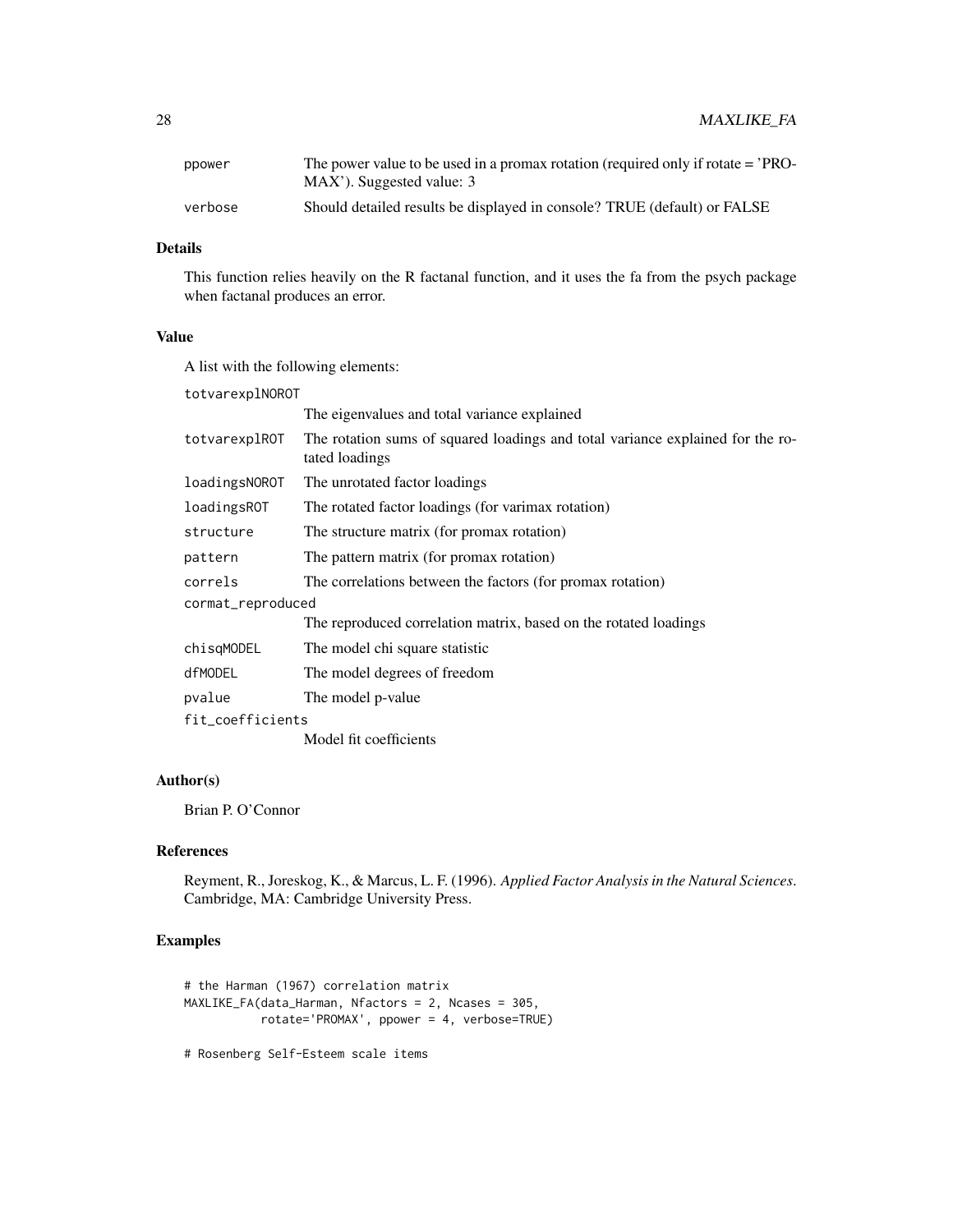## <span id="page-28-0"></span>NEVALSGT1 29

```
MAXLIKE_FA(data_RSE, corkind='gamma', Nfactors = 2,
           rotate='PROMAX', ppower = 4, verbose=TRUE)
# NEO-PI-R scales
MAXLIKE_FA(data_NEOPIR, corkind='pearson', Nfactors = 5,
           rotate='PROMAX', ppower = 4, verbose=TRUE)
```
NEVALSGT1 *The number of eigenvalues greater than 1*

#### Description

Returns the count of the number of eigenvalues greater than 1 in a correlation matrix. This value is often referred to as the "Kaiser", "Kaiser-Guttman", or "Guttman-Kaiser" rule for determining the number of components or factors in a correlation matrix.

#### Usage

NEVALSGT1(data, corkind, Ncases, verbose)

#### Arguments

| data          | An all-numeric data frame where the rows are cases $\&$ the columns are the vari-<br>ables, or a correlation matrix with ones on the diagonal. The function internally                                                           |
|---------------|----------------------------------------------------------------------------------------------------------------------------------------------------------------------------------------------------------------------------------|
|               | determines whether the data are a correlation matrix.                                                                                                                                                                            |
| corkind       | The kind of correlation matrix to be used if data is not a correlation matrix.<br>The options are 'pearson', 'kendall', 'spearman', 'gamma', and 'polychoric'.<br>Required only if the entered data is not a correlation matrix. |
| <b>Ncases</b> | The number of cases. Required only if data is a correlation matrix.                                                                                                                                                              |
| verbose       | Should detailed results be displayed in console? TRUE (default) or FALSE                                                                                                                                                         |

#### Details

The rationale for this traditional procedure for determining the number of components or factors is that a component with an eigenvalue of 1 accounts for as much variance as a single variable. Extracting components with eigenvalues of 1 or less than 1 would defeat the usual purpose of component and factor analyses. Furthermore, the reliability of a component will always be nonnegative when its eigenvalue is greater than 1. This rule is the default retention criteria in SPSS and SAS.

There are a number of problems with this rule of thumb. Monte Carlo investigations have found that its accuracy rate is not acceptably high (Zwick & Velicer, 1986)). The rule was originally intended to be an upper bound for the number of components to be retained, but it is most often used as the criterion to determine the exact number of components or factors. Guttman's original proof applies only to the population correlation matrix and the sampling error that occurs in specific samples results in the rule often overestimating the number of components. The rule is also considered overly mechanical, e.g., a component with an eigenvalue of 1.01 achieves factor status whereas a component with an eigenvalue of .999 does not.

This function is included in this package for curiosity and research purposes.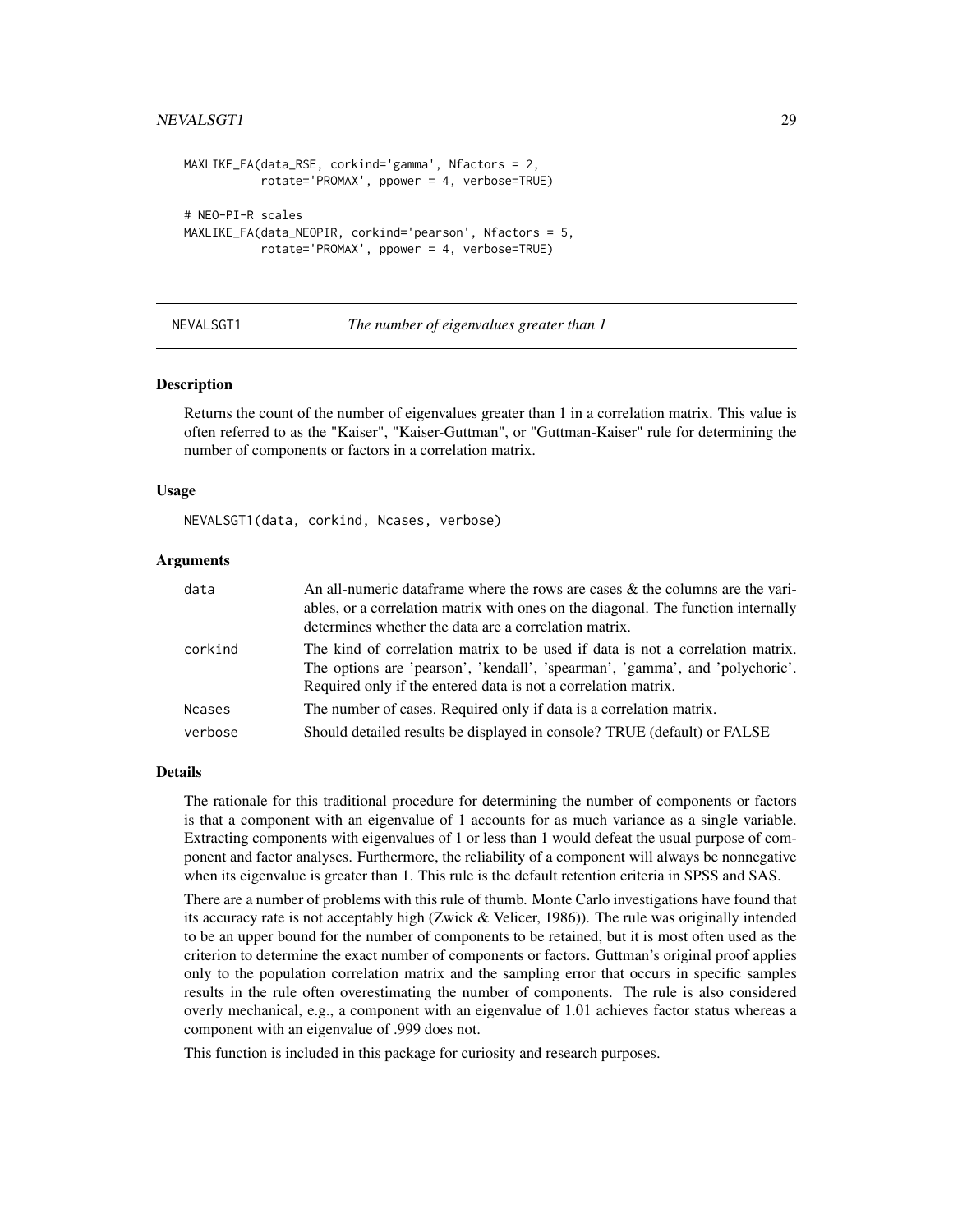#### Value

A list with the following elements:

NfactorsNEVALSGT1

The number of eigenvalues greater than 1.

totvarexplNOROT

The eigenvalues and total variance explained

## Author(s)

Brian P. O'Connor

### References

Fabrigar, L. R., Wegener, D. T., MacCallum, R. C., & Strahan, E. J. (1999). Evaluating the use of exploratory factor analysis in psychological research. *Psychological Methods, 4,* 272-299.

Guttman, L. (1954). Some necessary conditions for common factor analysis. *Psychometrika, 19,* 149-161.

Hayton, J. C., Allen, D. G., Scarpello, V. (2004). Factor retention decisions in exploratory factor analysis: A tutorial on parallel analysis. *Organizational Research Methods, 7,* 191-205.

Kaiser, H. F. (1960). The application of electronic computer to factor analysis. *Educational and Psychological Measurement, 20,* 141-151.

Zwick, W. R., & Velicer, W. F. (1986). Comparison of five rules for determining the number of components to retain. *Psychological Bulletin, 99,* 432-442.

## Examples

# the Harman (1967) correlation matrix NEVALSGT1(data\_Harman, corkind='pearson', Ncases = 305, verbose=TRUE)

# Rosenberg Self-Esteem scale items, using Pearson correlations NEVALSGT1(data\_RSE, corkind='pearson', verbose=TRUE)

# Rosenberg Self-Esteem scale items, using polychoric correlations NEVALSGT1(data\_RSE, corkind='polychoric', verbose=TRUE)

# NEO-PI-R scales NEVALSGT1(data\_NEOPIR, corkind='pearson', verbose=TRUE)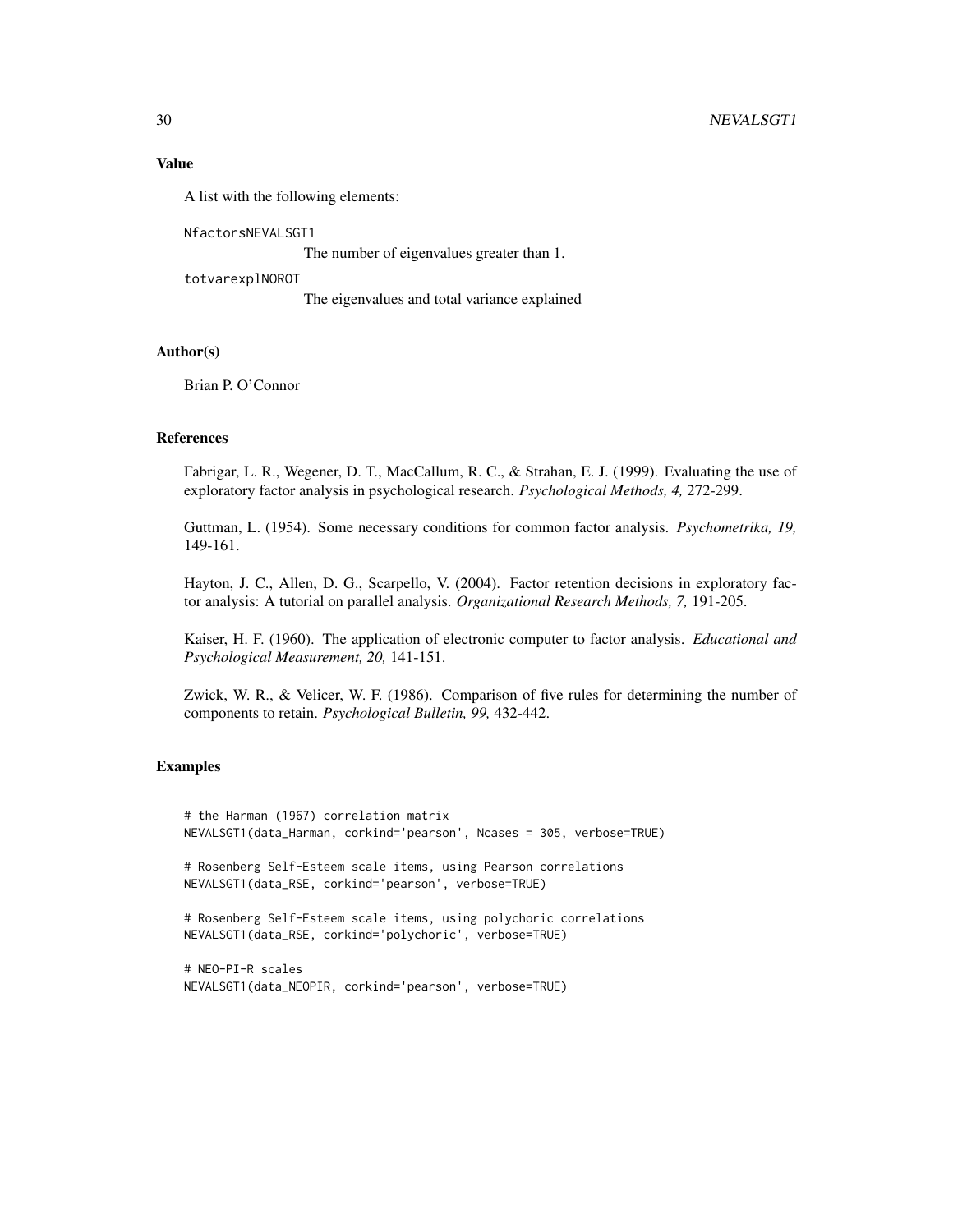<span id="page-30-0"></span>

#### Description

Generates eigenvalues and corresponding percentile values for random data sets with specified numbers of variables and cases.

#### Usage

```
PARALLEL(Nvars, Ncases, Ndatasets=100, factormodel='PCA', percentile='95',
         corkind='pearson', verbose=TRUE)
```
## Arguments

| <b>Nvars</b>  | The number of variables.                                                                                                                                                         |
|---------------|----------------------------------------------------------------------------------------------------------------------------------------------------------------------------------|
| <b>Ncases</b> | The number of cases.                                                                                                                                                             |
| Ndatasets     | An integer indicating the # of random data sets for parallel analyses.                                                                                                           |
| factormodel   | The factor extraction method. The options are: 'PAF' for principal axis / com-<br>mon factor analysis; 'PCA' for principal components analysis. 'image' for im-<br>age analysis. |
| percentile    | An integer indicating the percentile from the distribution of parallel analysis<br>random eigenvalues. Suggested value: 95                                                       |
| corkind       | The kind of correlation matrix to be used for the random data. The options are<br>'pearson', 'kendall', and 'spearman'.                                                          |
| verbose       | Should detailed results be displayed in console? TRUE (default) or FALSE                                                                                                         |
|               |                                                                                                                                                                                  |

#### Details

This procedure for determining the number of components or factors involves comparing the eigenvalues derived from an actual data set to the eigenvalues derived from the random data. In Horn's original description of this procedure, the mean eigenvalues from the random data served as the comparison baseline, whereas the more common current practice is to use the eigenvalues that correspond to the desired percentile (typically the 95th) of the distribution of random data eigenvalues. Factors or components are retained as long as the ith eigenvalue from the actual data is greater than the ith eigenvalue from the random data. This function produces only random data eigenvalues and it does not take real data as input. See the RAWPAR function in this package for parallel analyses that also involve real data.

The PARALLEL function permits users to specify PCA or PAF or image as the factor extraction method. Principal components eigenvalues are often used to determine the number of common factors. This is the default in most statistical software packages, and it is the primary practice in the literature. It is also the method used by many factor analysis experts, including Cattell, who often examined principal components eigenvalues in his scree plots to determine the number of common factors. Principal components eigenvalues are based on all of the variance in correlation matrices, including both the variance that is shared among variables and the variances that are unique to the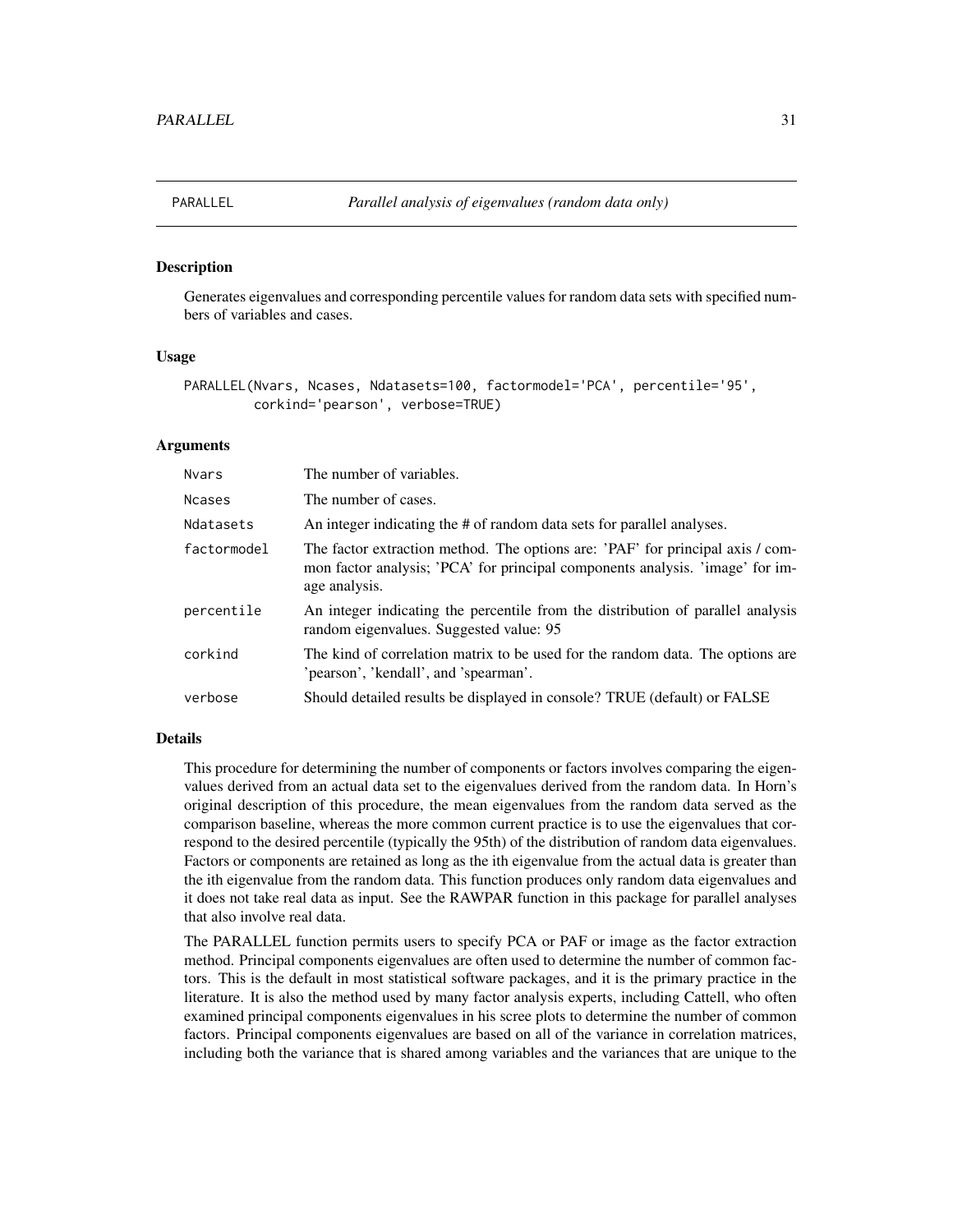variables. In contrast, principal axis eigenvalues are based solely on the shared variance among the variables. The procedures are qualitatively different. Some therefore claim that the eigenvalues from one extraction method should not be used to determine the number of factors for another extraction method. The PAF option in the extract argument for the PARALLEL function was included solely for research purposes. It is best to use PCA as the extraction method for regular data analyses.

#### Value

Random data eigenvalues

#### Author(s)

Brian P. O'Connor

#### References

Horn, J. L. (1965). A rationale and test for the number of factors in factor analysis. *Psychometrika, 30,* 179-185.

O'Connor, B. P. (2000). SPSS and SAS programs for determining the number of components using parallel analysis and Velicer's MAP test. *Behavior Research Methods, Instrumentation, and Computers, 32,* 396-402.

Zwick, W. R., & Velicer, W. F. (1986). Comparison of five rules for determining the number of components to retain. *Psychological Bulletin, 99,* 432-442.

## Examples

```
PARALLEL(Nvars=15, Ncases=250, Ndatasets=100, factormodel='PCA', percentile=95,
         corkind='pearson', verbose=TRUE)
```
PA\_FA *Principal axis (common) factor analysis*

## Description

Principal axis (common) factor analysis with squared multiple correlations as the initial communality estimates

#### Usage

PA\_FA(data, corkind, Nfactors=NULL, Ncases=NULL, iterpaf, rotate, ppower, verbose)

<span id="page-31-0"></span>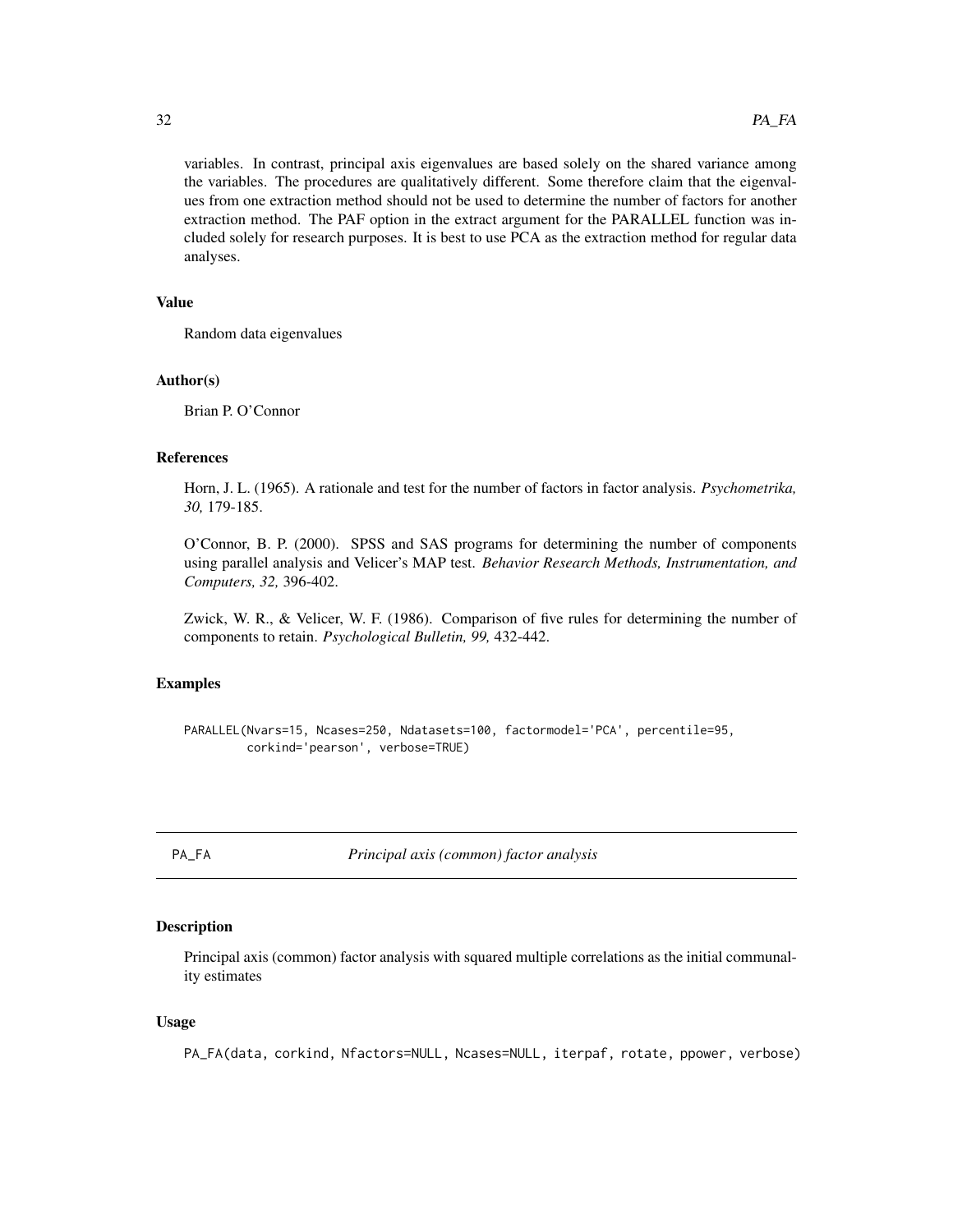#### $PA\_FA$  33

## Arguments

| data            | An all-numeric dataframe where the rows are cases $\&$ the columns are the vari-<br>ables, or a correlation matrix with ones on the diagonal. The function internally<br>determines whether the data are a correlation matrix.   |
|-----------------|----------------------------------------------------------------------------------------------------------------------------------------------------------------------------------------------------------------------------------|
| corkind         | The kind of correlation matrix to be used if data is not a correlation matrix.<br>The options are 'pearson', 'kendall', 'spearman', 'gamma', and 'polychoric'.<br>Required only if the entered data is not a correlation matrix. |
| <b>Nfactors</b> | The number of factors to extract.                                                                                                                                                                                                |
| <b>Ncases</b>   | The number of cases. Required only if data is a correlation matrix.                                                                                                                                                              |
| iterpaf         | The maximum number of iterations.                                                                                                                                                                                                |
| rotate          | The factor rotation method. The options are: 'PROMAX', , and 'none'.                                                                                                                                                             |
| ppower          | The power value to be used in a promax rotation (required only if rotate $=$ 'PRO-<br>MAX'). Suggested value: 3                                                                                                                  |
| verbose         | Should detailed results be displayed in console? TRUE (default) or FALSE                                                                                                                                                         |

## Value

A list with the following elements:

| totvarexplNOROT   |                                                                                                  |  |
|-------------------|--------------------------------------------------------------------------------------------------|--|
|                   | The eigenvalues and total variance explained                                                     |  |
| totvarexplROT     | The rotation sums of squared loadings and total variance explained for the ro-<br>tated loadings |  |
| loadingsNOROT     | The unrotated factor loadings                                                                    |  |
| loadingsROT       | The rotated factor loadings (for varimax rotation)                                               |  |
| structure         | The structure matrix (for promax rotation)                                                       |  |
| pattern           | The pattern matrix (for promax rotation)                                                         |  |
| correls           | The correlations between the factors (for promax rotation)                                       |  |
| cormat_reproduced |                                                                                                  |  |
|                   | The reproduced correlation matrix, based on the rotated loadings                                 |  |
| fit_coefficients  |                                                                                                  |  |
|                   |                                                                                                  |  |

Model fit coefficients

## Author(s)

Brian P. O'Connor

## Examples

```
# the Harman (1967) correlation matrix
PA_FA(data_Harman, corkind='pearson', Nfactors = 2, Ncases=305, iterpaf = 50,
      rotate='PROMAX', ppower = 4, verbose=TRUE)
```
# Rosenberg Self-Esteem scale items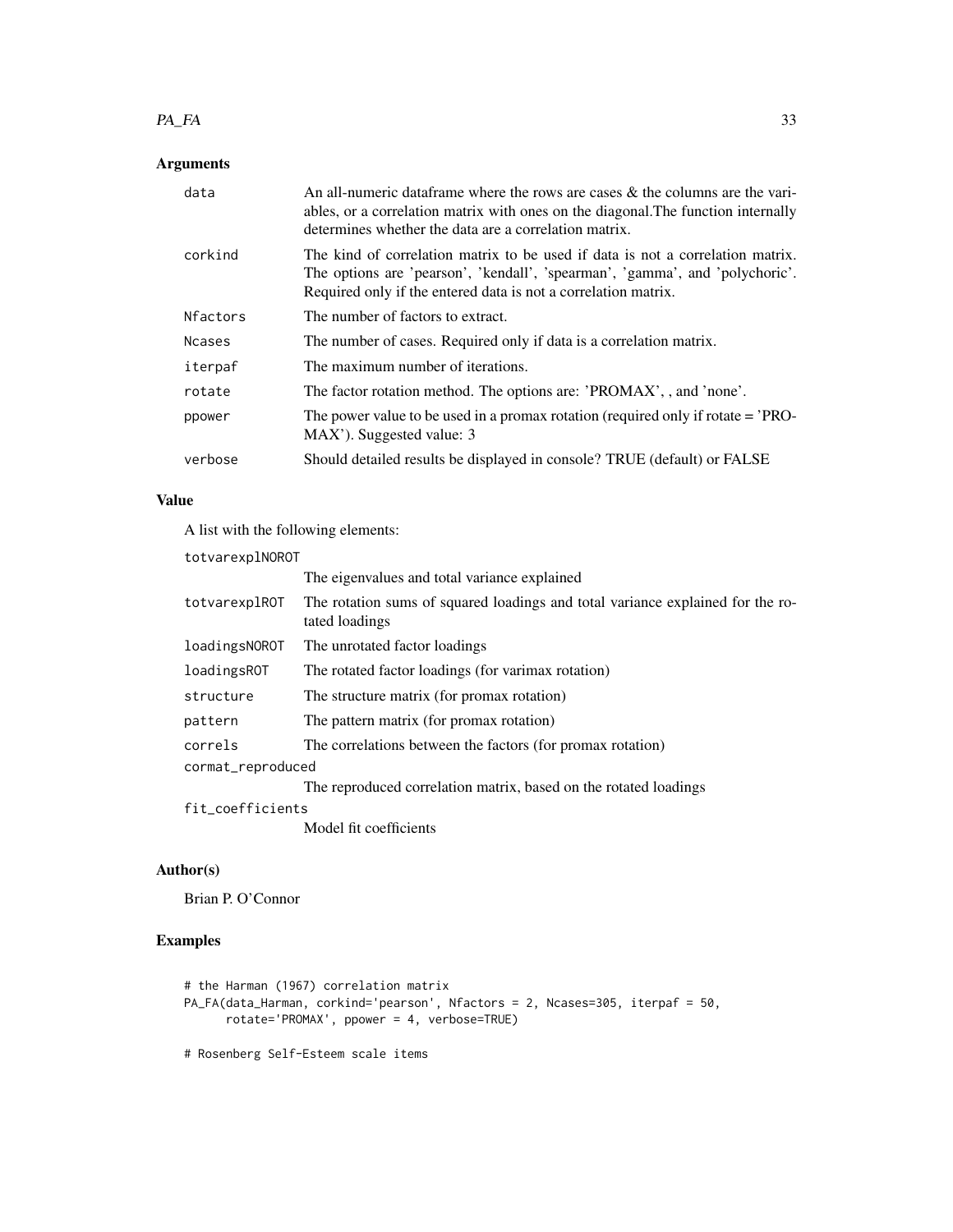```
PA_FA(data_RSE, corkind='polychoric', Nfactors = 2, iterpaf = 50,
      rotate='PROMAX', ppower = 4, verbose=TRUE)
# NEO-PI-R scales
PA_FA(data_NEOPIR, corkind='pearson', Nfactors = 5, iterpaf = 50,
      rotate='PROMAX', ppower = 4, verbose=TRUE)
```
## PCA *Principal components analysis*

## Description

Principal components analysis

## Usage

PCA(data, corkind, Nfactors=NULL, Ncases=NULL, rotate, ppower, verbose)

## Arguments

| data          | An all-numeric data frame where the rows are cases $\&$ the columns are the vari-<br>ables, or a correlation matrix with ones on the diagonal. The function internally<br>determines whether the data are a correlation matrix.  |
|---------------|----------------------------------------------------------------------------------------------------------------------------------------------------------------------------------------------------------------------------------|
| corkind       | The kind of correlation matrix to be used if data is not a correlation matrix.<br>The options are 'pearson', 'kendall', 'spearman', 'gamma', and 'polychoric'.<br>Required only if the entered data is not a correlation matrix. |
| Nfactors      | The number of components to extract.                                                                                                                                                                                             |
| <b>Ncases</b> | The number of cases. Required only if data is a correlation matrix.                                                                                                                                                              |
| rotate        | The factor rotation method. The options are: 'PROMAX', , and 'none'.                                                                                                                                                             |
| ppower        | The power value to be used in a promax rotation (required only if rotate $=$ 'PRO-<br>MAX'). Suggested value: 3                                                                                                                  |
| verbose       | Should detailed results be displayed in console? TRUE (default) or FALSE                                                                                                                                                         |

#### Value

A list with the following elements:

totvarexplNOROT

|               | The eigenvalues and total variance explained                                                     |
|---------------|--------------------------------------------------------------------------------------------------|
| totvarexplROT | The rotation sums of squared loadings and total variance explained for the ro-<br>tated loadings |
|               | loadingsNOROT The unrotated factor loadings                                                      |
| loadingsROT   | The rotated factor loadings (for varimax rotation)                                               |
| structure     | The structure matrix (for promax rotation)                                                       |

<span id="page-33-0"></span>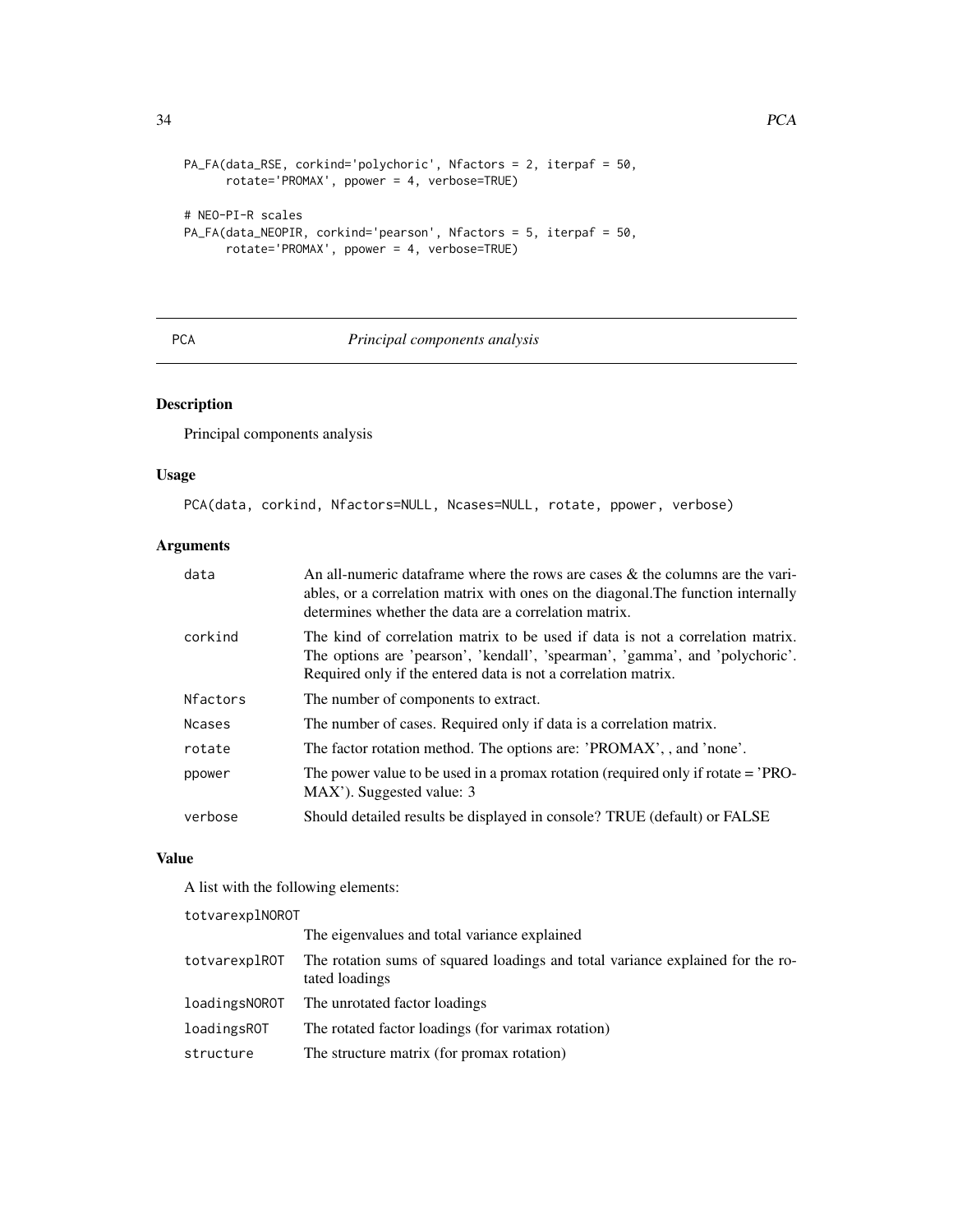## <span id="page-34-0"></span>POLYCHORIC\_R 35

| pattern           | The pattern matrix (for promax rotation)                         |  |
|-------------------|------------------------------------------------------------------|--|
| correls           | The correlations between the factors (for promax rotation)       |  |
| cormat_reproduced |                                                                  |  |
|                   | The reproduced correlation matrix, based on the rotated loadings |  |
| fit_coefficients  |                                                                  |  |

Model fit coefficients

## Author(s)

Brian P. O'Connor

## Examples

```
# the Harman (1967) correlation matrix
PCA(data_Harman, Nfactors=2, Ncases=305, rotate='PROMAX', ppower = 4, verbose=TRUE)
```
# Rosenberg Self-Esteem scale items PCA(data\_RSE, corkind='polychoric', Nfactors=2, rotate='PROMAX', ppower = 4, verbose=TRUE)

```
# NEO-PI-R scales
PCA(data_NEOPIR, corkind='pearson', Nfactors=5, rotate='PROMAX', ppower = 4, verbose=TRUE)
```

```
POLYCHORIC_R Polychoric correlation matrix
```
## Description

Produces a polychoric correlation matrix

## Usage

```
POLYCHORIC_R(data, method, verbose)
```
## Arguments

| data    | An all-numeric data frame where the rows are cases $\&$ the columns are the vari-<br>ables. All values should be integers, as in the values for Likert rating scales. |
|---------|-----------------------------------------------------------------------------------------------------------------------------------------------------------------------|
| method  | (optional) The source package used to estimate the polychoric correlations: 'Rev-<br>elle' for the psych package (the default); 'Fox' for the polycor package.        |
| verbose | Should detailed results be displayed in console? TRUE (default) or FALSE                                                                                              |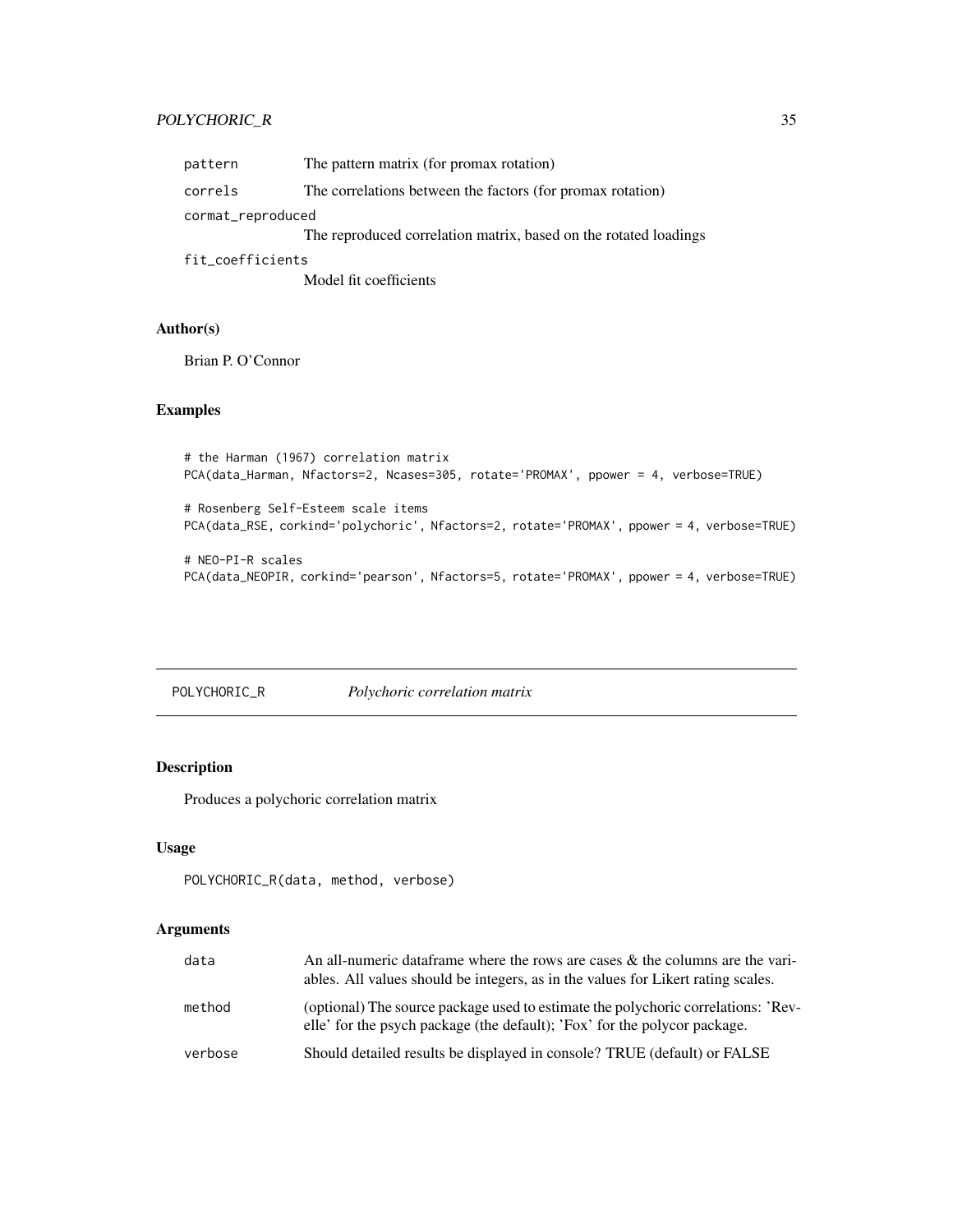## Details

Applying familiar factor analysis procedures to item-level data can produce misleading or uninterpretable results. Common factor analysis, maximum likelihood factor analysis, and principal components analysis produce meaningful results only if the data are continuous and multivariate normal. Item-level data almost never meet these requirements.

The correlation between any two items is affected by both their substantive (content-based) similarity and by the similarities of their statistical distributions. Items with similar distributions tend to correlate more strongly with one another than do with items with dissimilar distributions. Easy or commonly endorsed items tend to form factors that are distinct from difficult or less commonly endorsed items, even when all of the items measure the same unidimensional latent variable. Itemlevel factor analyses using traditional methods are almost guaranteed to produce at least some factors that are based solely on item distribution similarity. The items may appear multidimensional when in fact they are not. Conceptual interpretations of the nature of item-based factors will often be erroneous.

A common, expert recommendation is that factor analyses of item-level data (e.g., for binary response options or for ordered response option categories) or should be conducted on matrices of polychoric correlations. Factor analyses of polychoric correlation matrices are essentially factor analyses of the relations among latent response variables that are assumed to underlie the data and that are assumed to be continuous and normally distributed.

This is a cpu-intensive function. It is probably not necessary when there are  $> 8$  item response categories.

By default, the function uses the polychoric function from William Revelle's' psych package to produce a full matrix of polychoric correlations. The function uses John Fox's hetcor function from the polycor package when requested or when the number of item response categories is  $> 8$ .

#### Value

The polychoric correlation matrix

#### Author(s)

Brian P. O'Connor

#### Examples

# Revelle polychoric correlation matrix for the Rosenberg Self-Esteem Scale (RSE) POLYCHORIC\_R(data\_RSE, method = 'Revelle')

# Fox polychoric correlation matrix for the Rosenberg Self-Esteem Scale (RSE) POLYCHORIC\_R(data\_RSE, method = 'Fox')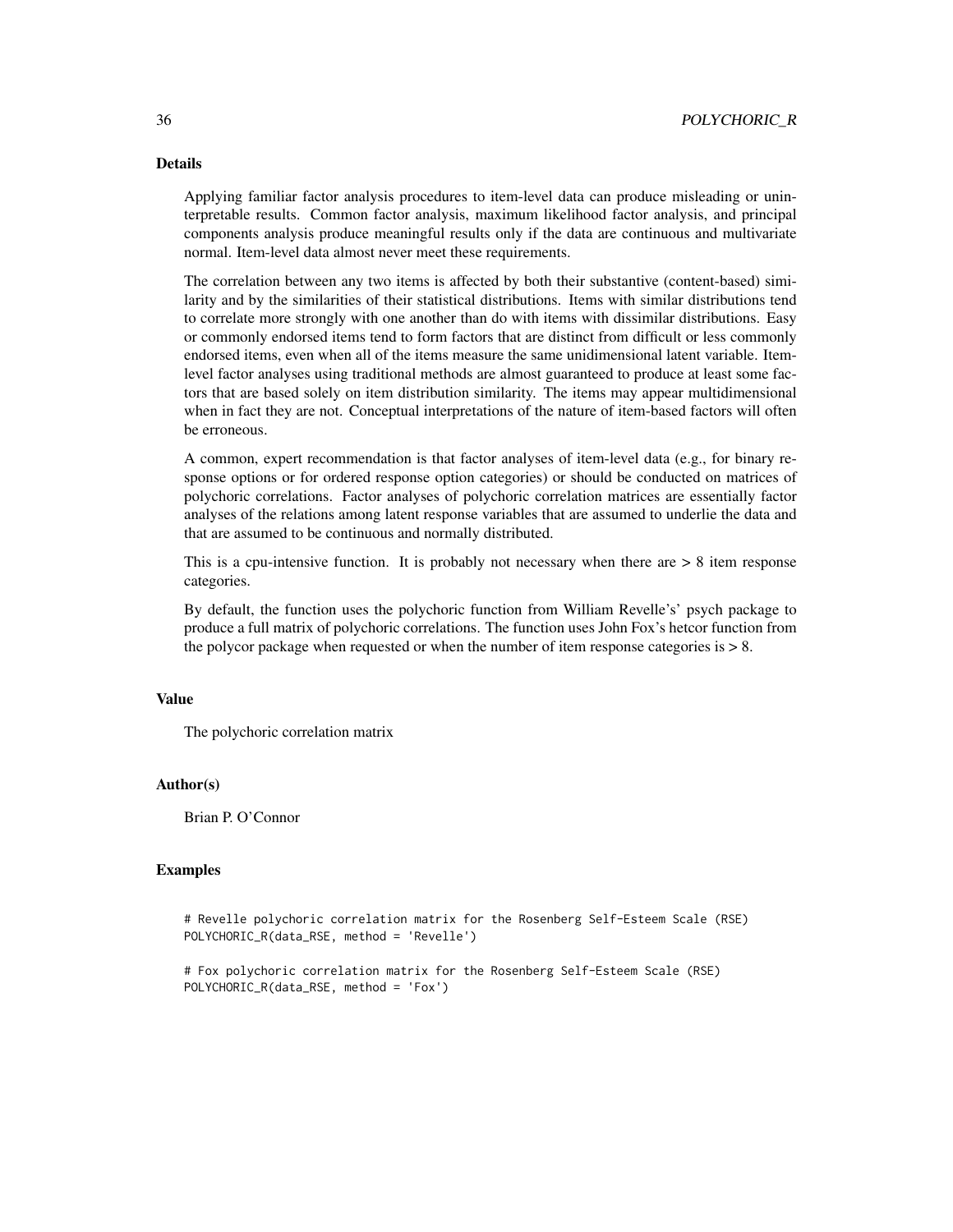<span id="page-36-0"></span>

## Description

Conducts Procrustes rotations of a factor loading matrix to a target factor matrix, and it computes the factor solution congruence and the root mean square residual (based on comparisons of the entered factor loading matrix with the Procrustes-rotated matrix).

#### Usage

PROCRUSTES(loadings, target, type, verbose)

## Arguments

| loadings | The loading matrix that will be aligned with the target.                 |
|----------|--------------------------------------------------------------------------|
| target   | The target loading matrix.                                               |
| type     | The options are 'orthogonal' or 'oblique' rotation.                      |
| verbose  | Should detailed results be displayed in console? TRUE (default) or FALSE |

## Details

This function conducts Procrustes rotations of a factor loading matrix to a target factor matrix, and it computes the factor solution congruence and the root mean square residual (based on comparisons of the entered factor loading matrix with the Procrustes-rotated matrix). The orthogonal Procrustes rotation is based on Schonemann (1966; see also McCrae et al., 1996). The oblique Procrustes rotation is based on Hurley and Cattell (1962). The factor solution congruence is the Tucker-Wrigley-Neuhaus factor solution congruence coefficient (see Guadagnoli & Velicer, 1991; and ten Berge, 1986, for reviews).

## Value

A list with the following elements:

| loadingsPROC | The Procrustes-rotated loadings                                 |
|--------------|-----------------------------------------------------------------|
| congruence   | The factor solution congruence after factor Procrustes rotation |
| rmsr         | The root mean square residual                                   |
| residmat     | The residual matrix after factor Procrustes rotation            |

#### Author(s)

Brian P. O'Connor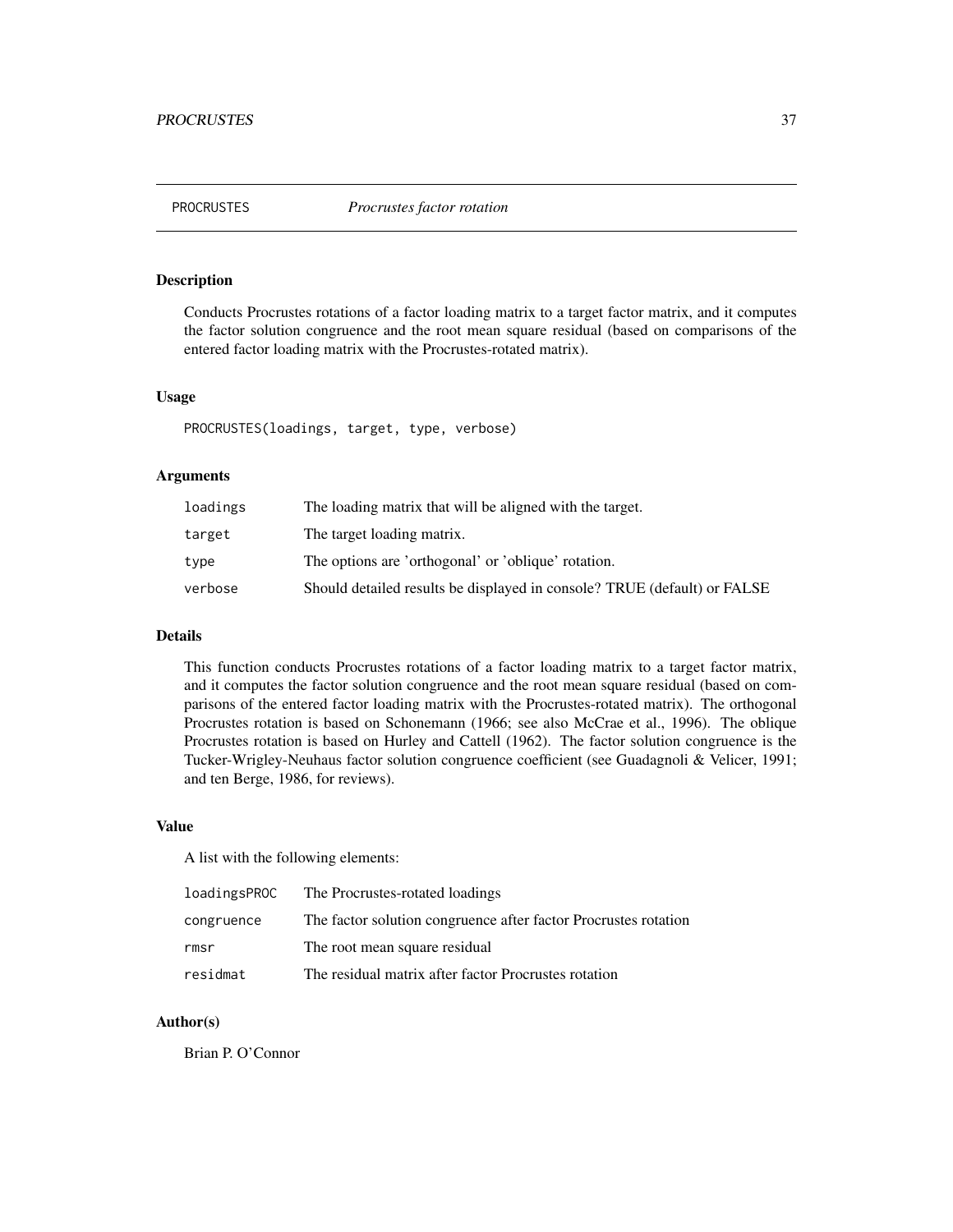#### <span id="page-37-0"></span>References

Guadagnoli, E., & Velicer, W. (1991). A comparison of pattern matching indices. *Multivariate Behavior Research, 26,* 323-343.

Hurley, J. R., & Cattell, R. B. (1962). The Procrustes program: Producing direct rotation to test a hypothesized factor structure. *Behavioral Science, 7,* 258-262.

McCrae, R. R., Zonderman, A. B., Costa, P. T. Jr., Bond, M. H., & Paunonen, S. V. (1996). Evaluating replicability of factors in the revised NEO personality inventory: Confirmatory factor analysis versus Procrustes rotation. *Journal of Personality and Social Psychology, 70,* 552-566.

Schonemann, P. H. (1966). A generalized solution of the orthogonal Procrustes problem. *Psychometrika, 31,* 1-10.

ten Berge, J. M. F. (1986). Some relationships between descriptive comparisons of components from different studies. *Multivariate Behavioral Research, 21,* 29-40.

## Examples

```
# RSE data
PCAoutput_1 <- PCA(data_RSE[1:150,], Nfactors = 2, rotate='PROMAX', verbose=FALSE)
PCAoutput_2 <- PCA(data_RSE[151:300,], Nfactors = 2, rotate='PROMAX', verbose=FALSE)
PROCRUSTES(target=PCAoutput_1$pattern, loadings=PCAoutput_2$pattern,
           type = 'orthogonal', verbose=TRUE)
```
PROMAX *promax rotation*

#### **Description**

promax rotation

#### Usage

```
PROMAX(loadings, ppower, verbose)
```
#### Arguments

| loadings | A loading matrix.                                                                                         |
|----------|-----------------------------------------------------------------------------------------------------------|
| ppower   | The exponent for the promax target matrix. 'ppower' must be 1 or greater. '4'<br>is a conventional value. |
| verbose  | Should detailed results be displayed in console? TRUE (default) or FALSE                                  |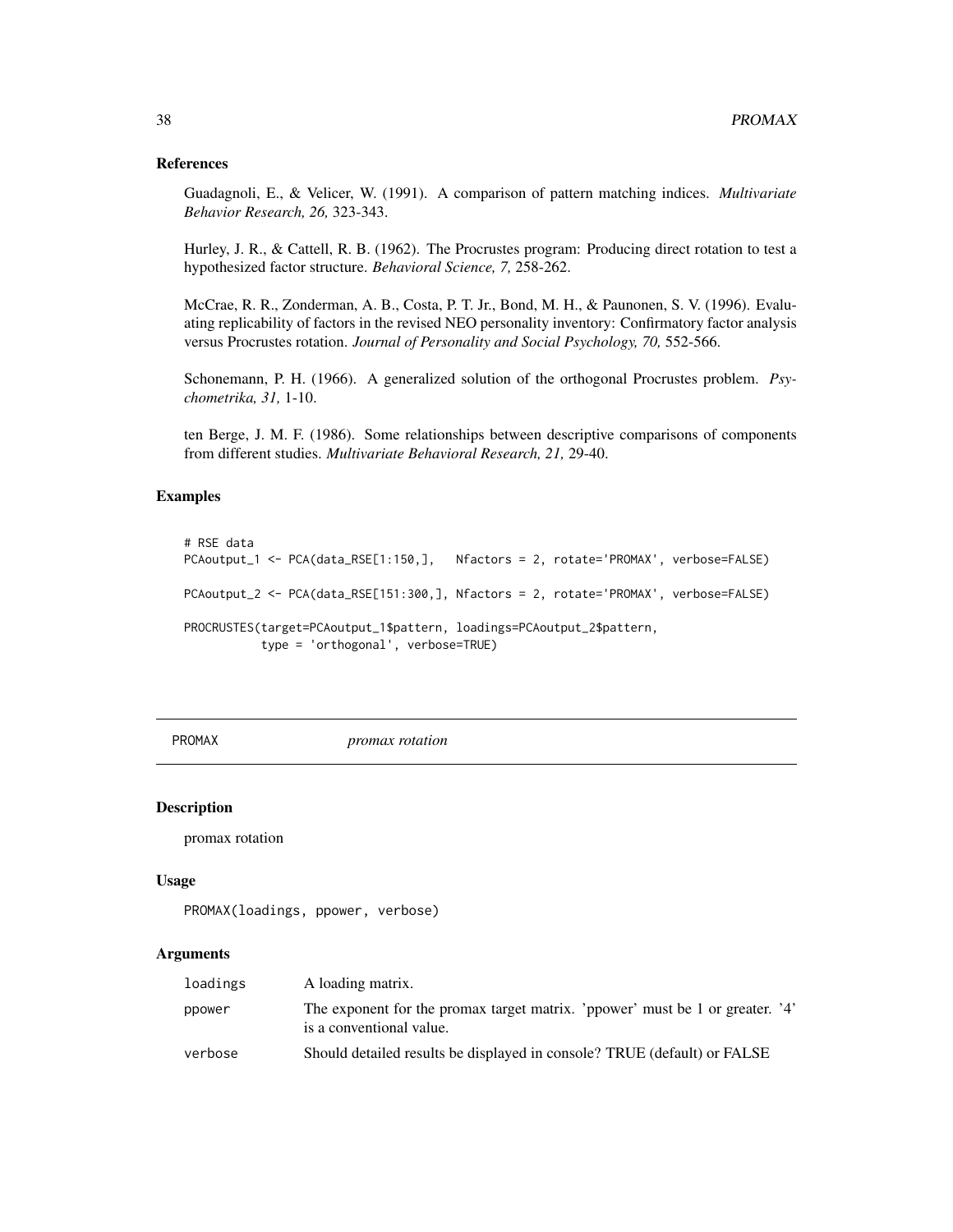#### <span id="page-38-0"></span>RAWPAR 39

## Details

This function uses the R built-in promax function and provides additional output.

#### Value

A list with the following elements:

|                   | loadingsNOROT The unrotated loadings                             |
|-------------------|------------------------------------------------------------------|
| pattern           | The pattern matrix (for promax rotation)                         |
| structure         | The structure matrix (for promax rotation)                       |
| phi               | The correlations between the factors (for promax rotation)       |
| cormat_reproduced |                                                                  |
|                   | The reproduced correlation matrix, based on the rotated loadings |

## Author(s)

Brian P. O'Connor

#### Examples

```
# the Harman (1967) correlation matrix
PCAoutput <- PCA(data_Harman, Nfactors = 2, Ncases=305, rotate='none', verbose=TRUE)
PROMAX(PCAoutput$loadingsNOROT, ppower = 4, verbose=TRUE)
# Rosenberg Self-Esteem scale items
PCAoutput <- PCA(data_RSE, corkind='polychoric', Nfactors = 2, rotate='none', verbose=TRUE)
PROMAX(PCAoutput$loadingsNOROT, ppower = 4, verbose=TRUE)
```

```
# NEO-PI-R scales
PCAoutput <- PCA(data_NEOPIR, corkind='pearson', Nfactors = 5, rotate='none', verbose=TRUE)
PROMAX(PCAoutput$loadingsNOROT, ppower = 4, verbose=TRUE)
```
RAWPAR *Parallel analysis of eigenvalues (for raw data)*

#### Description

Parallel analysis of eigenvalues, with real data as input, for deciding on the number of components or factors.

#### Usage

RAWPAR(data, randtype, factormodel, Ndatasets, percentile, corkind, corkindRAND, Ncases=NULL, verbose)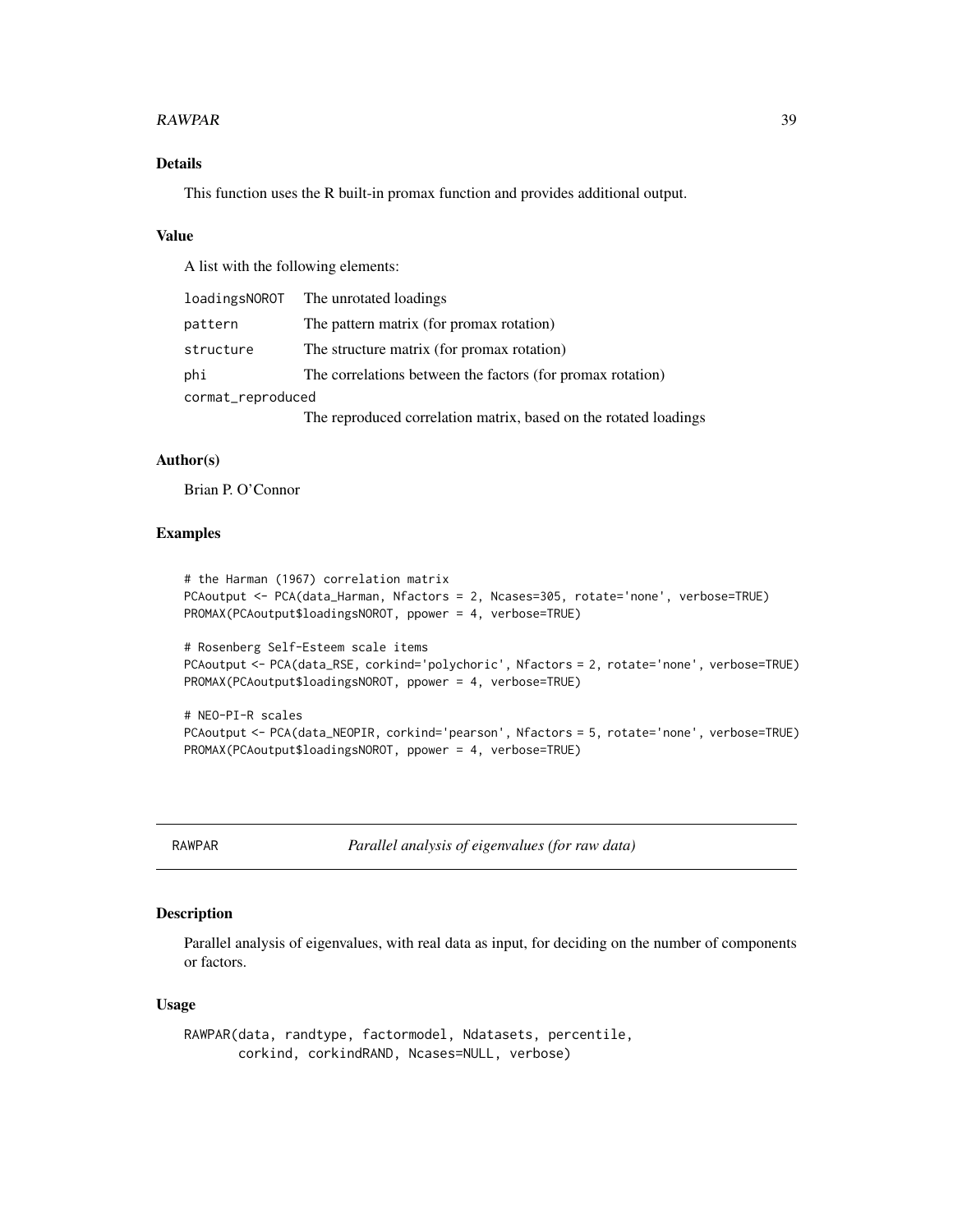#### Arguments

| data          | An all-numeric data frame where the rows are cases $\&$ the columns are the vari-<br>ables, or a correlation matrix with ones on the diagonal. The function internally<br>determines whether the data are a correlation matrix.  |
|---------------|----------------------------------------------------------------------------------------------------------------------------------------------------------------------------------------------------------------------------------|
| randtype      | The kind of random data to be used in the parallel analysis: 'generated' for<br>random normal data generation; 'permuted' for permutations of the raw data<br>matrix.                                                            |
| factormodel   | The factor extraction method. The options are: 'PAF' for principal axis / com-<br>mon factor analysis; 'PCA' for principal components analysis. 'image' for im-<br>age analysis.                                                 |
| Ndatasets     | An integer indicating the # of random data sets for parallel analyses.                                                                                                                                                           |
| percentile    | An integer indicating the percentile from the distribution of parallel analysis<br>random eigenvalues to be used in determining the # of factors. Suggested value:<br>95                                                         |
| corkind       | The kind of correlation matrix to be used if data is not a correlation matrix.<br>The options are 'pearson', 'kendall', 'spearman', 'gamma', and 'polychoric'.<br>Required only if the entered data is not a correlation matrix. |
| corkindRAND   | The kind of correlation matrix to be used for the random data analyses. The<br>options are 'pearson', 'kendall', 'spearman', 'gamma', and 'polychoric'. The<br>default is 'pearson'.                                             |
| <b>Ncases</b> | The number of cases upon which a correlation matrix is based. Required only if<br>data is a correlation matrix.                                                                                                                  |
| verbose       | Should detailed results be displayed in console? TRUE (default) or FALSE                                                                                                                                                         |

#### Details

The parallel analysis procedure for deciding on the number of components or factors involves extracting eigenvalues from random data sets that parallel the actual data set with regard to the number of cases and variables. For example, if the original data set consists of 305 observations for each of 8 variables, then a series of random data matrices of this size (305 by 8) would be generated, and eigenvalues would be computed for the correlation matrices for the original, real data and for each of the random data sets. The eigenvalues derived from the actual data are then compared to the eigenvalues derived from the random data. In Horn's original description of this procedure, the mean eigenvalues from the random data served as the comparison baseline, whereas the more common current practice is to use the eigenvalues that correspond to the desired percentile (typically the 95th) of the distribution of random data eigenvalues. Factors or components are retained as long as the ith eigenvalue from the actual data is greater than the ith eigenvalue from the random data.

The RAWPAR function permits users to specify PCA or PAF or image as the factor extraction method. Principal components eigenvalues are often used to determine the number of common factors. This is the default in most statistical software packages, and it is the primary practice in the literature. It is also the method used by many factor analysis experts, including Cattell, who often examined principal components eigenvalues in his scree plots to determine the number of common factors. Principal components eigenvalues are based on all of the variance in correlation matrices, including both the variance that is shared among variables and the variances that are unique to the variables. In contrast, principal axis eigenvalues are based solely on the shared variance among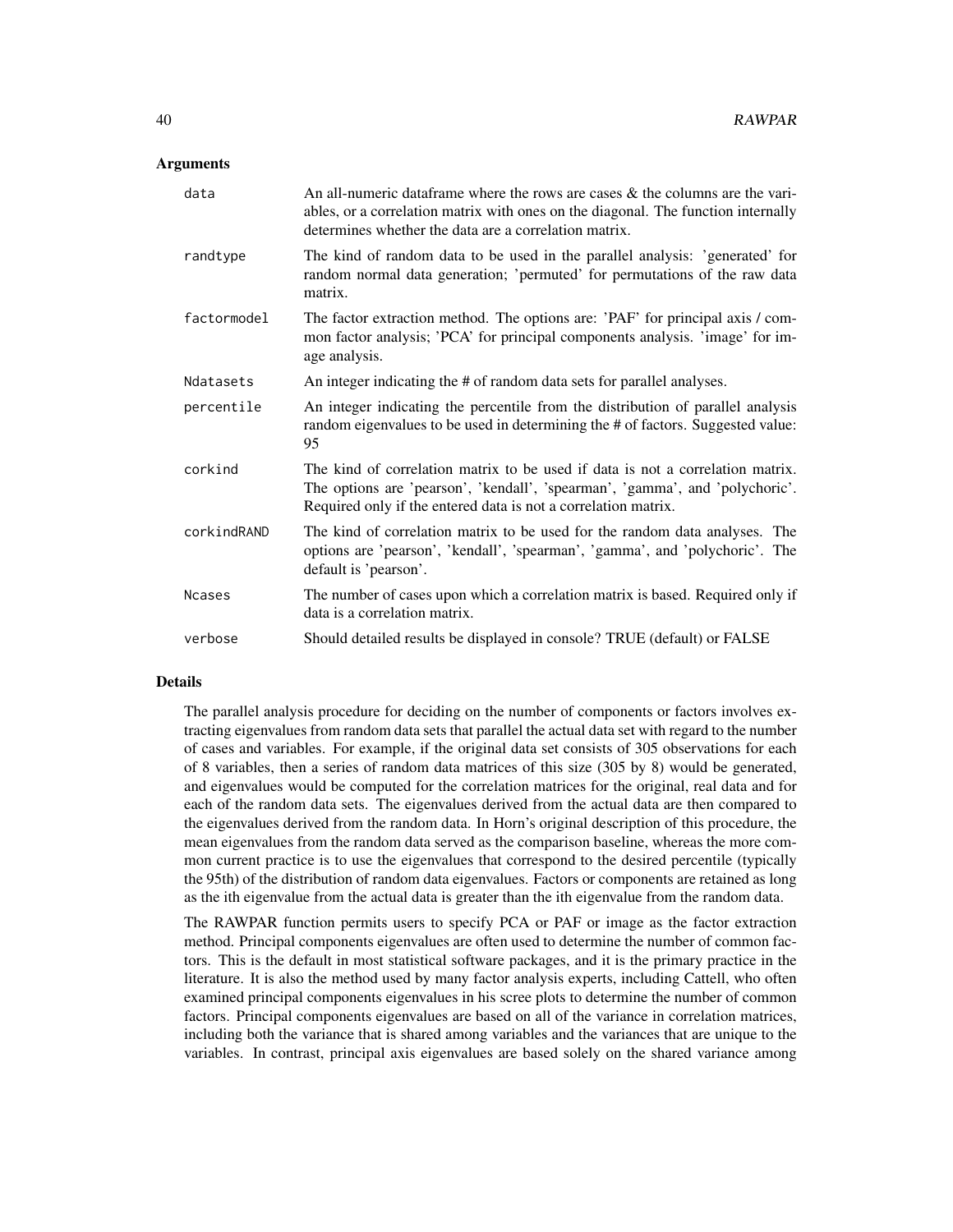#### $\alpha$ RAWPAR 41

the variables. The procedures are qualitatively different. Some therefore claim that the eigenvalues from one extraction method should not be used to determine the number of factors for another extraction method. The PAF option in the extract argument for the PARALLEL function was included solely for research purposes. It is best to use PCA as the extraction method for regular data analyses.

Polychoric correlations are time-consuming to compute. While polychoric correlations should probably be specified for the real data eigenvalues when data consists of item-level responses, polychoric correlations probably should not be specified for the random data computations, even for item-level data. The procedure would take much time and it is unnecessary. Polychoric correlations are estimates of what the Pearson correlations would be had the real data been continuous. For item-level data, specify polychoric correlations for the real data eigenvalues (corkind='polychoric') and use the default for the random data eigenvalues (corkindRAND='pearson'). The option for using polychoric correlations for the random data computations (corkindRAND='polychoric') was provided solely for research purposes.

## Value

A list with:

| eigenvalues | the eigenvalues for the real and random data         |
|-------------|------------------------------------------------------|
| NfactorsPA  | the number of factors based on the parallel analysis |

#### Author(s)

Brian P. O'Connor

## References

Horn, J. L. (1965). A rationale and test for the number of factors in factor analysis. *Psychometrika, 30,* 179-185.

O'Connor, B. P. (2000). SPSS and SAS programs for determining the number of components using parallel analysis and Velicer's MAP test. *Behavior Research Methods, Instrumentation, and Computers, 32,* 396-402.

Zwick, W. R., & Velicer, W. F. (1986). Comparison of five rules for determining the number of components to retain. *Psychological Bulletin, 99,* 432-442.

#### Examples

```
# WISC data
RAWPAR(data_TabFid, randtype='generated', factormodel='PCA', Ndatasets=100,
      percentile=95, corkind='pearson', verbose=TRUE)
# the Harman (1967) correlation matrix
RAWPAR(data_Harman, randtype='generated', factormodel='PCA', Ndatasets=100,
      percentile=95, corkind='pearson', Ncases=305, verbose=TRUE)
# Rosenberg Self-Esteem scale items, using Pearson correlations
```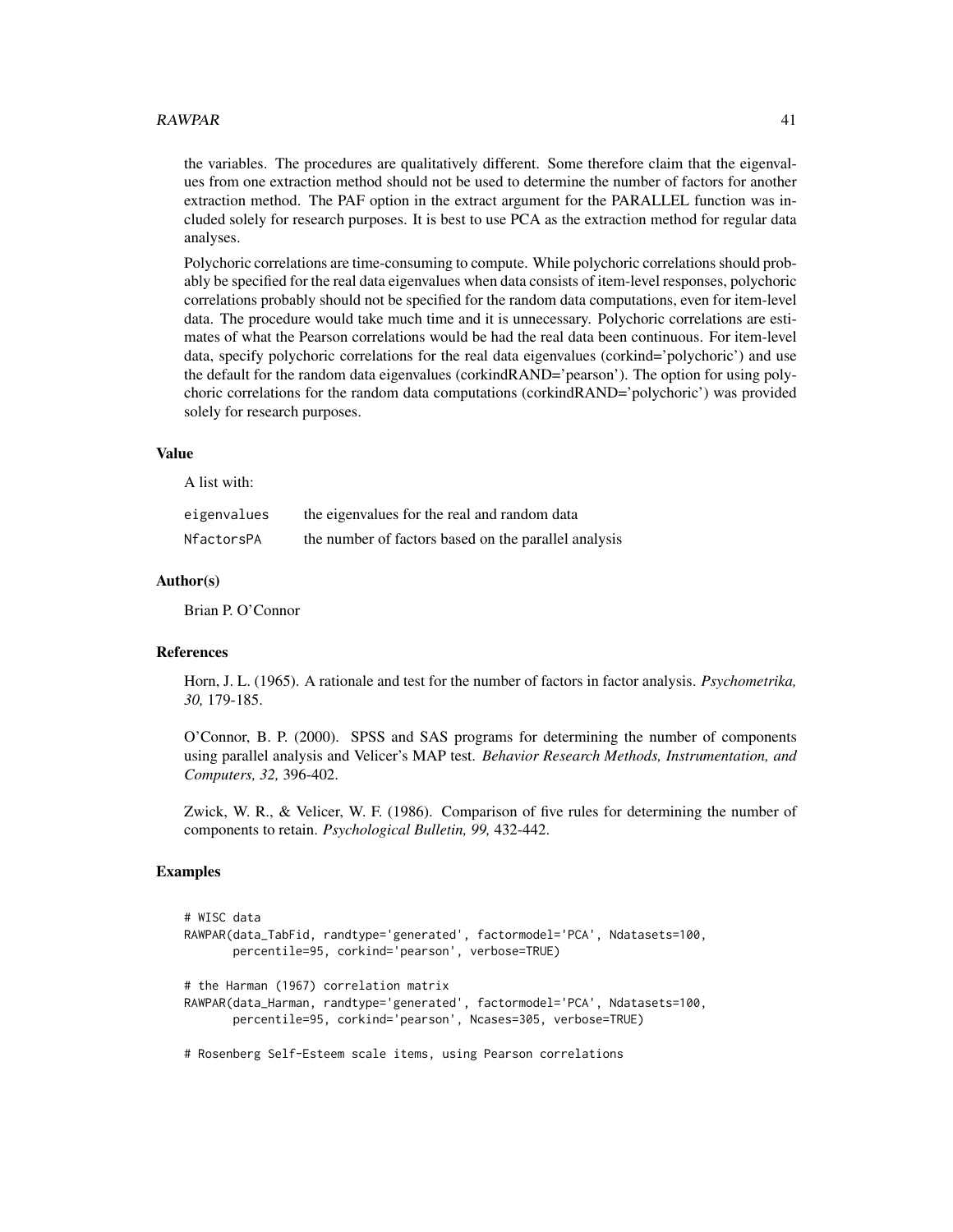```
RAWPAR(data_RSE, randtype='permuted', factormodel='PCA', Ndatasets=100,
      percentile=95, corkind='pearson', corkindRAND='pearson', verbose=TRUE)
# Rosenberg Self-Esteem scale items, using polychoric correlations
RAWPAR(data_RSE, randtype='generated', factormodel='PCA', Ndatasets=100,
      percentile=95, corkind='polychoric', verbose=TRUE)
# NEO-PI-R scales
RAWPAR(data_NEOPIR, randtype='generated', factormodel='PCA', Ndatasets=100,
      percentile=95, corkind='pearson', Ncases=305, verbose=TRUE)
```
ROOTFIT *Factor fit coefficients*

## Description

A variety of fit coefficients for the possible N-factor solutions in exploratory factor analysis

#### Usage

ROOTFIT(data, corkind='pearson', Ncases=NULL, factormodel='PAF', verbose)

#### Arguments

| data          | An all-numeric data frame where the rows are cases $\&$ the columns are the vari-<br>ables, or a correlation matrix with ones on the diagonal. The function internally<br>determines whether the data are a correlation matrix.  |
|---------------|----------------------------------------------------------------------------------------------------------------------------------------------------------------------------------------------------------------------------------|
| corkind       | The kind of correlation matrix to be used if data is not a correlation matrix.<br>The options are 'pearson', 'kendall', 'spearman', 'gamma', and 'polychoric'.<br>Required only if the entered data is not a correlation matrix. |
| <b>Ncases</b> | The number of cases upon which a correlation matrix is based. Required only if<br>data is a correlation matrix.                                                                                                                  |
| factormodel   | The factor extraction method. The options are: 'PAF' for principal axis / com-<br>mon factor analysis; 'PCA' for principal components analysis. 'ML' for maxi-<br>mum likelihood estimation.                                     |
| verbose       | Should detailed results be displayed in console? TRUE (default) or FALSE                                                                                                                                                         |

## Details

#### Eigenvalue

An eigenvalue is the variance of the factor. More specifically, an eigenvalue is the the variance of the linear combination of the variables for a factor. There are as many eigenvalues for a correlation or covariance matrix as there are variables in the matrix. The sum of the eigenvalues is equal to the number of variables. An eigenvalue of one means that a factor explains as much variance as one variable.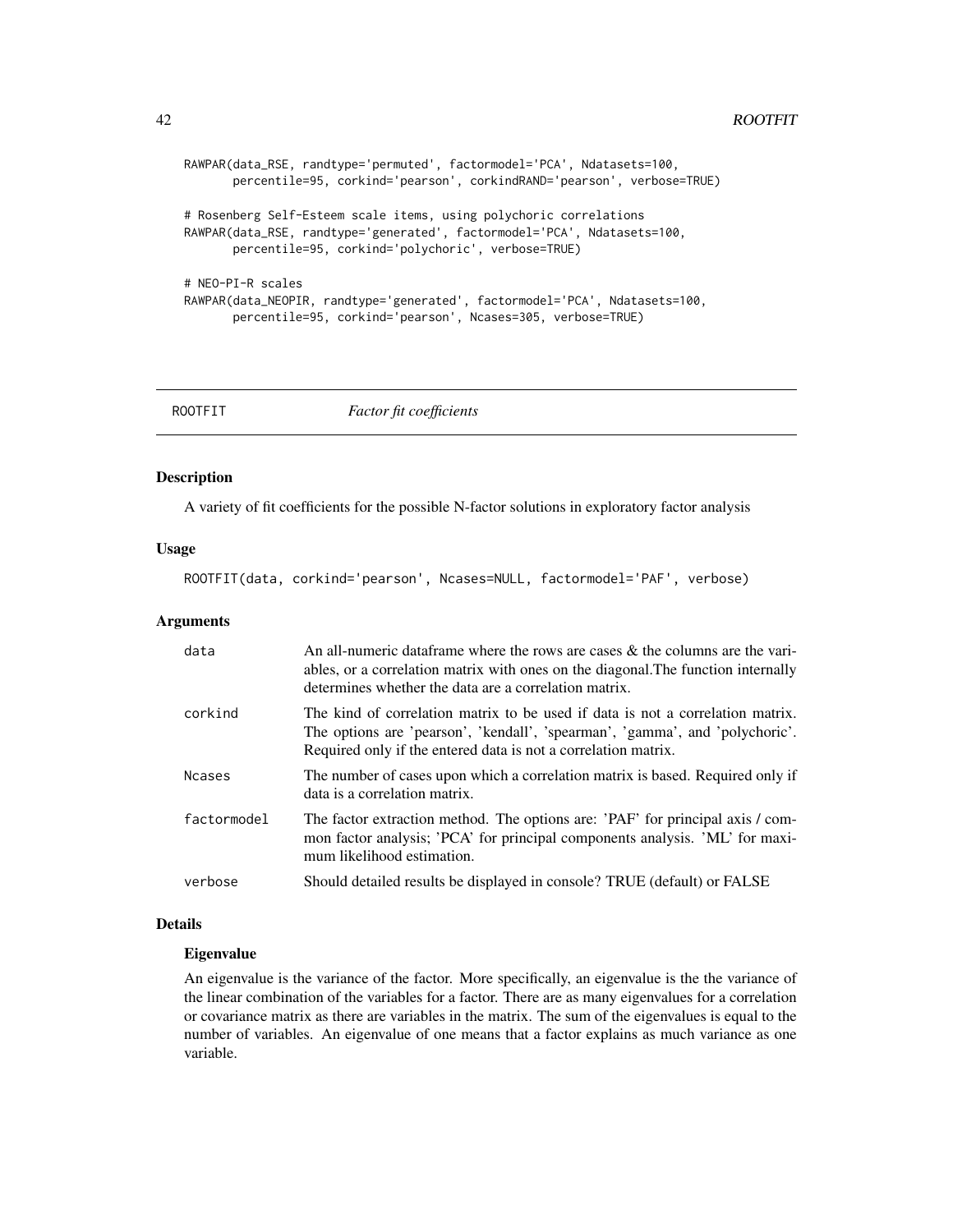#### RMSR – Root Mean Square Residual (absolute fit)

RMSR (or perhaps more commonly, RMR) is an index of the overall badness-of-fit. It is the square root of the mean of the squared residuals (the residuals being the simple differences between original correlations and the correlations implied by the N-factor model). RMSR is 0 when there is perfect model fit. A value less than .08 is generally considered a good fit. A standardized version of the RMSR is often recommended over the RMSR in structural equation modeling analyses. This is because the values in covariance matrices are scale-dependent. However, the RMSR coefficient that is provided in this package is based on correlation coefficients (not covariances) and therefore does not have this problem.

#### GFI (absolute fit)

The GFI (McDonald, 1999) is an index of how closely a correlation matrix is reproduced by the factor solution. It is equal to 1.0 - mean-squared residual / mean-squared correlation, ignoring the diagonals.

#### CAF (common part accounted for)

Lorenzo-Seva, Timmerman, & Kiers (2011): "We now propose an alternative goodness-of-fit index that can be used with any extraction method. This index expresses the extent to which the common variance in the data is captured in the common factor model. The index is denoted as CAF (common part accounted for)."

"A measure that expresses the amount of common variance in a matrix is found in the KMO (Kaiser, Meyer, Olkin) index (see Kaiser, 1970; Kaiser & Rice, 1974). The KMO index is commonly used to assess whether a particular correlation matrix  $R$  is suitable for common factor analysis (i.e., if there is enough common variance to justify a factor analysis)."

"Now, we propose to express the common part accounted for by a common factor model with q common factors as 1 minus the KMO index of the estimated residual matrix."

"The values of CAF are in the range [0, 1] and if they are close to zero it means that a substantial amount of common variance is still present in the residual matrix after the q factors have been extracted (implying that more factors should be extracted). Values of CAF close to one mean that the residual matrix is free of common variance after the q factors have been extracted (i.e., no more factors should be extracted)."

#### RMSEA - Root Mean Square Error of Approximation (absolute fit)

Schermelleh-Engel (2003): "The Root Mean Square Error of Approximation (RMSEA; Steiger, 1990) is a measure of approximate fit in the population and is therefore concerned with the discrepancy due to approximation. Steiger (1990) as well as Browne and Cudeck (1993) define a "close fit" as a RMSEA value  $\leq$  .05. According to Browne and Cudeck (1993), RMSEA values  $\leq$  .05 can be considered as a good fit, values between .05 and .08 as an adequate fit, and values between .08 and .10 as a mediocre fit, whereas values > .10 are not acceptable. Although there is general agreement that the value of RMSEA for a good model should be less than .05, Hu and Bentler (1999) suggested an RMSEA of less than .06 as a cutoff criterion."

Kenny (2020): "The measure is positively biased (i.e., tends to be too large) and the amount of the bias depends on smallness of sample size and df, primarily the latter. The RMSEA is currently the most popular measure of model fit. MacCallum, Browne and Sugawara (1996) have used 0.01, 0.05, and 0.08 to indicate excellent, good, and mediocre fit respectively. However, others have suggested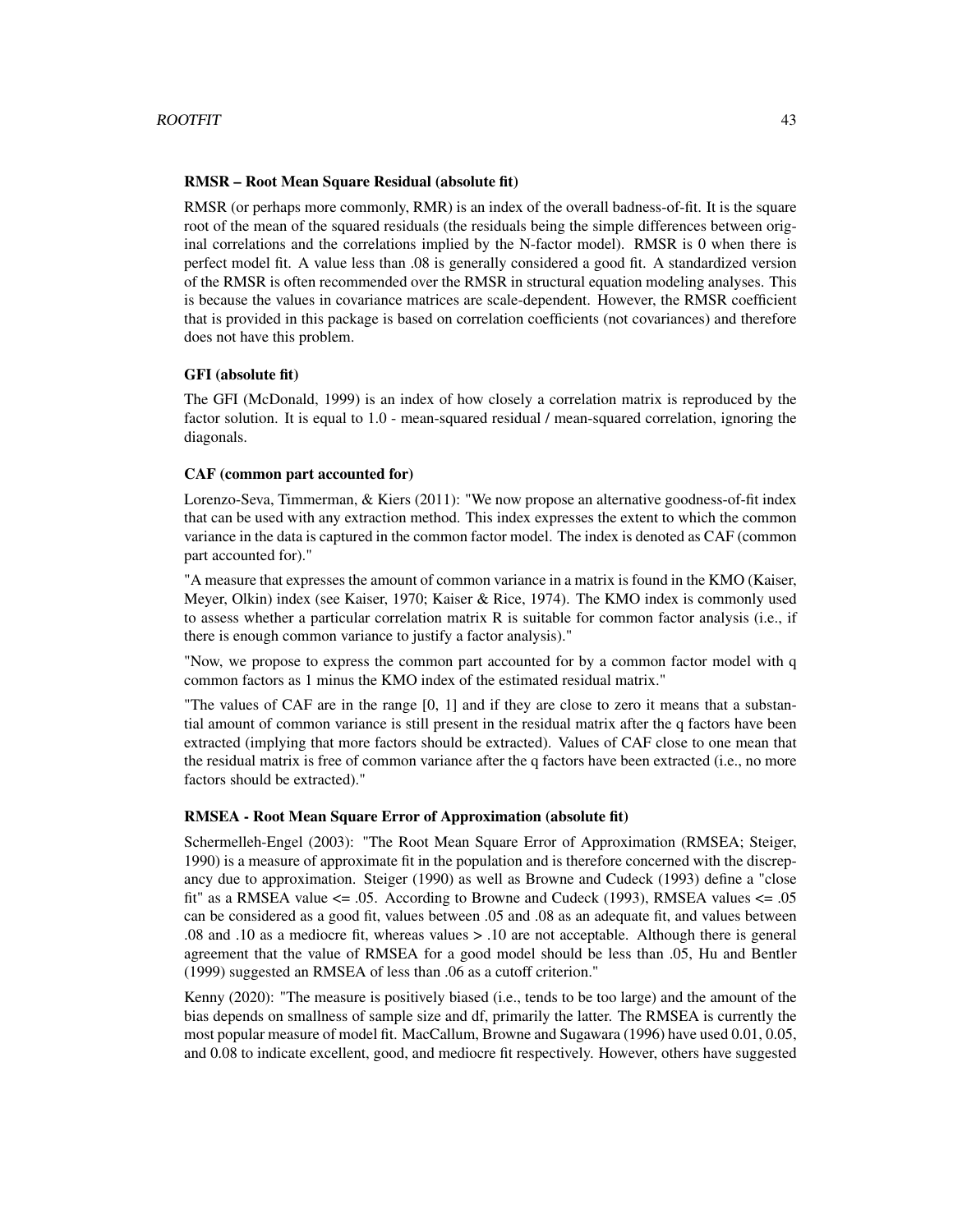0.10 as the cutoff for poor fitting models. These are definitions for the population. That is, a given model may have a population value of 0.05 (which would not be known), but in the sample it might be greater than 0.10. There is greater sampling error for small df and low N models, especially for the former. Thus, models with small df and low N can have artificially large values of the RMSEA. For instance, a chi square of 2.098 (a value not statistically significant), with a df of 1 and N of 70 yields an RMSEA of 0.126. For this reason, Kenny, Kaniskan, and McCoach (2014) argue to not even compute the RMSEA for low df models."

Hooper (2008): "In recent years it has become regarded as "one of the most informative fit indices" (Diamantopoulos and Siguaw, 2000: 85) due to its sensitivity to the number of estimated parameters in the model. In other words, the RMSEA favours parsimony in that it will choose the model with the lesser number of parameters."

#### TLI – Tucker Lewis Index (incremental fit)

The Tucker-Lewis index, TLI, is also sometimes called the non-normed fit index, NNFI, or the Bentler-Bonett non-normed fit index, or RHO2. The TLI penalizes for model complexity.

Schermelleh-Engel (2003): "The (TLI or) NNFI ranges in general from zero to one, but as this index is not normed, values can sometimes leave this range, with higher (TLI or) NNFI values indimessageing better fit. A rule of thumb for this index is that .97 is indimessageive of good fit relative to the independence model, whereas values greater than .95 may be interpreted as an acceptable fit. An advantage of the (TLI or) NNFI is that it is one of the fit indices less affected by sample size (Bentler, 1990; Bollen, 1990; Hu & Bentler, 1995, 1998)."

Kenny (2020): "The TLI (and the CFI) depends on the average size of the correlations in the data. If the average correlation between variables is not high, then the TLI will not be very high."

#### CFI - Comparative Fit Index (incremental fit)

Schermelleh-Engel (2003): "The CFI ranges from zero to one with higher values indimessageing better fit. A rule of thumb for this index is that .97 is indicative of good fit relative to the independence model, while values greater than .95 may be interpreted as an acceptable fit. Again a value of .97 seems to be more reasonable as an indimessageion of a good model fit than the often stated cutoff value of .95. Comparable to the NNFI, the CFI is one of the fit indices less affected by sample size."

Hooper (2008): "A cut-off criterion of CFI >= 0.90 was initially advanced however, recent studies have shown that a value greater than 0.90 is needed in order to ensure that misspecified models are not accepted (Hu and Bentler, 1999). From this, a value of CFI >= 0.95 is presently recognised as indicative of good fit (Hu and Bentler, 1999). Today this index is included in all SEM programs and is one of the most popularly reported fit indices due to being one of the measures least effected by sample size (Fan et al, 1999)."

Kenny (2020): "Because the TLI and CFI are highly correlated only one of the two should be reported. The CFI is reported more often than the TLI, but I think the CFI,s penalty for complexity of just 1 is too low and so I prefer the TLI even though the CFI is reported much more frequently than the TLI."

#### MFI – (absolute fit)

An absolute fit index proposed by MacDonald and Marsh (1990) that does not depend on a comparison with another model.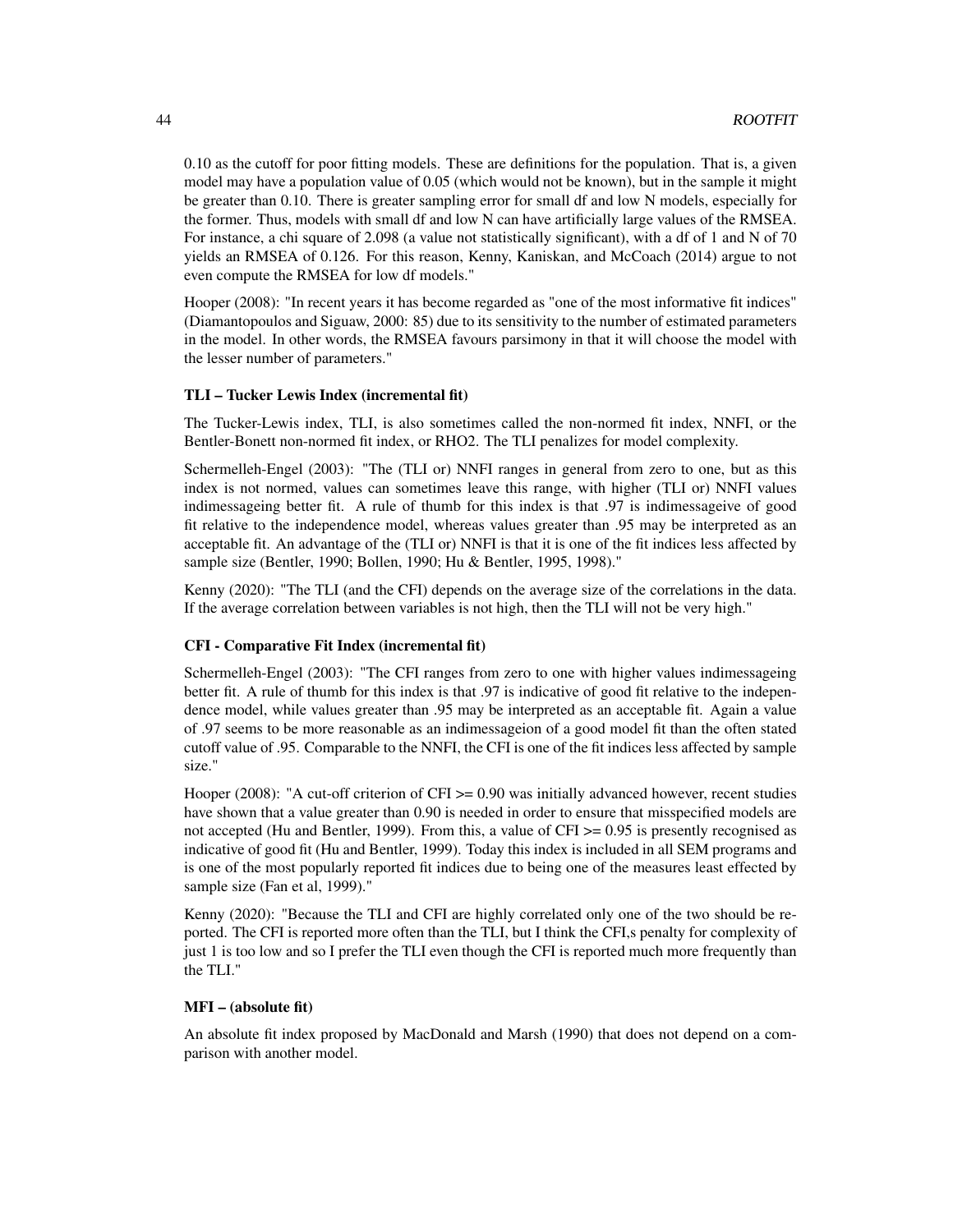#### AIC – Akaike Information Criterion (degree of parsimony index)

Kenny (2020): "The AIC is a comparative measure of fit and so it is meaningful only when two different models are estimated. Lower values indicate a better fit and so the model with the lowest AIC is the best fitting model. There are somewhat different formulas given for the AIC in the literature, but those differences are not really meaningful as it is the difference in AIC that really matters. The AIC makes the researcher pay a penalty of two for every parameter that is estimated. One advantage of the AIC, BIC, and SABIC measures is that they can be computed for models with zero degrees of freedom, i.e., saturated or just-identified models."

#### CAIC – Consistent Akaike Information Criterion (degree of parsimony index)

A version of AIC that adjusts for sample size. Lower values indicate a better fit.

#### BIC – Bayesian Information Criterion (degree of parsimony index)

Lower values indicate a better fit.

Kenny (2020): "Whereas the AIC has a penalty of 2 for every parameter estimated, the BIC increases the penalty as sample size increases. The BIC places a high value on parsimony (perhaps too high)."

## SABIC – Sample-Size Adjusted BIC (degree of parsimony index)

Kenny (2020): "Like the BIC, the sample-size adjusted BIC or SABIC places a penalty for adding parameters based on sample size, but not as high a penalty as the BIC. Several recent simulation studies (Enders & Tofighi, 2008; Tofighi, & Enders, 2007) have suggested that the SABIC is a useful tool in comparing models.

#### Value

A list with eigenvalues & fit coefficients.

#### Author(s)

Brian P. O'Connor

#### References

Hooper, D., Coughlan, J., & Mullen, M. (2008). Structural Equation Modelling: Guidelines for Determining Model Fit. *Electronic Journal of Business Research Methods, 6(1),* 53-60.

Kenny, D. A. (2020). *Measuring model fit.* http://davidaKenny.net/cm/fit.htm

McDonald, R. P. (1999). *Test theory: A unified treatment.* Mahwah, NJ: Lawrence Erlbaum Associates, Publishers.

Lorenzo-Seva, U., Timmerman, M. E., & Kiers, H. A. (2011). The Hull method for selecting the number of common factors. *Multivariate Behavioral Research, 46,* 340-364.

Schermelleh-Engel, K., & Moosbrugger, H. (2003). Evaluating the fit of structural equation models: Tests of significance and descriptive goodness-of-fit measures. *Methods of Psychological Research*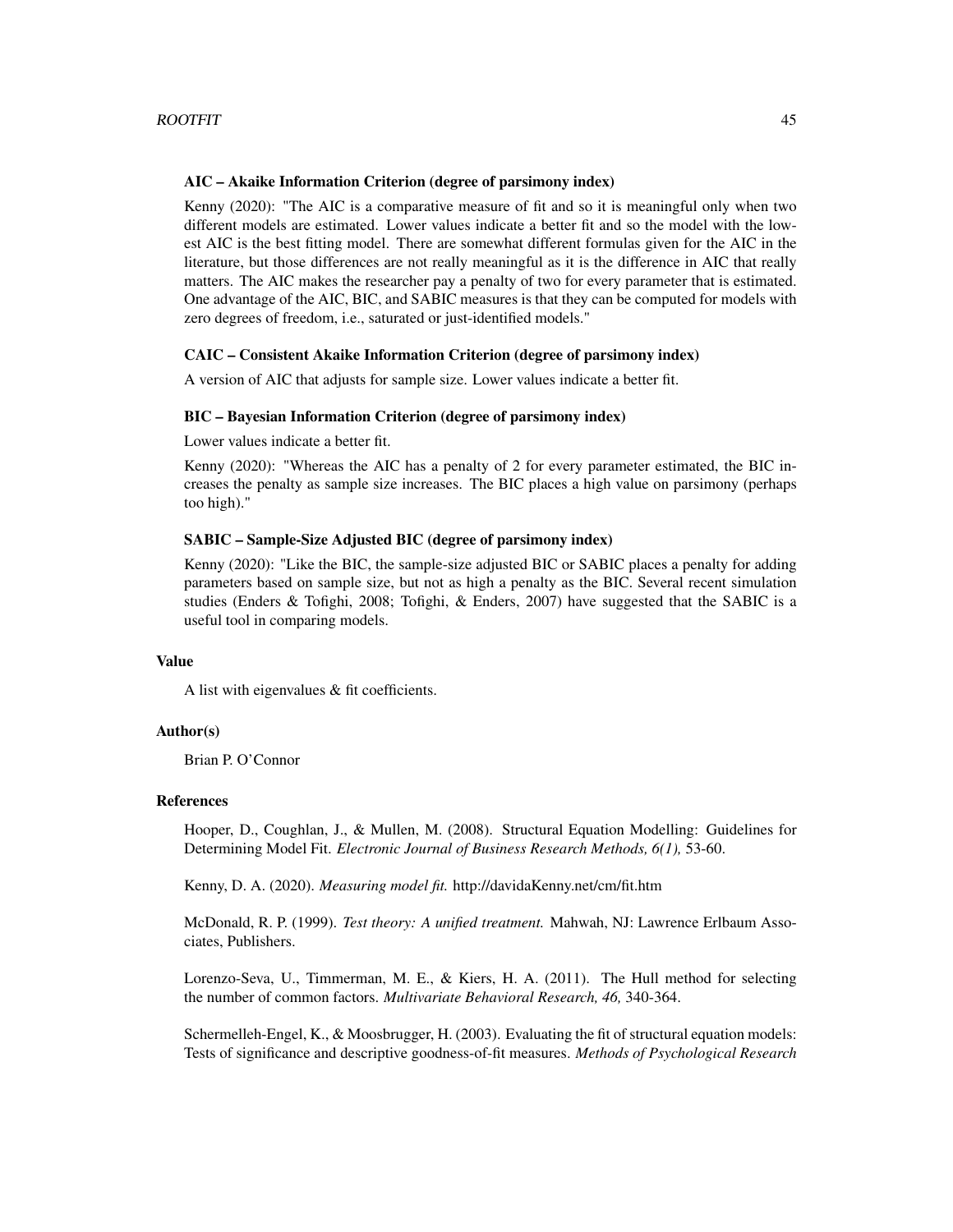*Online, Vol.8(2),* pp. 23-74.

Tabachnick, B. G., & Fidell, L. S. (2019). *Using multivariate statistics* (pp. 560-564). New York, NY: Pearson.

## Examples

```
# the Harman (1967) correlation matrix
ROOTFIT(data_Harman, Ncases = 305, factormodel='ML')
ROOTFIT(data_Harman, Ncases = 305, factormodel='PAF')
ROOTFIT(data_Harman, Ncases = 305, factormodel='PCA')
# RSE data
ROOTFIT(data_RSE, corkind='pearson', factormodel='ML')
ROOTFIT(data_RSE, corkind='pearson', factormodel='PAF')
ROOTFIT(data_RSE, corkind='pearson', factormodel='PCA')
# NEO-PI-R scales
ROOTFIT(data_NEOPIR, corkind='pearson', factormodel='ML')
ROOTFIT(data_NEOPIR, corkind='pearson', factormodel='PAF')
ROOTFIT(data_NEOPIR, corkind='pearson', factormodel='PCA')
```
SALIENT *Salient loadings criterion for the number of factors*

#### Description

Salient loadings criterion for determining the number of factors, as recommended by Gorsuch. Factors are retained when they consist of a specified minimum number (or more) variables that have a specified minimum (or higher) loading value.

#### Usage

SALIENT(data, salvalue, numsals, corkind, Ncases=NULL, verbose)

## Arguments

| data     | An all-numeric data frame where the rows are cases $\&$ the columns are the vari-<br>ables, or a correlation matrix with ones on the diagonal. The function internally<br>determines whether the data are a correlation matrix.  |
|----------|----------------------------------------------------------------------------------------------------------------------------------------------------------------------------------------------------------------------------------|
| salvalue | The loading value that is considered salient. Default $= .40$                                                                                                                                                                    |
| numsals  | The required number of salient loadings for a factor. Default $= 3$                                                                                                                                                              |
| corkind  | The kind of correlation matrix to be used if data is not a correlation matrix.<br>The options are 'pearson', 'kendall', 'spearman', 'gamma', and 'polychoric'.<br>Required only if the entered data is not a correlation matrix. |
| Ncases   | The number of cases. Required only if data is a correlation matrix.                                                                                                                                                              |
| verbose  | Should detailed results be displayed in console? TRUE (default) or FALSE                                                                                                                                                         |

<span id="page-45-0"></span>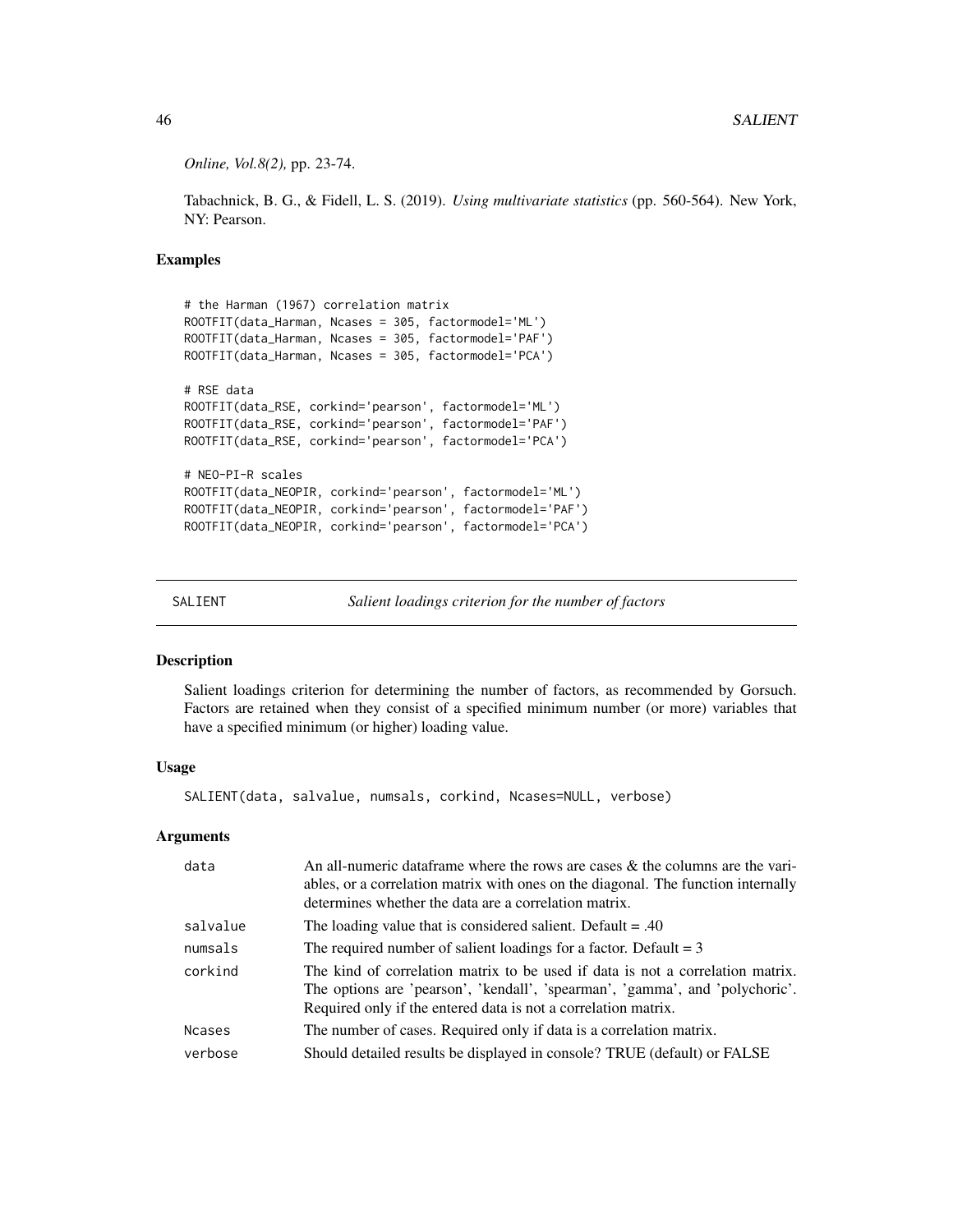## <span id="page-46-0"></span>Value

The number of factors according to the salient loadings criterion.

## Author(s)

Brian P. O'Connor

## References

Boyd, K. C. (2011). Factor analysis. In M. Stausberg & S. Engler (Eds.), *The Routledge Handbook of Research Methods in the Study of Religion* (pp. 204-216). New York: Routledge.

Gorsuch, R. L. (1997a). Exploratory factor analysis: Its role in item analysis. *Journal of Personality Assessment, 68,* 532-560.

## Examples

```
# the Harman (1967) correlation matrix
SALIENT(data_Harman, salvalue=.4, numsals=3, corkind='pearson', Ncases=305, verbose=TRUE)
# Rosenberg Self-Esteem scale items, using Pearson correlations
SALIENT(data_RSE, salvalue=.4, numsals=3, corkind='pearson', verbose=TRUE)
# Rosenberg Self-Esteem scale items, using polychoric correlations
SALIENT(data_RSE, salvalue=.4, numsals=3, corkind='polychoric', verbose=TRUE)
# NEO-PI-R scales
SALIENT(data_NEOPIR, salvalue=.4, numsals=3, verbose=TRUE)
```
SCREE\_PLOT *Scree plot of eigenvalues*

## **Description**

Produces a scree plot of eigenvalues for raw data or for a correlation matrix.

#### Usage

```
SCREE_PLOT(data, corkind, Ncases, verbose)
```
#### Arguments

data An all-numeric dataframe where the rows are cases & the columns are the variables, or a correlation matrix with ones on the diagonal.The function internally determines whether the data are a correlation matrix.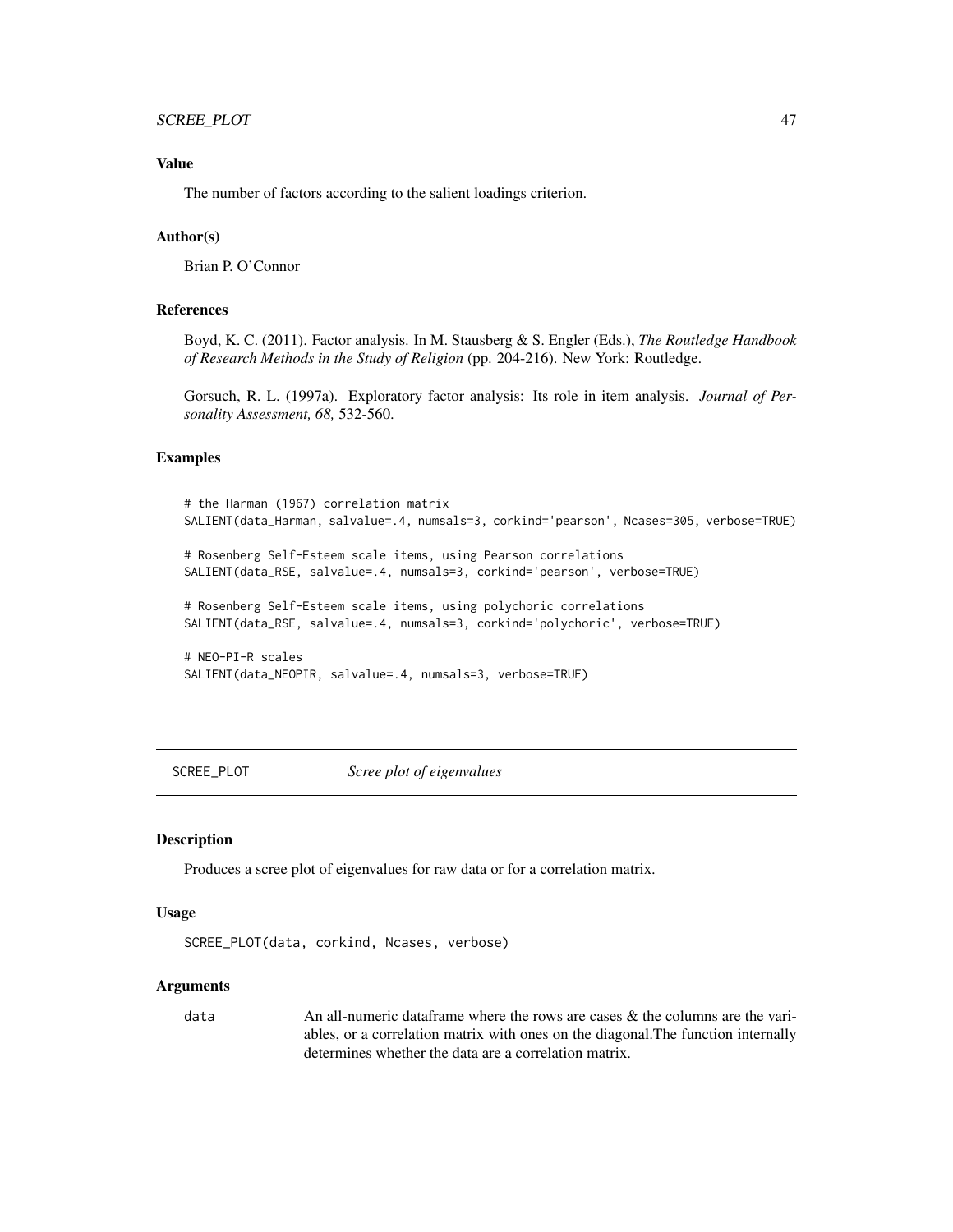<span id="page-47-0"></span>

| corkind       | The kind of correlation matrix to be used if data is not a correlation matrix.<br>The options are 'pearson', 'kendall', 'spearman', 'gamma', and 'polychoric'.<br>Required only if the entered data is not a correlation matrix. |
|---------------|----------------------------------------------------------------------------------------------------------------------------------------------------------------------------------------------------------------------------------|
| <b>Ncases</b> | The number of cases for a correlation matrix. Required only if the entered data<br>is a correlation matrix.                                                                                                                      |
| verbose       | Should detailed results be displayed in console? TRUE (default) or FALSE                                                                                                                                                         |

## Value

totvarexpl The eigenvalues and total variance explained

#### Author(s)

Brian P. O'Connor

#### Examples

# Field's RAQ factor analysis data SCREE\_PLOT(data\_Field, corkind='pearson')

# the Harman (1967) correlation matrix SCREE\_PLOT(data\_Harman)

# Rosenberg Self-Esteem scale items SCREE\_PLOT(data\_RSE, corkind='polychoric')

# NEO-PI-R scales SCREE\_PLOT(data\_RSE)

SESCREE *Standard Error Scree test*

## Description

This is a linear regression operationalization of the scree test for determining the number of components. The results are purportedly identical to those from the visual scree test. The test is based on the standard error of estimate values that are computed for the set of eigenvalues in a scree plot. The number of components to retain is the point where the standard error exceeds 1/m, where m is the numbers of variables.

#### Usage

SESCREE(data, Ncases=NULL, corkind, verbose)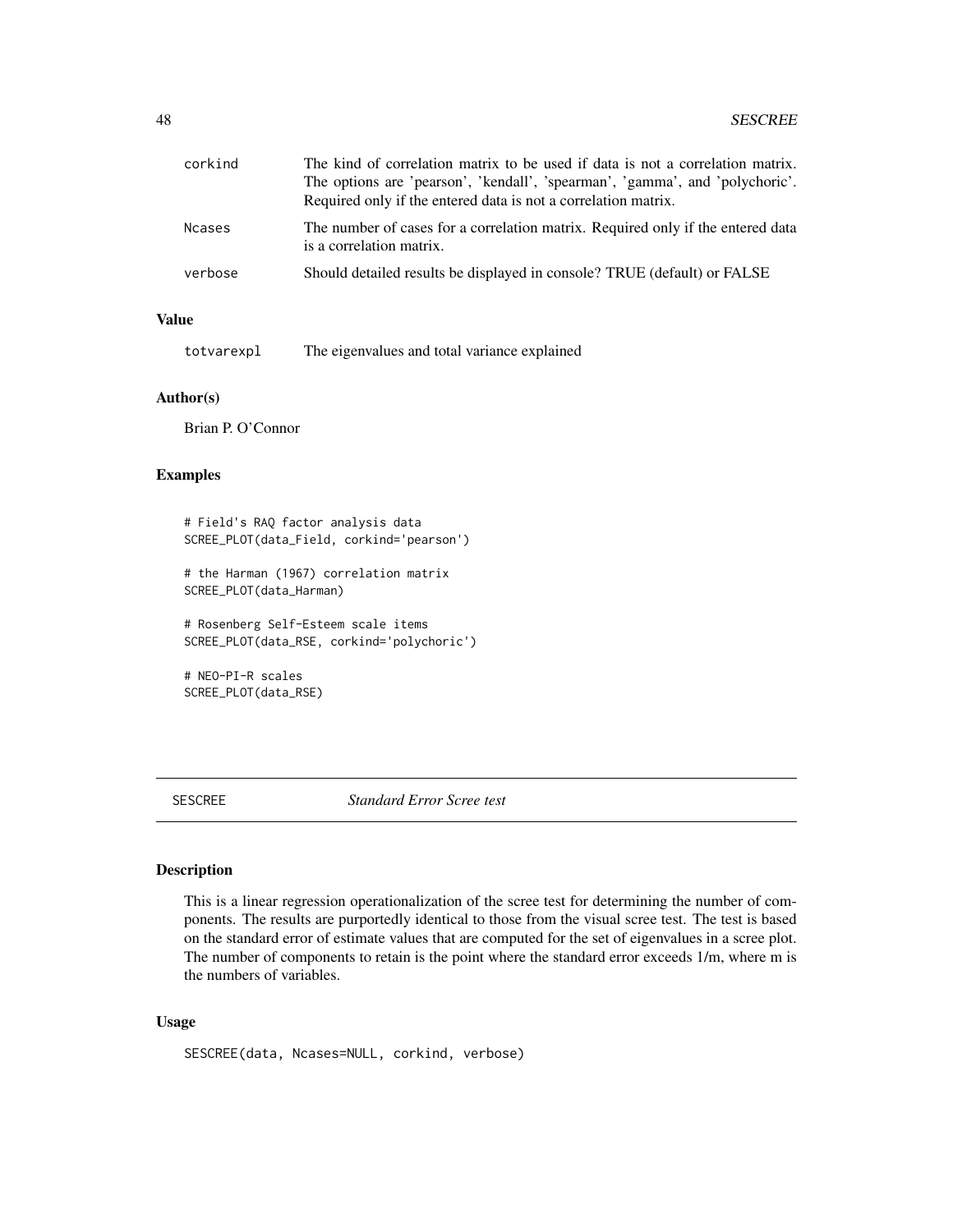#### <span id="page-48-0"></span> $SMT$  49

## **Arguments**

| data          | An all-numeric data frame where the rows are cases $\&$ the columns are the vari-<br>ables, or a correlation matrix with ones on the diagonal. The function internally<br>determines whether the data are a correlation matrix.  |
|---------------|----------------------------------------------------------------------------------------------------------------------------------------------------------------------------------------------------------------------------------|
| <b>Ncases</b> | The number of cases. Required only if data is a correlation matrix.                                                                                                                                                              |
| corkind       | The kind of correlation matrix to be used if data is not a correlation matrix.<br>The options are 'pearson', 'kendall', 'spearman', 'gamma', and 'polychoric'.<br>Required only if the entered data is not a correlation matrix. |
| verbose       | Should detailed results be displayed in console? TRUE (default) or FALSE                                                                                                                                                         |

## Value

The number of components according to the Standard Error Scree test.

#### Author(s)

Brian P. O'Connor

## References

Zoski, K., & Jurs, S. (1996). An objective counterpart to the visual scree test for factor analysis: the standard error scree test. *Educational and Psychological Measurement, 56(3),* 443-451.

## Examples

```
# the Harman correlation matrix
SESCREE(data_Harman, Ncases=305, verbose=TRUE)
# the Rosenberg Self-Esteem Scale (RSE) using Pearson correlations
SESCREE(data_RSE, corkind='pearson', verbose=TRUE)
# the Rosenberg Self-Esteem Scale (RSE) using polychoric correlations
SESCREE(data_RSE, corkind='polychoric', verbose=TRUE)
# the NEO-PI-R scales
SESCREE(data_NEOPIR, verbose=TRUE)
```
SMT *Sequential chi-square model tests*

#### Description

A test for the number of common factors using the likelihood ratio test statistic values from maximum likelihood factor analysis estimations.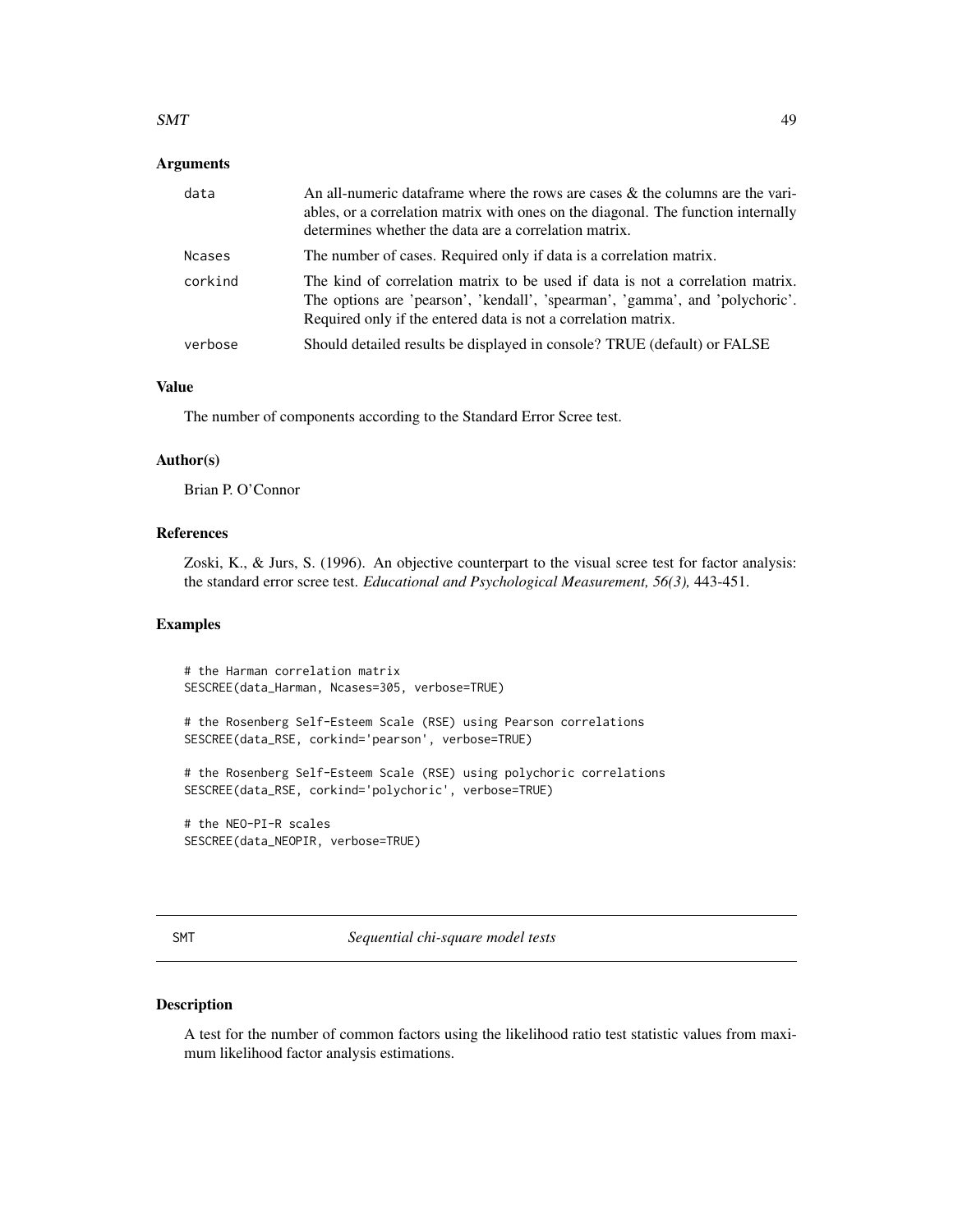#### Usage

SMT(data, corkind, Ncases=NULL, verbose)

#### Arguments

| data          | An all-numeric data frame where the rows are cases $\&$ the columns are the vari-<br>ables, or a correlation matrix with ones on the diagonal. The function internally<br>determines whether the data are a correlation matrix.  |
|---------------|----------------------------------------------------------------------------------------------------------------------------------------------------------------------------------------------------------------------------------|
| corkind       | The kind of correlation matrix to be used if data is not a correlation matrix.<br>The options are 'pearson', 'kendall', 'spearman', 'gamma', and 'polychoric'.<br>Required only if the entered data is not a correlation matrix. |
| <b>Ncases</b> | The number of cases. Required only if data is a correlation matrix.                                                                                                                                                              |
| verbose       | Should detailed results be displayed in console? TRUE (default) or FALSE                                                                                                                                                         |

#### Details

From Auerswald & Moshagen (2019):

"The fit of common factor models is often assessed with the likelihood ratio test statistic (Lawley, 1940) using maximum likelihood estimation (ML), which tests whether the model-implied covariance matrix is equal to the population covariance matrix. The associated test statistic asymptotically follows a Chi-Square distribution if the observed variables follow a multivariate normal distribution and other assumptions are met (e.g., Bollen, 1989). This test can be sequentially applied to factor models with increasing numbers of factors, starting with a zero-factor model. If the Chi-Square test statistic is statistically significant (with e.g.,  $p < .05$ ), a model with one additional factor, in this case a unidimensional factor model, is estimated and tested. The procedure continues until a nonsignificant result is obtained, at which point the number of common factors is identified.

"Simulation studies investigating the performance of sequential Chi-Square model tests (SMT) as an extraction criterion have shown conflicting results. Whereas some studies have shown that SMT has a tendency to overextract (e.g., Linn, 1968; Ruscio & Roche, 2012; Schonemann & Wang, 1972), others have indicated that the SMT has a tendency to underextract (e.g., Green et al., 2015; Hakstian et al., 1982; Humphreys & Montanelli, 1975; Zwick & Velicer, 1986). Hayashi, Bentler, and Yuan (2007) demonstrated that overextraction tendencies are due to violations of regularity assumptions if the number of factors for the test exceeds the true number of factors. For example, if a test of three factors is applied to samples from a population with two underlying factors, the likelihood ratio test statistic will no longer follow a Chi-Square distribution. Note that the tests are applied sequentially, so a three-factor test is only employed if the two-factor test was incorrectly significant. Therefore, this violation of regularity assumptions does not decrease the accuracy of SMT, but leads to (further) overextractions if a previous test was erroneously significant. Additionally, this overextraction tendency might be counteracted by the lack of power in simulation studies with smaller sample sizes. The performance of SMT has not yet been assessed for non-normally distributed data or in comparison to most of the other modern techniques presented thus far in a larger simulation design." (p. 475)

#### Value

A list with the following elements:

NfactorsSMT number of factors according to the SMT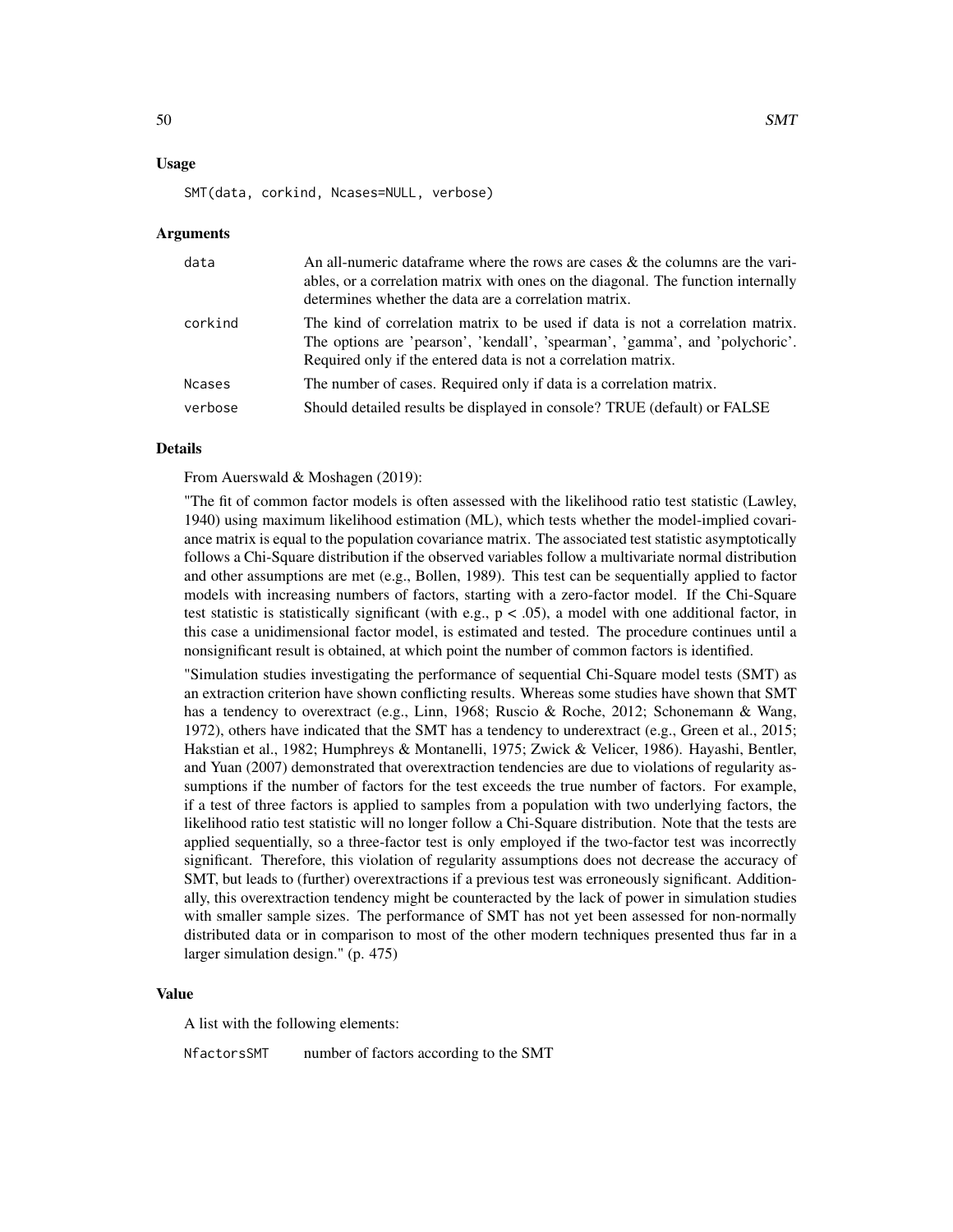#### <span id="page-50-0"></span> $VARIMAX$  51

pvalues eigenvalues, chi-square values, & pvalues

#### Author(s)

Brian P. O'Connor

#### References

Auerswald, M., & Moshagen, M. (2019). How to determine the number of factors to retain in exploratory factor analysis: A comparison of extraction methods under realistic conditions. *Psychological Methods, 24(4),* 468-491.

## Examples

```
# the Harman (1967) correlation matrix
SMT(data_Harman, Ncases=305, verbose=TRUE)
```
# Rosenberg Self-Esteem scale items, using Pearson correlations SMT(data\_RSE, corkind='polychoric', verbose=TRUE)

# NEO-PI-R scales SMT(data\_NEOPIR, verbose=TRUE)

VARIMAX *varimax rotation*

## Description

varimax rotation

#### Usage

```
VARIMAX(loadings, normalize = TRUE, verbose)
```
#### Arguments

| loadings  | A loading matrix.                                                                                                                                          |
|-----------|------------------------------------------------------------------------------------------------------------------------------------------------------------|
| normalize | Should Kaiser normalization be performed? If so the rows of x are re-scaled to<br>unit length before rotation, and scaled back afterwards. Default = TRUE. |
| verbose   | Should detailed results be displayed in console? TRUE (default) or FALSE                                                                                   |

## Details

This function uses the R built-in varimax function and provides additional output.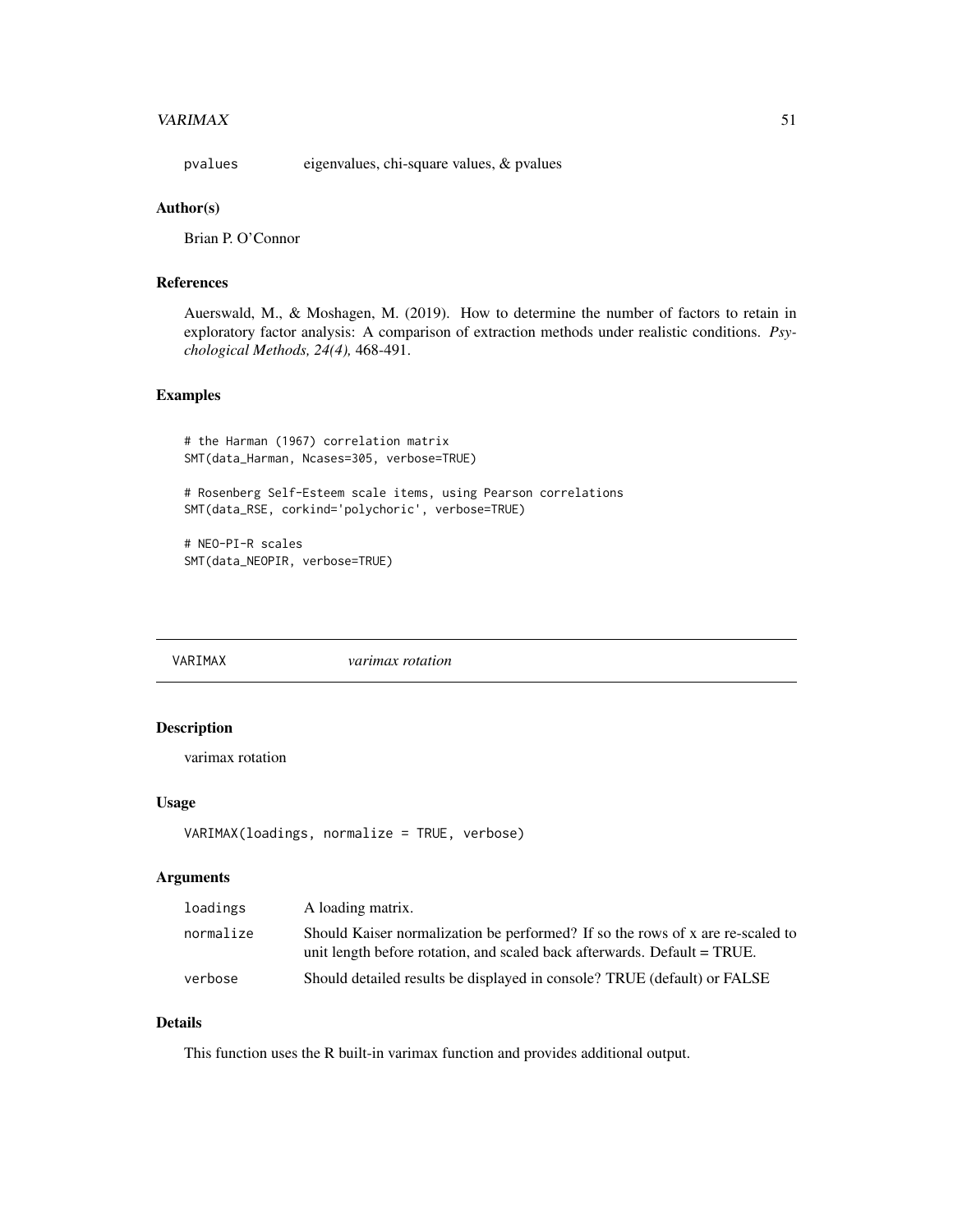## Value

A list with the following elements:

|                   | loadingsNOROT The unrotated loadings                             |  |
|-------------------|------------------------------------------------------------------|--|
| loadingsV         | The varimax-rotated loadings                                     |  |
| rotmatV           | The rotation matrix                                              |  |
| cormat_reproduced |                                                                  |  |
|                   | The reproduced correlation matrix, based on the rotated loadings |  |

## Author(s)

Brian P. O'Connor

#### Examples

```
# the Harman (1967) correlation matrix
PCAoutput <- PCA(data_Harman, Nfactors = 2, Ncases=305, rotate='none', verbose=TRUE)
VARIMAX(PCAoutput$loadingsNOROT, verbose=TRUE)
```

```
# Rosenberg Self-Esteem scale items
PCAoutput <- PCA(data_RSE, corkind='polychoric', Nfactors = 2, rotate='none', verbose=TRUE)
VARIMAX(PCAoutput$loadingsNOROT, verbose=TRUE)
```

```
# NEO-PI-R scales
PCAoutput <- PCA(data_NEOPIR, Nfactors = 5, rotate='none', verbose=TRUE)
VARIMAX(PCAoutput$loadingsNOROT, verbose=TRUE)
```